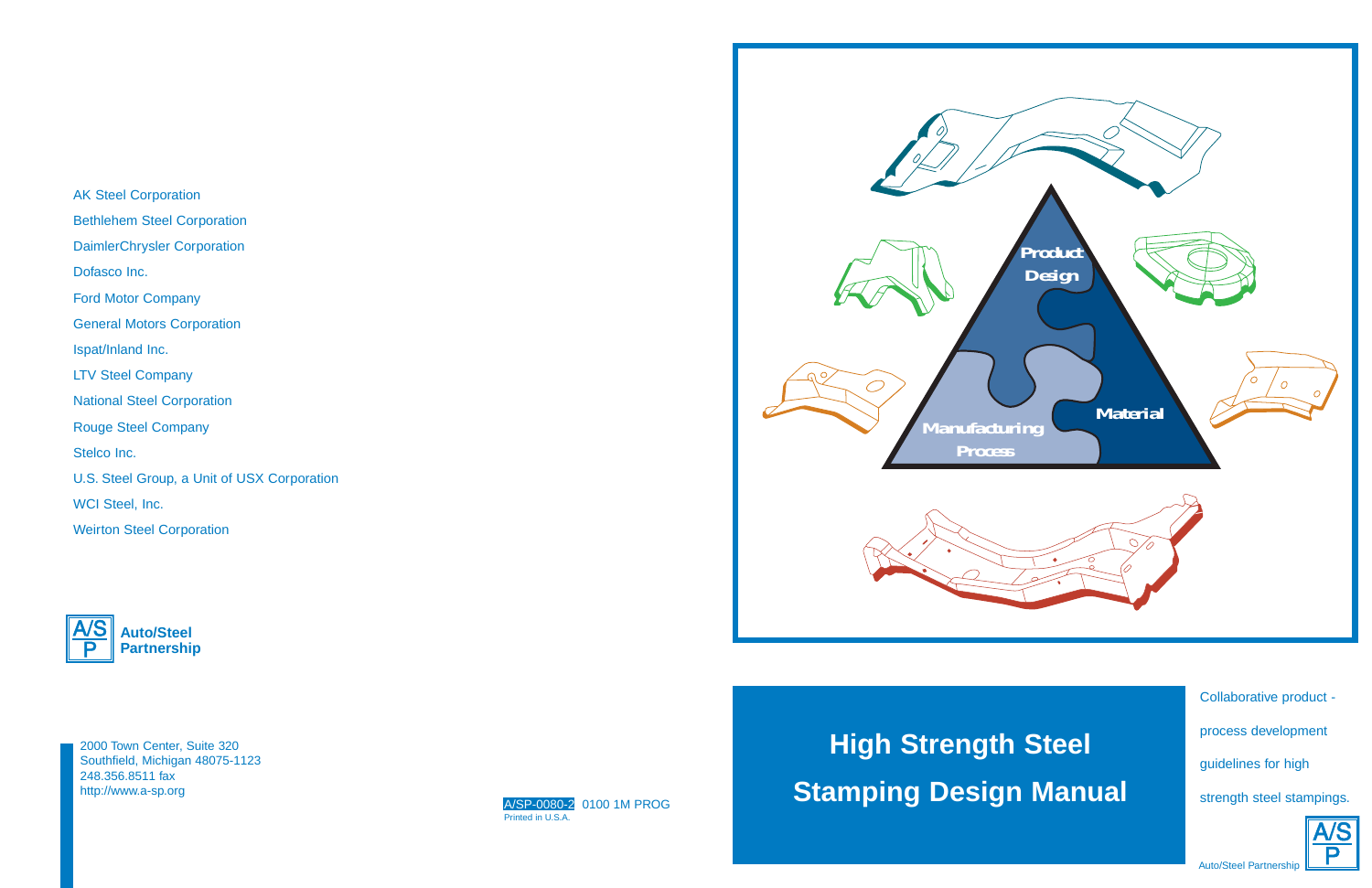

## **Auto/Steel Partnership**

AK Steel Corporation Bethlehem Steel Corporation DaimlerChrysler Corporation Dofasco Inc. Ford Motor Company General Motors Corporation Ispat Inland Inc. LTV Steel Company National Steel Corporation Rouge Steel Company Stelco Inc. U. S. Steel Group, a Unit of USX Corporation WCI Steel, Inc. Weirton Steel Corporation

This publication is for general information only. The material contained herein should not be used without first securing competent advice with respect to its suitability for any given application. This publication is not intended as a representation or warranty on the part of The Auto/Steel Partnership – or any other person named herein – that the information is suitable for any general or particular use, or free from infringement of any patent or patents. Anyone making use of the information assumes all liability arising from such use.

This publication is intended for use by Auto/Steel Partnership members. For more information or additional copies of this publication, please contact the Auto/Steel Partnership, 2000 Town Center, Suite 320, Southfield, MI 48075-1123 or phone: 248-945-4777, fax: 248-356-8511, web site: www.a-sp.org

Copyright 2000 Auto/Steel Partnership. All Rights Reserved.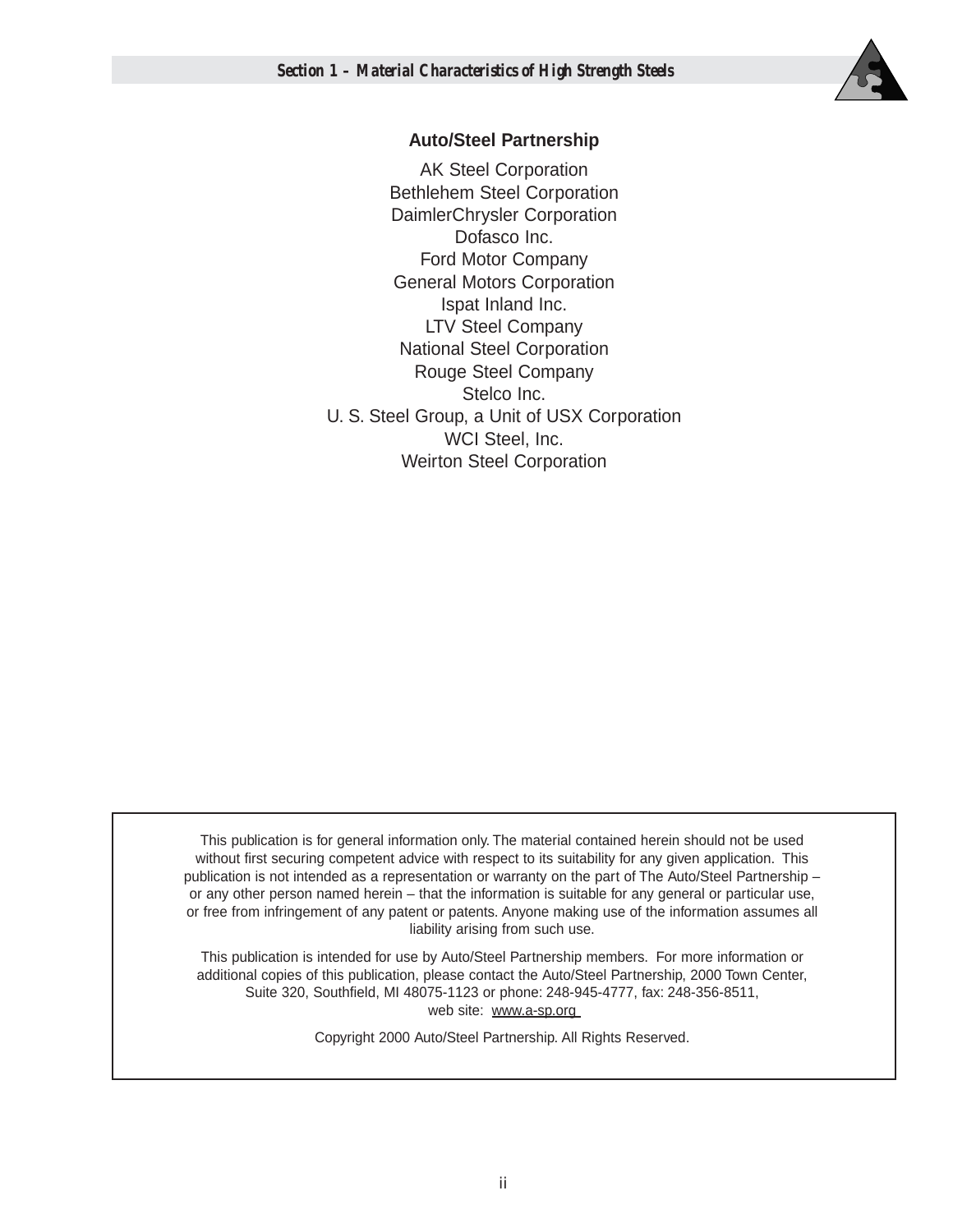# **Table of Contents**



| Section 1 Material Characteristics of High Strength Steels<br>Dent Resistant Steels - Bake Hardenable and Non-Bake Hardenable  7<br>Solution Strengthened, HSLA, High Strength Recovery Annealed<br>Hot Rolled and Cold Reduced Sheet Steel  8<br>Ultra High Strength Cold Rolled Steels, Dual Phase, Transformation |
|----------------------------------------------------------------------------------------------------------------------------------------------------------------------------------------------------------------------------------------------------------------------------------------------------------------------|
| <b>Section 2 Product Design Using HSS</b><br>Part Dimensional Tolerances and Process Capability  17                                                                                                                                                                                                                  |
| <b>Section 3 Die Process Planning for HSS</b><br>Understanding the Effects of Residual Stress and Elastic Recovery 26<br>Die Process Guidelines for HS Sheet Steel Stamping Dies  26                                                                                                                                 |
| <b>Section 4 Die Design and Construction</b><br>General Guidelines for Die Design and Construction  46                                                                                                                                                                                                               |
| <b>Section 5 Die Tryout Guidelines for HSS Dies</b><br>Part Buyoff and Functional Build Considerations 52                                                                                                                                                                                                            |
|                                                                                                                                                                                                                                                                                                                      |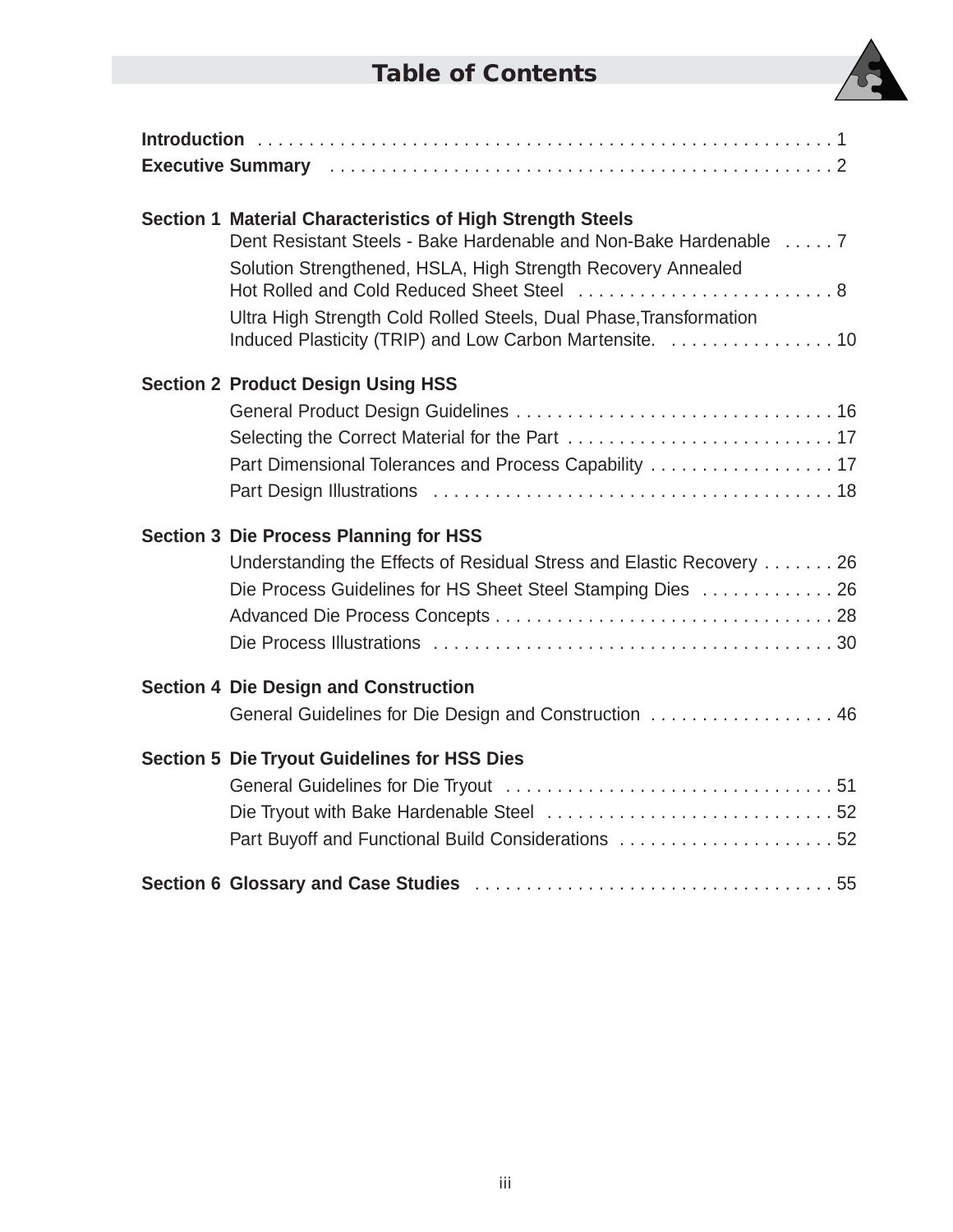# **Introduction**



This manual is intended as a practical guide for automotive material engineers, product designers and die process planners when using high strength steels for new body-in-white applications. The guidelines herein are for normal stamping operations only, with no reference to roll forming or warm forming processes. High strength steels in this context are defined as those in the range of 205 to 420 MPa yield strength (30-60 KSI). Applications for these steels and other advanced high strength steels will increase as automakers worldwide look for cost effective materials for weight reduction and improved crash energy management.

Material characteristics and die process capabilities must be understood by the product designers in order to assure practical HSS part designs. Many of the design features needed to provide ease of formability and dimensional stability in HSS stampings can be incorporated if known early on by product designers. A collaborative relationship with the die process planners must be realized at the outset of the development program.

The die process planner must communicate the required design changes to product design and plan for a stamping process that controls buckling, springback, sidewall curl and other distortions. A process that works for mild steel will not always produce acceptable results for HSS. The new steels may require new stamping processes. This manual briefly covers some of these advanced die process concepts for HSS.

The manual also provides some guidelines for die design, die construction and die tryout. In the past, die tryout has often been left with the task of trying to make an acceptable HSS part from an impossible combination of material, part design and die process. The result is either an unsatisfactory part or a lower strength material substitution, and in the process, much cost and lead-time is added to the program.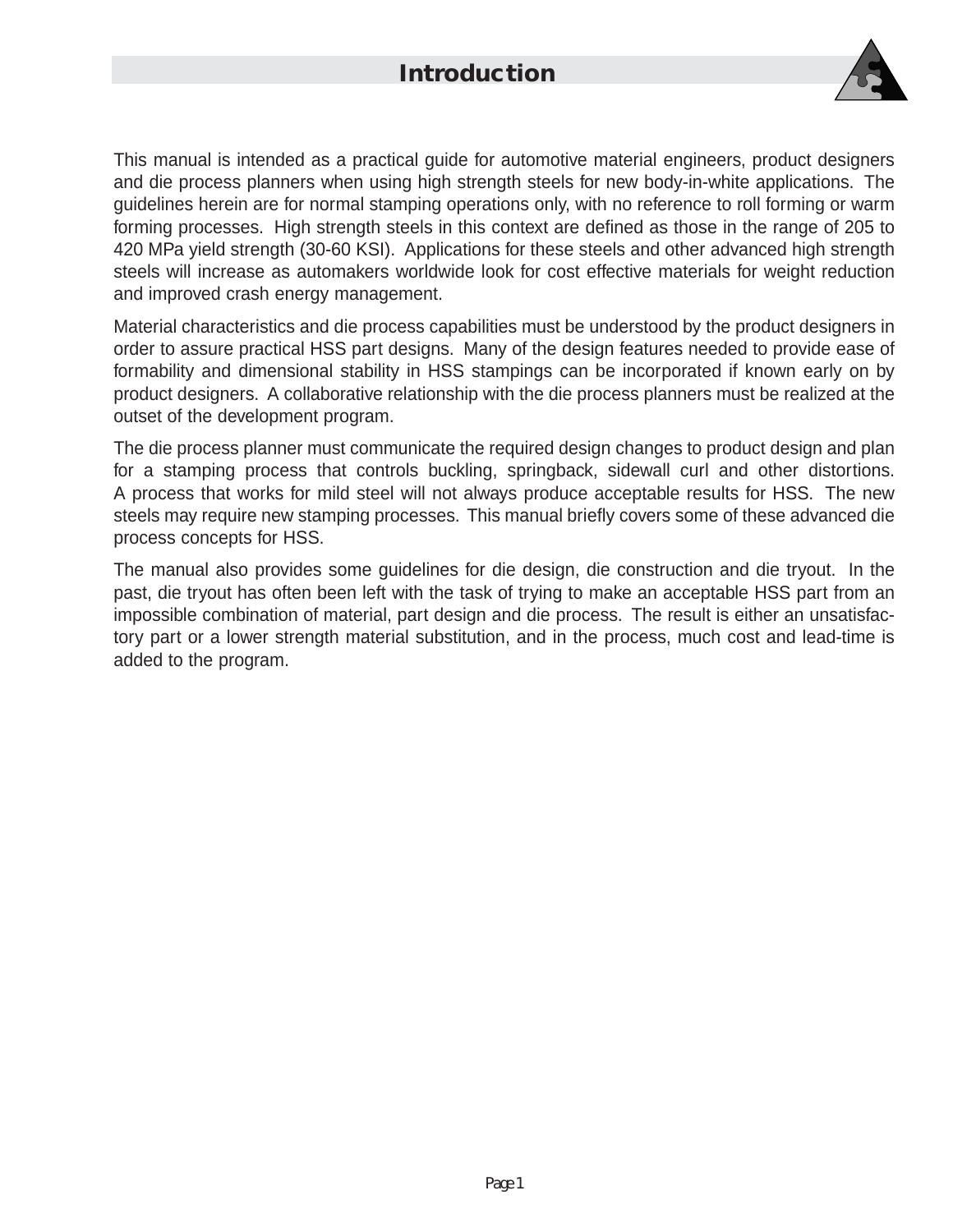

The importance of collaboration between the product designer, the materials engineer and the die process planner for cost effective mass reduction through the application of high strength steel is emphasized in this manual.

HSS often requires die processes different from those used for mild steels in order to achieve a quality stamping. Recent HSS studies at the Auto/Steel Partnership have shown that, in the range of 275 – 420 MPa (40 – 60 KSI yield strength), the wrong die process was a much greater contributor to poor part quality than material property variation. This includes the effects on wall opening angle, side-wall curl, offset flange angle and panel twist.

The product designer must understand the material characteristics and the proposed die process in order to produce a workable part design. Abrupt changes in part geometry and/or uneven depth of draw make HSS parts more difficult to produce. In general, those parts in the 275 to 420 MPa range should be designed for form die or "open-end" draw die processes.

HSS material characteristics are such that elongation potential is reduced and resistance to compression increases as tensile strength rises. Therefore splitting and buckling tendencies are increased. Residual stress can cause dimensional instability in the stamping. It is almost impossible for die tryout personnel to get an approved HSS stamping if the part design and die process are not optimized. Flange die bend radii must be small in order to minimize springback. In addition, the die process may require some form of "post-stretch" or "shape-set" in order to induce a minimum of 2% stretch in the part near the bottom of the press stroke. This has been shown to be effective in reducing residual stresses.

Several alternate die processes for HSS are being evaluated in research centers throughout the world. These are primarily focused on better process control and various means of inducing "shape-set" stretch in the stamping. Among these processes are programmable hydraulic blankholders for varying the force-stroke trajectory as the sheet is drawn and active draw beads for increasing the restraining force as the press approaches bottom dead center. Nitrogen and hydraulic cylinders have been developed with controlled return stroke for form die pressure pads. These and other developments will enhance HSS stamping process capability in the near future.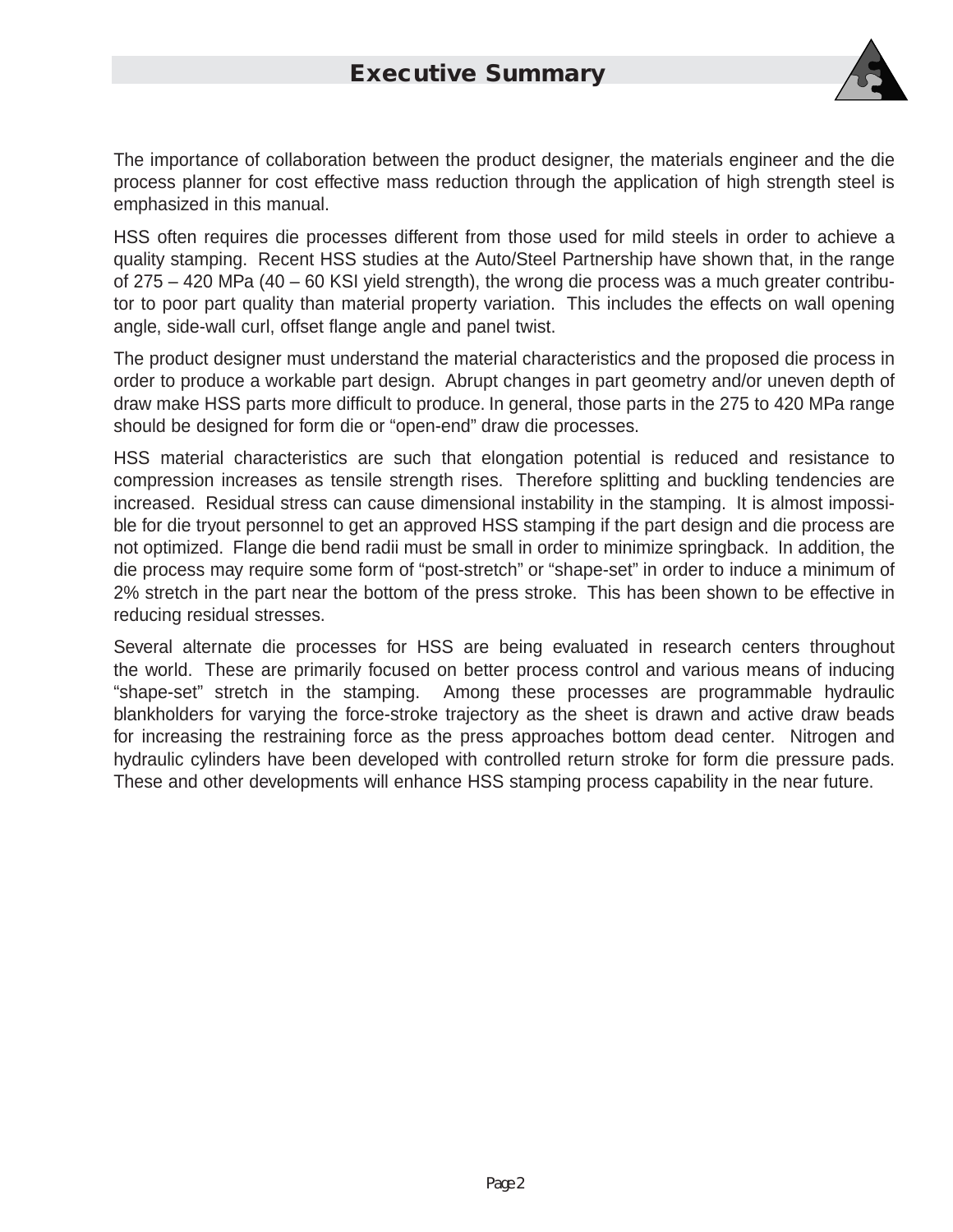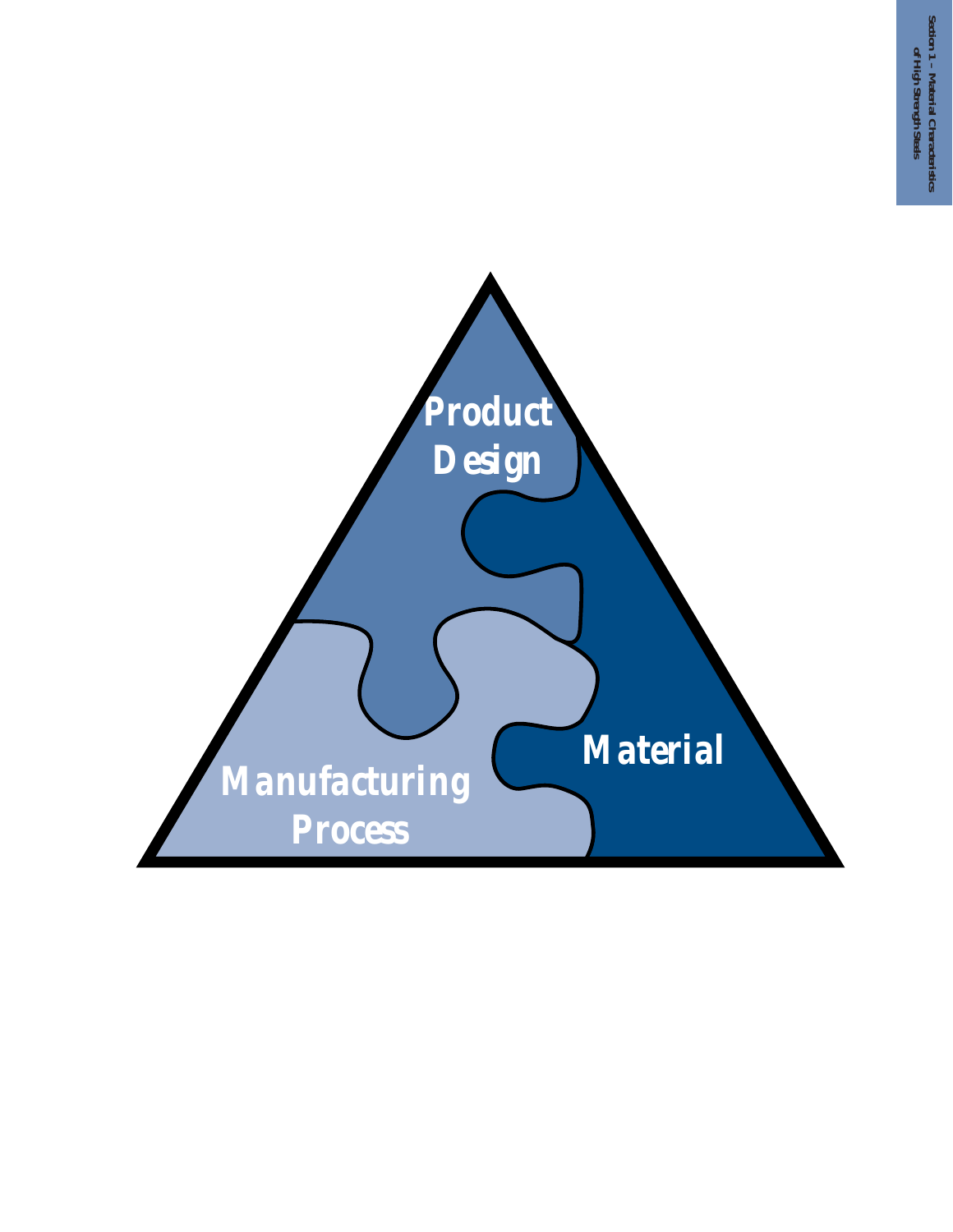

## **Section 1- Material Characteristics of High Strength Steels**

Flat rolled steels are versatile materials. They provide strength and stiffness with favorable mass to cost ratios and they allow high-speed fabrication. In addition, they exhibit excellent corrosion resistance when coated, high-energy absorption capacity, good fatigue properties, high work hardening rates, aging capability, and excellent paintability, all of which are required by automotive applications. These characteristics, plus the availability of high strength steels in a wide variety of sizes, strength levels, chemical compositions, surface finishes, and various organic and inorganic coatings have made sheet steel the material of choice for the automotive industry.

Sheet steels have been reclassified in recent years by the Society of Automotive Engineers (SAE), both the formable low carbon grades (SAE J2329) and the higher strength grades (SAE J2340). There are differing opinions as to what determines a high strength steel and at what strength level the classification begins.

The SAE specifies low carbon formable materials where the formability is the prime consideration in making a part, whereas in high strength steels the yield and tensile strength level is the prime consideration. Higher strength steels are desirable for dent resistance, increased load carrying capability, improved crash energy management, or for mass reduction through a reduction in sheet metal thickness, or gauge.

An increase in strength generally leads to reduced ductility or formability. Care must be taken in designing parts, tooling, and fabrication processes to obtain the greatest benefit from the higher strength sheet steels.

Strength in these steels is achieved through chemical composition, or alloying, and special processing. Special processing includes mechanical rolling techniques, temperature control in hot rolling, and time/temperature control in the annealing of cold reduced steel.

Types of high strength steels and grades available are shown in Table 1 below:

#### **Table 1: High and Ultra High Strength Steel Grades Available to Automotive**

| <b>Steel Description</b>                   | <b>SAE Grade</b> | <b>Available Strengths Yield or Tensile MPa</b>    |
|--------------------------------------------|------------------|----------------------------------------------------|
| Dent Resistant Non Bake Hardenable         | A                | 180, 210, 250, 288 (YS)                            |
| Dent Resistant Bake Hardenable             | B                | 180, 210, 250, 280 (YS)                            |
| <b>High Strength Solution Strengthened</b> | S                | 300, 340 (YS)                                      |
| High Strength Low Alloy                    | X&Y              | 300, 340, 380, 420, 490, 550 (YS)                  |
| High Strength Recovery Annealed            | R                | 490, 550, 700, 830 (YS)                            |
| Ultra High Strength Dual Phase             | DN & DL          | 500, 600, 700, 800, 950, 1000 U(TS)                |
| Transformation-Induced Plasticity (TRIP)   | None             | 600, 700, 800, 1000 U(TS)                          |
| Ultra High Strength Low Carbon Martensite  | M                | 800, 900, 1000, 1100, 1200, 1300, 1400, 1500 U(TS) |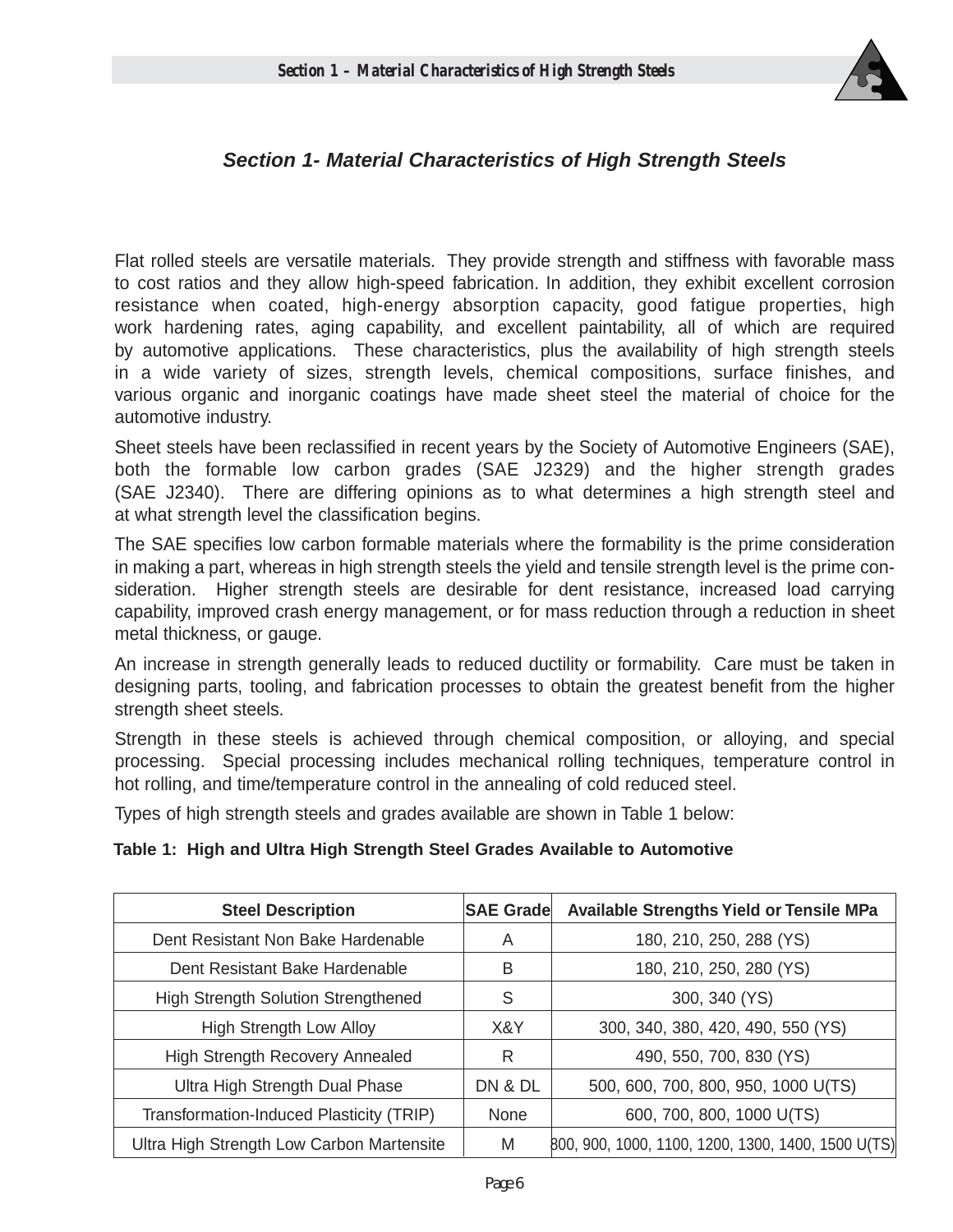

## **DENT RESISTANT BAKE HARDENABLE AND NON-BAKE HARDENABLE SHEET STEELS**

There are two types of dent resistant steels, non bake-hardenable and bake-hardenable. SAE has classified them as Type A and Type B, both of which are available in grades with minimum yield strengths of 180 MPa. Dent resistant steels are cold reduced low carbon (0.01-0.08%), typically deoxidized and continuous cast steel made by basic oxygen, electric furnace, or other processes that produce a material that satisfies the requirements for the specific grade. The chemical composition must be capable of achieving the desired mechanical and formability properties for the specified grade and type. For grades 180 and 210, using an interstitial free (IF) base metal having a carbon content less than 0.01%, an effective boron addition of <0.001% may be required to minimize secondary work embrittlement (SWE) and to control grain growth during welding.

**Dent Resistant Type A** steel is a non bake-hardenable dent resistant steel achieving the final strength in the part through a combination of initial yield strength and the work hardening imparted during forming. Solid solution strengthening elements such as phosphorus, manganese and/or silicon are added to increase strength. Work hardenability depends upon the amount of carbon remaining in solution, which is controlled through chemistry and thermo-mechanical processing. Small amounts of columbium,vanadium, or titanium are sometimes used, but are limited because they reduce ductility.

**Dent Resistant Type B** steel is a bake-hardenable dent resistant steel that makes up a relatively new class of sheet steel products. They offer a combination of formability in the incoming steel and high yield strength in the application that is not attained in conventional high strength steels. They can potentially be substituted for drawing quality sheet at the stamping plant without requiring major die modifications. The combination of formability and strength makes bake hardenable steels good options for drawn or stretched applications where resistance to dents and palm printing is important in applications such as hoods, doors, fenders, and deck lids. Bake hardenable steels may also assist in vehicle mass reduction through downgaging.

The forming operation imparts some degree of strain hardening which increases yield strength in bake hardening Type B steels. The paint baking cycle, typically 175°C (350°F) for 20 to 30 minutes, provides another increase in yield strength due to moderate "carbon strain aging". Material properties are generally stable, depending on the process. Figure 1 illustrates the hardening process with bake hardening steels.



Figure 1 Schematic Illustration Showing Strain Hardening and Bake Hardening Index and the Increase in Yield Strength that Occurs During The Bake Cycle.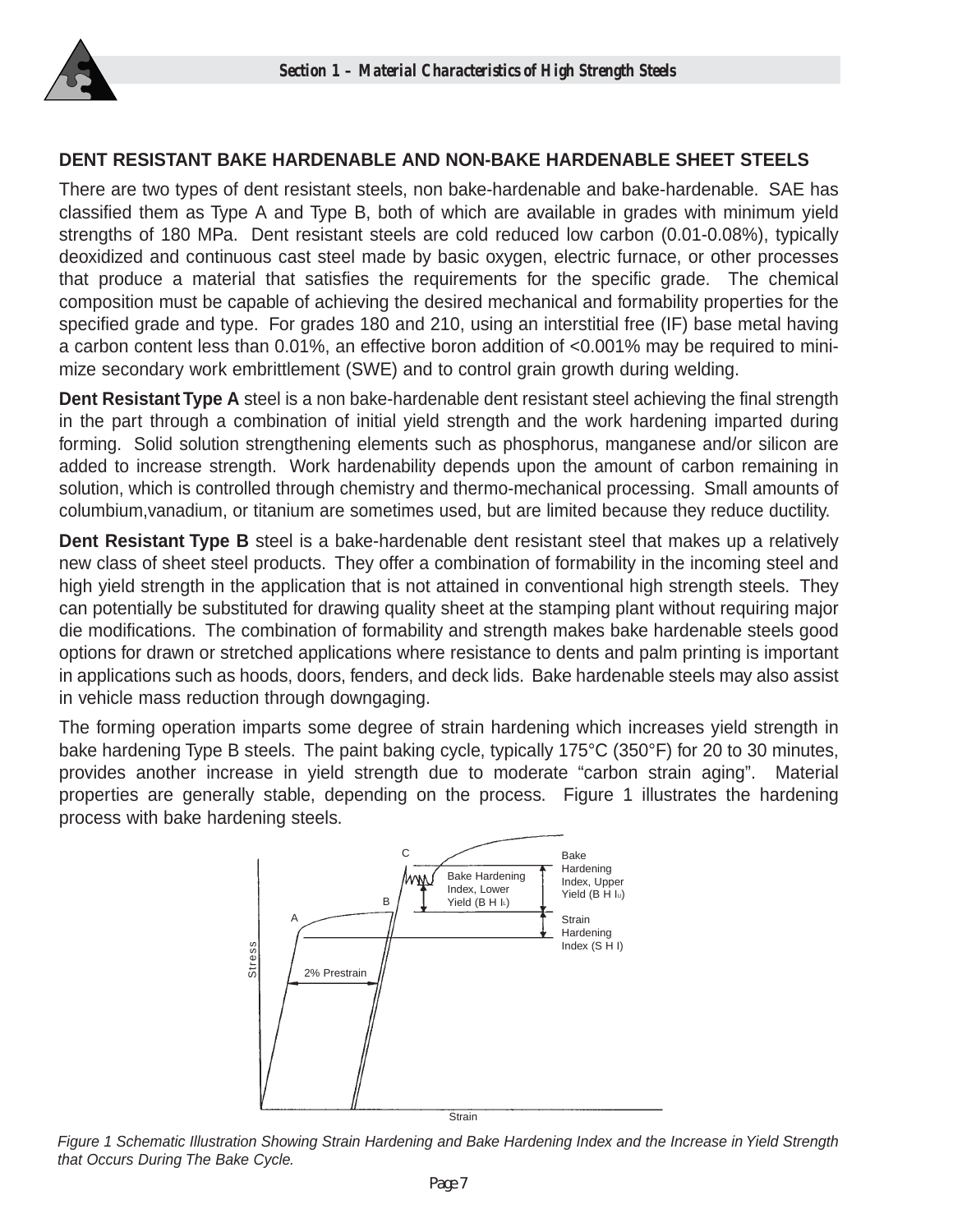

Table 2 below shows the required mechanical properties for the Type A and Type B bake-hardenable and non bake-hardenable dent resistant steels as described in the SAE J2340 specification.

Mechanical property requirements of dent resistant, cold reduced, uncoated and coated sheet steel grades are based on the minimum values of as-received yield strength (180, 210, 250, and 280 MPa) and the n value of the sheet steel, the minimum yield strength after strain and bake, and tensile strength.

| SAE J2340 Grade<br><b>Designation</b><br>and Type | <b>As Received</b><br><b>Yield Strength</b><br><b>MPa</b> | <b>As Received</b><br><b>Tensile Strength</b><br><b>MPa</b> | As Received<br>n value | <b>Yield Strength</b><br>After 2% Strain<br><b>MPa</b> | <b>Yield Strength</b><br>After 2% Strain and Bake<br><b>Mpa</b> |
|---------------------------------------------------|-----------------------------------------------------------|-------------------------------------------------------------|------------------------|--------------------------------------------------------|-----------------------------------------------------------------|
| 180 A                                             | 180                                                       | 310                                                         | 0.20                   | 215                                                    |                                                                 |
| 180 B                                             | 180                                                       | 300                                                         | 0.19                   |                                                        | 245                                                             |
| 210 A                                             | 210                                                       | 330                                                         | 0.17                   | 245                                                    |                                                                 |
| 210 B                                             | 210                                                       | 320                                                         | 0.18                   |                                                        | 275                                                             |
| 250 A                                             | 250                                                       | 355                                                         | 0.16                   | 285                                                    |                                                                 |
| 250 B                                             | 250                                                       | 345                                                         | 0.16                   |                                                        | 315                                                             |
| 280 A                                             | 280                                                       | 375                                                         | 0.16                   | 315                                                    |                                                                 |
| 280 B                                             | 280                                                       | 365                                                         | 0.15                   |                                                        | 345                                                             |

#### **Table 2 Required Minimum Mechanical Properties of Type A and Type B Dent Resistant Cold Reduced Sheet Steel**

## **SOLUTION STRENGTHENED, HIGH STRENGTH LOW ALLOW (HSLA), AND HIGH STRENGTH RECOVERY ANNEALED HOT ROLLED AND COLD REDUCED SHEET STEEL**

High strength, HSLA, and high strength recovery annealed categories include steel grades with yield strengths in the range of 300 to 830 MPa. Steel made for these grades is low carbon, deoxidized and continuous cast steel made by basic oxygen, electric furnace, or other process that will produce a material that satisfies the requirements for the specific grade. The chemical composition must be capable of achieving the desired mechanical and formability properties for the specified grade and type.

Several types of high strength steel based on chemistry fall in the above group. Solution strengthened high strength steels are those that contain additions of phosphorus, manganese, or silicon to conventional low carbon (0.02-0.13% carbon) steels. HSLA steels have carbide formers such as titanium, niobium (columbium), or vanadium added to conventional low carbon steels along with solid solutions strengthening from P Mn and Si. High strength recovery annealed steels have chemistries similar to the above varieties of steel, but special annealing practices prevent recrystallization in the cold-rolled steel.

Classification is based on the minimum yield strength of 300 to 830 MPa. Several categories at each strength level are defined as follows:

**Type S:** High strength solution strengthened steels use carbon and manganese in combination with phosphorus or silicon as solution strengtheners to meet the minimum strength requirements. Carbon content is restricted to 0.13% maximum for improved formability and weldability. Phosphorus is restricted to a maximum of 0.10%. Sulfur is restricted to a maximum of 0.02%.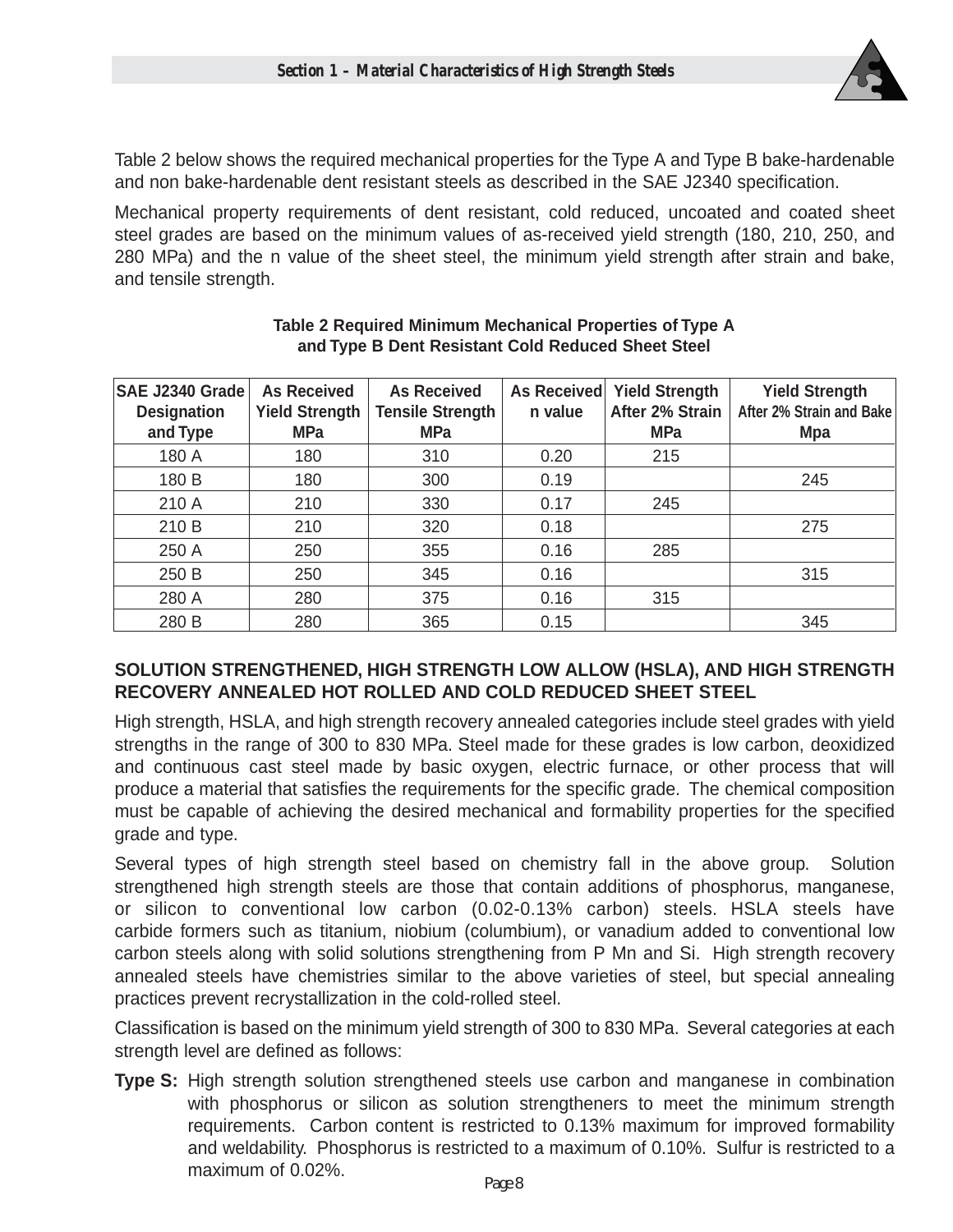

- **Type X:** High Strength Low Alloy steels, typically referred to as HSLA, are alloyed with carbide and nitrite forming elements, commonly niobium (columbium), titanium, and vanadium, either singularly or in combination. These elements are used with carbon, manganese, phosphorus, and silicon to achieve the specified minimum yield strength. Carbon content is restricted to 0.13% maximum for improved formability and weldability. Phosphorus is restricted to a maximum of 0.06%. The specified minimum for niobium (columbium), titanium, or vanadium is 0.005%, while sulfur is restricted to a maximum of 0.015%. A spread of 70 MPa is specified between the required minima of the yield and tensile strengths.
- **Type Y:** Same as Type X, except that a 100 MPa spread is specified between the required minimum of the yield and tensile strengths.
- **Type R:** High strength recovery annealed or stress-relief annealed steels achieve strengthening primarily through the presence of cold work. Alloying elements mentioned under Types S and X may also be added. Carbon is restricted to 0.13% maximum for improved formability and weldability. Phosphorus is restricted to a maximum of 0.10%. Sulfur is restricted to a maximum of 0.015%. These steels are best suited for bending and roll-forming applications since their mechanical properties are highly directional and ductility and formability are limited.

Table 3 below shows the required mechanical properties for the Type SA, Type X, and Type Y of the High Strength Low alloy steels. The SAE Specification of these properties are described in SAE specification J-2340.

| SAE J2340 Grade<br><b>Designation</b><br>and Type | <b>Yield Strength</b><br><b>MPa</b> |         | <b>Tensile Strength</b><br><b>MPa</b> | %Total Elongation<br><b>Minimum</b><br>(ASTM.L) |                   |  |  |
|---------------------------------------------------|-------------------------------------|---------|---------------------------------------|-------------------------------------------------|-------------------|--|--|
|                                                   | Minimum                             | Maximum | Minimum                               | <b>Cold Reduced</b>                             | <b>Hot Rolled</b> |  |  |
| 300 S                                             | 300                                 | 400     | 390                                   | 24                                              | 26                |  |  |
| 300 X                                             | 300                                 | 400     | 370                                   | 24                                              | 28                |  |  |
| 300Y                                              | 300                                 | 400     | 400                                   | 21                                              | 25                |  |  |
| 340 S                                             | 340                                 | 440     | 440                                   | 22                                              | 24                |  |  |
| 340 X                                             | 340<br>440                          |         | 410                                   | 22                                              | 25                |  |  |
| 340 Y                                             | 340                                 | 440     | 440                                   | 20                                              | 24                |  |  |
| 380 X                                             | 380                                 | 480     | 450                                   | 20                                              | 23                |  |  |
| 380Y                                              | 380                                 | 480     | 480                                   | 18                                              | 22                |  |  |
| 420 X                                             | 420                                 | 520     | 490                                   | 18                                              | 22                |  |  |
| 420 Y                                             | 420                                 | 520     | 520                                   | 16                                              | 19                |  |  |
| 490 X                                             | 490                                 | 590     | 560                                   | 14                                              | 20                |  |  |
| 490 Y                                             | 490                                 | 590     | 590                                   | 12                                              | 19                |  |  |
| 550 X                                             | 550                                 | 680     | 620                                   | 12                                              | 18                |  |  |
| 550 Y                                             | 550                                 | 680     | 650                                   | 12                                              | 18                |  |  |

#### **Table 3 Required Mechanical Properties of High Strength and HSLA Hot Rolled and Cold Reduced, Uncoated and Coated Sheet Steel**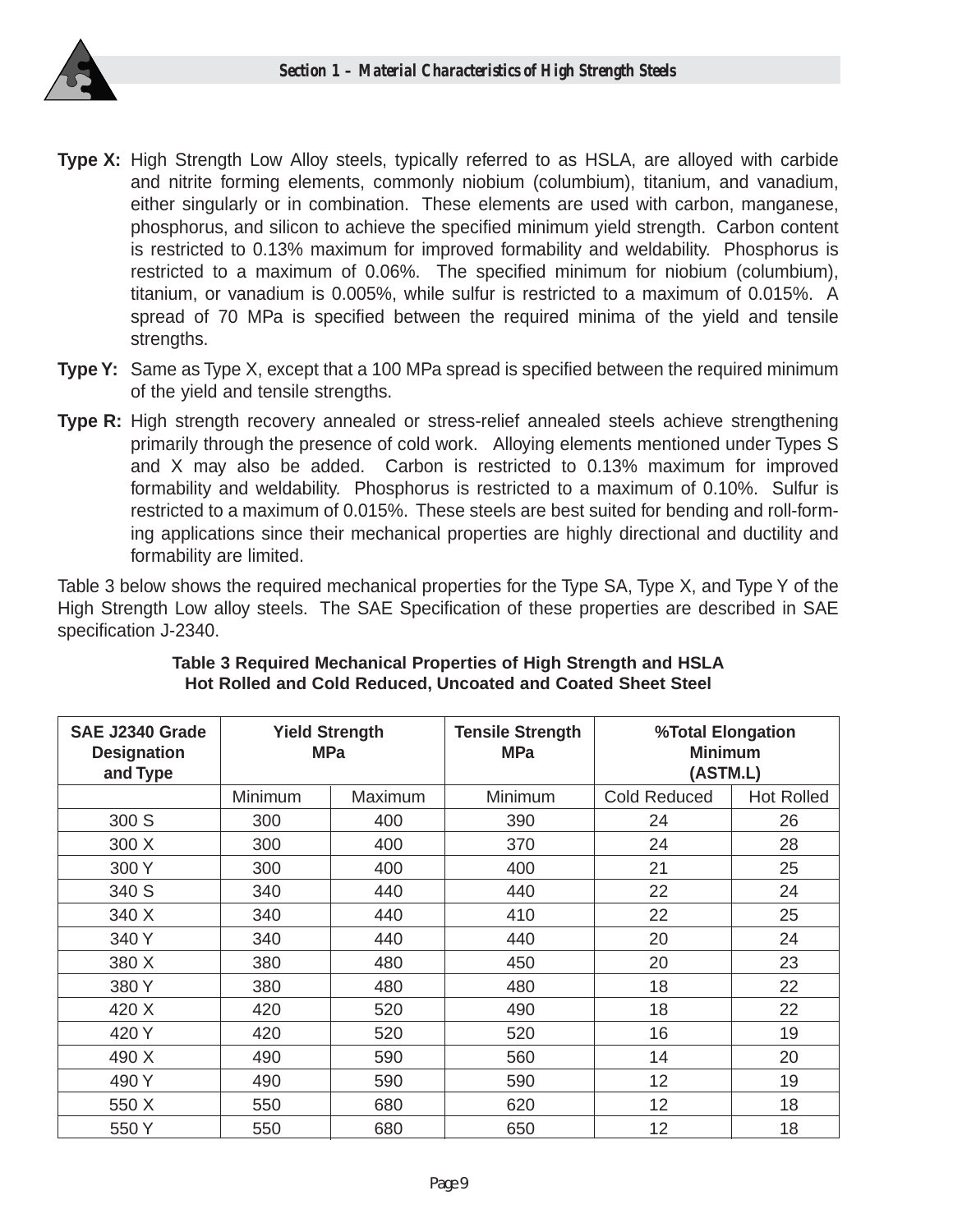

Table 4 below shows the required mechanical properties for the Type R, Recovery Annealed steels. The SAE Specification of these properties are described in SAE specification J-2340.

| SAE J2340 Grade<br><b>Designation</b><br>and Type |         | <b>Yield Strength</b><br><b>MPa</b> | <b>Tensile Strength</b><br><b>MPa</b> | %Total Elongation<br>(ASTM.L) |  |  |  |  |
|---------------------------------------------------|---------|-------------------------------------|---------------------------------------|-------------------------------|--|--|--|--|
|                                                   | Minimum | Maximum                             | Minimum                               | Minimum                       |  |  |  |  |
| 490 R                                             | 490     | 590                                 | 500                                   | 13                            |  |  |  |  |
| 550 R                                             | 550     | 650                                 | 560                                   | 10                            |  |  |  |  |
| 700 R                                             | 700     | 800                                 | 710                                   |                               |  |  |  |  |
| 830 R                                             | 830     | 960                                 | 860                                   |                               |  |  |  |  |

#### **Table 4 Required Mechanical Properties of Type R, High Strength Recovery Annealed Cold Reduced Sheet Steel**

## **ULTRA HIGH STRENGTH COLD ROLLED STEELS; DUAL PHASE, TRANSFORMATION INDUCED PLASTICITY, AND LOW CARBON MARTENSITE**

The ultra high strength dual phase (DP), transformation induced plasticity (TRIP), and low carbon martensite (LCM) categories include steel grades with minimum tensile strengths in the range of 500 to 1500 MPa. These sheet steels may be ordered and supplied as uncoated or zinc coated. Coating availability differs among the various steel suppliers.

Special heat treating practices that involve quenching and tempering treatments are used to generate a martensite phase in the steel microstructure. The volume fraction and carbon content of the martensite phase determines the strength level. These steels are primarily alloyed with carbon and manganese. Boron may be added in some cases.

Specification of chemical limits for low carbon martensitic grades may be found in ASTM A980 "Standard Specification for Steel, Sheet, Carbon, Ultra High Strength Cold Rolled".

The typical mechanical properties of ultra high strength sheet steels are specified in Tables 5 thru 7 on pages 11-13. Classification is based on the minimum tensile strength of the sheet steel: 500 to 1500 MPa. The formability and weldability requirements of these ultra high strength steels are determined upon agreement between purchaser and supplier.

## **Dual Phase (Type D)**

The ultra high strength dual phase steel microstructure is composed of ferrite and martensite, with the volume fraction of low-carbon martensite primarily determining the strength level. Two types of dual phase steels are available; a high yield ratio (YS/TS) product designated DH and a low yield ratio product designated DL. Table 5 shows the required mechanical properties for the Type D, Dual Phase High Strength steels. The SAE Specification for these properties is included in SAE J-2340.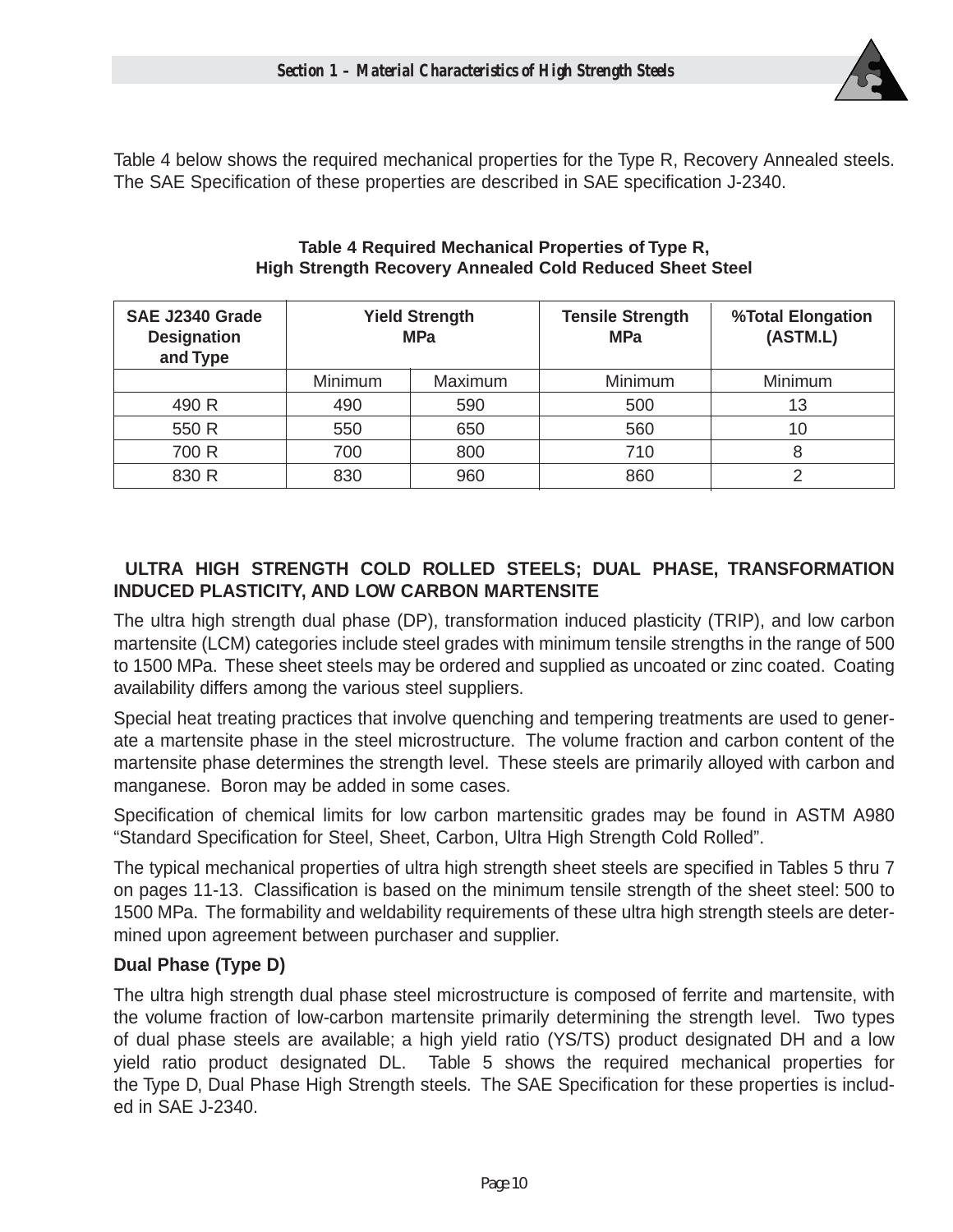

| SAE J2340 Grade<br><b>Designation</b><br>and Type | <b>Yield Strength</b><br><b>MPa</b><br><b>Minimum</b> | <b>Tensile Strength</b><br><b>MPa</b><br><b>Minimum</b> | Total Elongation in 50 mm<br>% Minimum<br>(ASTM.L) |
|---------------------------------------------------|-------------------------------------------------------|---------------------------------------------------------|----------------------------------------------------|
| 500 DH                                            | 300                                                   | 500                                                     | 22                                                 |
| 600 DH                                            | 500                                                   | 600                                                     | 16                                                 |
| 600 DL1                                           | 350                                                   | 600                                                     | 16                                                 |
| 600 DL2                                           | 280                                                   | 600                                                     | 20                                                 |
| 700 DH                                            | 550                                                   | 700                                                     | 12                                                 |
| 800 DH                                            | 500                                                   | 800                                                     | 8                                                  |
| 950 DH                                            | 650                                                   | 950                                                     | 8                                                  |
| 1000 DH                                           | 700                                                   | 1000                                                    | 5                                                  |

#### **Table 5 Required Mechanical Properties of Ultra High Strength Dual Phase Hot Rolled and Cold Reduced Sheet Steel**

## **Martensite (Type M)**

Martensitic high strength steel is a low carbon deoxidized steel made by basic oxygen, electric furnace, or other process that will produce a material that satisfies the requirements for the specific grade. This steel is continuously cast. The chemical composition is capable of achieving the desired mechanical and formability properties for the specified grade and type. The steel supplier must define the chemical composition range that will be furnished on a production basis. The microstructure is low carbon martensite, with the carbon content determining the strength level. These materials have limited ductility. Table 6 below shows the required mechanical properties for the Type M, Martensitic Ultra High Strength steels. The SAE Specification for these properties is included in SAE J-2340.

| SAE J2340 Grade<br><b>Designation</b><br>and Type | <b>Yield Strength</b><br><b>MPa</b><br><b>Minimum</b> | <b>Tensile Strength</b><br><b>MPa</b><br><b>Minimum</b> | <b>Total Elongation in 50 mm</b><br>% Minimum<br>(ASTM.L) |
|---------------------------------------------------|-------------------------------------------------------|---------------------------------------------------------|-----------------------------------------------------------|
| 800 M                                             | 600                                                   | 800                                                     | 2                                                         |
| 900 M                                             | 750                                                   | 900                                                     | 2                                                         |
| 1000 M                                            | 750                                                   | 1000                                                    | 2                                                         |
| 1100 M                                            | 900                                                   | 1100                                                    | $\overline{2}$                                            |
| 1200 M                                            | 950                                                   | 1200                                                    | 2                                                         |
| 1300 M                                            | 1050                                                  | 1300                                                    | 2                                                         |
| 1400 M                                            | 1150                                                  | 1400                                                    | 2                                                         |
| 1500 M                                            | 1200                                                  | 1500                                                    | 2                                                         |

#### **Table 6 Required Mechanical Properties of Low Carbon Martensite Hot Rolled and Cold Reduced Sheet Steel**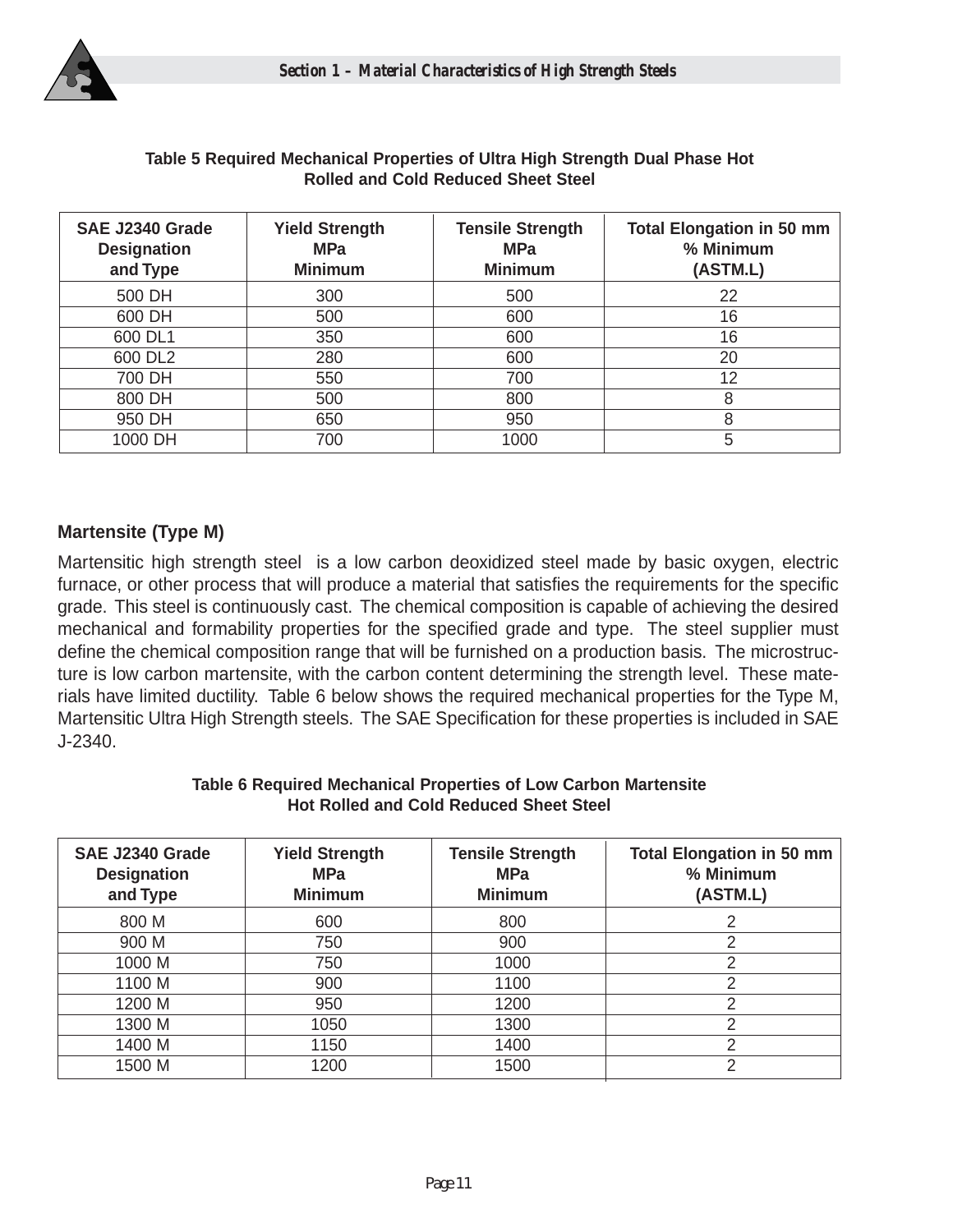

## **Transformation Induced Plasticity Steels (TRIP) (Typically 600-1000 MPa Tensile):**

Trip steels have improved ductility by virtue of special alloying and thermal treatment, or annealing after rolling. The microstructure of TRIP steels contains residual austenite in a ferritic-bainitic matrix that transforms into martensite during forming. Availability of these steels is currently very limited in the U.S.



**Figure 2: A Comparison of Tensile Strength and % Elongation for Various Grades of Automotive Sheet Steels (Reprinted from Auto-Steel Design Manual)**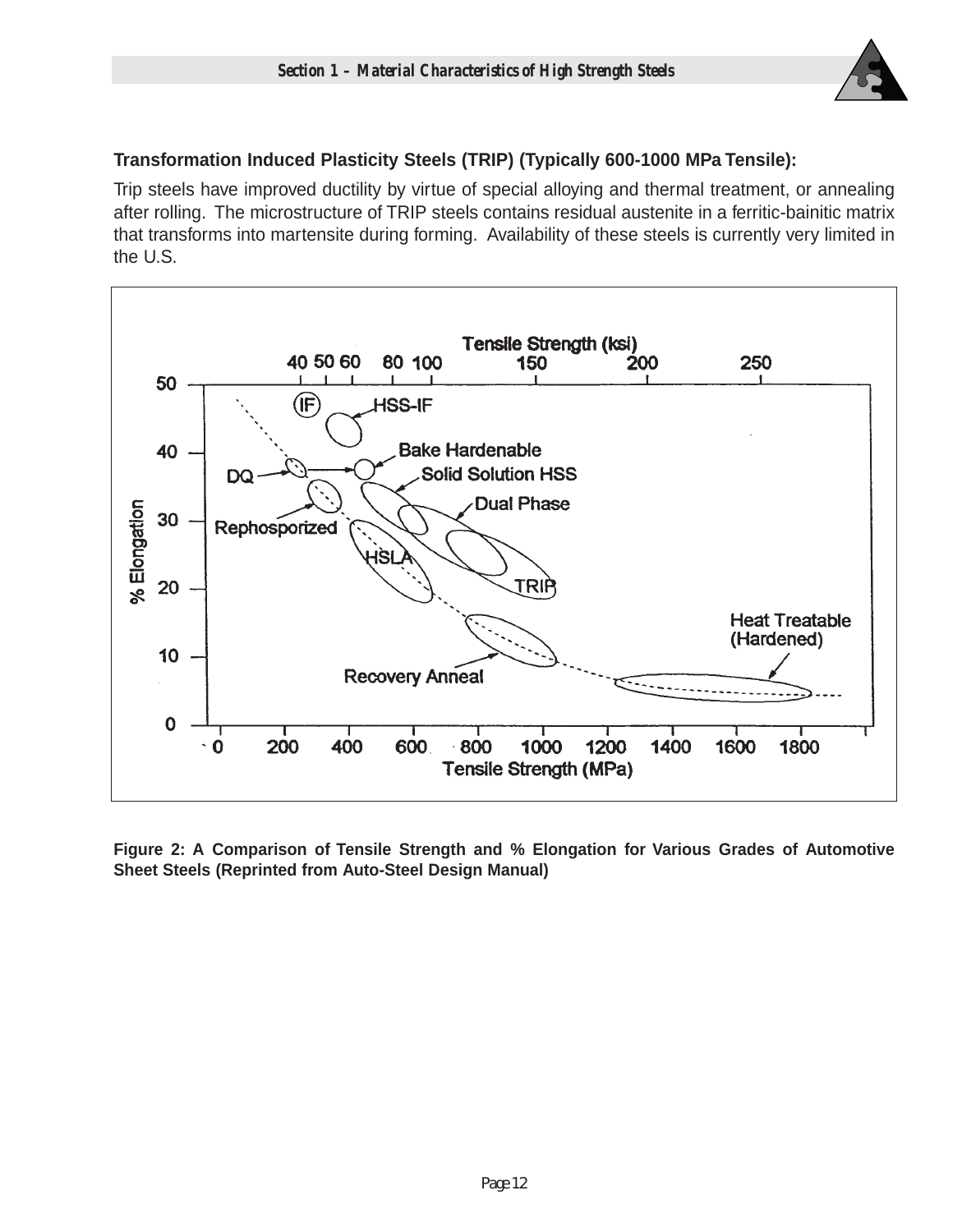

Table 7 below shows the typical mechanical property values and available width and thickness of numerous dent resistant, high strength, and ultra high strength grades of sheet steel used in the automotive industry.

| Material  | SAE              |        | Grade             | Yield Strength | Tensile  | Elon            |     | r value n | Hard            | Width Range  | <b>Thickness</b> |                       |
|-----------|------------------|--------|-------------------|----------------|----------|-----------------|-----|-----------|-----------------|--------------|------------------|-----------------------|
|           | Class.           | SAE    | OLD               | MPa/ksi        | MPa/ksi  | $\frac{0}{0}$   | R   | n         | <b>Rb</b>       | (mm)         | (in)             | (mm)                  |
| CR        | <b>SAE J2340</b> | 180A   | Dent Resist       | 200/29         | 350/50   | 40              | 1.7 | 0.22      | 63              | 610 - 1829   | $24 - 72$        | $0.64 - 2.79$         |
| <b>CR</b> | <b>SAE J2340</b> | 210A   | Dent Resist       | 210/30         | 375/54   | 39              | 1.6 | 0.21      | 65              | 610 - 1829   | $24 - 72$        | $0.64 - 2.79$         |
| CR        | <b>SAE J2340</b> | 250A   | Dent Resist       | 270/39         | 400/58   | 36              | 1.5 | 0.20      | 68              | 610 - 1829   | $24 - 72$        | $0.64 - 2.79$         |
| <b>CR</b> | <b>SAE J2340</b> | 280A   | Dent Resist       | 300/43         | 430/62   | 36              | 1.4 | 0.18      | 70              | 610 - 1829   | $24 - 72$        | $0.64 - 2.79$         |
| <b>CR</b> | <b>SAE J2340</b> | 180B   | <b>Bake Hard</b>  | 200/29         | 320/46   | 39              | 1.7 | 0.20      | 52              | 610 - 1829   | $24 - 72$        | $0.64 - 2.79$         |
| <b>CR</b> | <b>SAE J2340</b> | 210B   | <b>Bake Hard</b>  | 221/32         | 352/51   | 41              | 1.6 | 0.20      | 54              | 610 - 1829   | $24 - 72$        | $0.64 - 2.79$         |
| <b>CR</b> | <b>SAE J2340</b> | 250B   | <b>Bake Hard</b>  | 255/37         | 379/55   | 39              | 1.4 | 0.17      | 58              | 610 - 1829   | $24 - 72$        | $0.64 - 2.79$         |
| <b>CR</b> | <b>SAE J2340</b> | 280B   | <b>Bake Hard</b>  | 324/47         | 421/61   | 37              | 1.1 | 0.16      | 67              | 610 - 1829   | $24 - 72$        | $0.64 - 2.79$         |
| <b>HR</b> | <b>SAE J2340</b> | 300S   | <b>HSS</b>        | 331/48         | 407/59   | 35              | N/A | 0.17      | 72              | 610 - 1829   | $24 - 72$        | $0.64 - 3.75$         |
| <b>CR</b> | <b>SAE J2340</b> | 300S   | <b>HSS</b>        | 303/44         | 379/55   | 37              | 1.0 | 0.17      | 63              | 610 - 1829   | $24 - 72$        | $0.64 - 2.79$         |
| <b>HR</b> | <b>SAE J2340</b> | 340S   | <b>HSS</b>        | 407/59         | 483/70   | 31              | N/A | 0.17      | $\overline{75}$ | 610 - 1829   | $24 - 72$        | $0.64 - 3.75$         |
| CR        | <b>SAE J2340</b> | 340S   | <b>HSS</b>        | 379/55         | 455/66   | 30              | 1.3 | 0.16      | 76              | $610 - 1575$ | $24 - 62$        | $0.64 - 2.79$         |
| <b>HR</b> | <b>SAE J2340</b> | 300X   | <b>HSLA</b>       | 350/51         | 407/59   | $\overline{35}$ | N/A | 0.17      | $\overline{72}$ | 610 - 1829   | $24 - 72$        | $0.64 - 3.75$         |
| <b>CR</b> | <b>SAE J2340</b> | 300X   | <b>HSLA</b>       | 350/51         | 469/68   | 28              | 1.1 | 0.16      | 70              | 610 - 1829   | $24 - 72$        | $0.38 - 3.30$         |
| <b>CR</b> | <b>SAE J2340</b> | 300Y   | <b>HSLA</b>       |                |          |                 |     |           |                 | 610 - 1829   | $24 - 72$        | $0.38 - 3.30$         |
| <b>HR</b> | <b>SAE J2340</b> | 340X   | <b>HSLA</b>       | 407/59         | 483/70   | 31              | N/A | 0.17      | 75              | 610 - 1829   | 24 - 72          | $0.64 - 3.75$         |
| <b>CR</b> | <b>SAE J2340</b> | 340X   | <b>HSLA</b>       |                |          |                 |     |           |                 | 610 - 1524   | $24 - 60$        | $0.76 - 3.18$         |
| CR        | <b>SAE J2340</b> | 340Y   | <b>HSLA</b>       |                |          |                 |     |           |                 | 610 - 1524   | $24 - 60$        | $0.76 - 3.18$         |
| <b>CR</b> | <b>SAE J2340</b> | 380X   | <b>HSLA</b>       |                |          |                 |     |           |                 | 610 - 1524   | $24 - 60$        | $0.76 - 3.18$         |
| <b>CR</b> | <b>SAE J2340</b> | 380Y   | <b>HSLA</b>       |                |          |                 |     |           |                 | 610 - 1524   | $24 - 60$        | $0.76 - 3.18$         |
| <b>HR</b> | <b>SAE J2340</b> | 420X   | <b>HSLA</b>       | 476/69         | 531/77   | 27              | N/A | 0.15      | 87              | 610 - 1542   | $24 - 60$        | $0.76 - 3.18$         |
| <b>CR</b> | <b>SAE J2340</b> | 420X   | <b>HSLA</b>       |                |          |                 |     |           |                 | 610 - 1524   | $24 - 60$        | $0.76 - 3.18$         |
| <b>CR</b> | <b>SAE J2340</b> | 420Y   | <b>HSLA</b>       |                |          |                 |     |           |                 | 610 - 1524   | $24 - 60$        | $0.76 - 3.18$         |
| <b>HR</b> | <b>SAE J2340</b> | 490X   | <b>HSLA</b>       | 531/77         | 600/87   | 26              | N/A | 0.13      | 90              | 610 - 1524   | $24 - 60$        | $0.76 - 3.18$         |
| <b>CR</b> | <b>SAE J2340</b> | 490X   | <b>HSLA</b>       |                |          |                 |     |           |                 | 610 - 1524   | $24 - 60$        | $0.76 - 3.18$         |
| <b>CR</b> | <b>SAE J2340</b> | 490Y   | <b>HSLA</b>       |                |          |                 |     |           |                 | $610 - 1524$ | $24 - 60$        | $0.76 - 3.18$         |
| <b>HR</b> | <b>SAE J2340</b> | 550X   | <b>HSLA</b>       | 586/85         | 676/98   | 22              | N/A | 0.12      | 96              | 610 - 1524   | $24 - 60$        | $0.76 - 3.18$         |
| <b>CR</b> | <b>SAE J2340</b> | 550X   | <b>HSLA</b>       |                |          |                 |     |           |                 | 610 - 1524   | $24 - 60$        | $1.27 - 3.18$         |
|           | HR/CR SAE J2340  | 550Y   | <b>HSLA</b>       |                |          |                 |     |           |                 | 610 - 1524   | $24 - 60$        | $1.27 - 3.18$         |
| <b>CR</b> | <b>SAE J2340</b> | 490R   | Rec Anneal        | 490/71         | 500/72   | 13              | N/A | N/A       | N/A             | 610 - 1524   | $24 - 60$        | $1.27 - 3.18$         |
| <b>CR</b> | <b>SAE J2340</b> | 550R   | <b>Rec Anneal</b> | 550/80         | 560/81   | 10              |     |           |                 | 610 - 1524   | $24 - 60$        | $1.27 - 3.18$         |
| <b>CR</b> | <b>SAE J2340</b> | 700R   | <b>Rec Anneal</b> | 700/101        | 800/115  | 8               |     |           |                 | 610 - 1524   | $24 - 60$        | $1.27 - 3.18$         |
| <b>CR</b> | <b>SAE J2340</b> | 830R   | Rec Anneal        | 830/120        | 960/139  | 2               |     |           |                 | 610 - 1524   | $24 - 60$        | $1.27 - 3.18$         |
|           | HR/CR SAE J2340  | 500DH  | Dual Phase        | 340/49         | 550/80   | 28              | N/A | N/A       | N/A             | 610 - 1524   | $24 - 60$        | $1.27 - 3.18$         |
|           | HR/CR SAE J2340  | 600DH  | <b>Dual Phase</b> | 550/80         | 710/103  | 20              | N/A | N/A       | N/A             | 610 - 1524   | $24 - 60$        | $1.27 - 3.18$         |
|           | HR/CR SAE J2340  | 600DL1 | Dual Phase        | 390/57         | 650/94   | 22              | N/A | N/A       | N/A             | 610 - 1524   | $24 - 60$        | $1.27 - 3.18$         |
|           | HR/CR SAE J2340  | 600DL2 | Dual Phase        | 340/49         | 660/96   | 27              | N/A | N/A       | N/A             | 610 - 1524   | $24 - 60$        | $1.27 - 3.18$         |
|           | HR/CR SAE J2340  | 700DH  | Dual Phase        | 600/87         | 760/110  | 16              | N/A | N/A       | N/A             | 610 - 1524   | $24 - 60$        | $1.27 - 3.18$         |
|           | HR/CR SAE J2340  | 800DL  | Dual Phase        | 580/84         | 860/125  | 14              | N/A | N/A       | N/A             | 610 - 1524   |                  | $24 - 60$ 1.27 - 3.18 |
|           | HR/CR SAE J2340  | 950DL  | Dual Phase        | 680/98         | 1050/152 | 12              | N/A | N/A       | N/A             | 610 - 1524   | $24 - 60$        | $1.27 - 3.18$         |
|           | HR/CR SAE J2340  | 1000DL | Dual Phase        | 810/117        | 1070/155 | 9               | N/A | N/A       | N/A             | 610 - 1524   | 24 - 60          | $1.27 - 3.18$         |
|           | HR/CR SAE J2340  | 800M   | Martensite        | N/A            | N/A      | N/A             | N/A | N/A       | N/A             | $610 - 1575$ | $24 - 62$        | $0.51 - 1.52$         |
|           | HR/CR SAE J2340  | 900M   | Martensite        | 900/130        | 1025/149 | 5               | N/A | N/A       | N/A             | 610 - 1575   | 24 - 62          | $0.51 - 1.52$         |
|           | HR/CR SAE J2340  | 1000M  | Martensite        | N/A            | N/A      | N/A             | N/A | N/A       | N/A             | 610 - 1575   | 24 - 62          | $0.51 - 1.52$         |
|           | HR/CR SAE J2340  | 1100M  | Martensite        | 1030/149       | 1180/171 | 4               | N/A | N/A       | N/A             | 610 - 1575   | $24 - 62$        | $0.51 - 1.52$         |
|           | HR/CR SAE J2340  | 1200M  | Martensite        | 1140/165       | 1340/184 | 6               | N/A | N/A       | N/A             | 610 - 1575   | 24 - 62          | $0.51 - 1.52$         |
|           | HR/CR SAE J2340  | 1300M  | Martensite        | 1200/174       | 1400/203 | 5               | N/A | N/A       | N/A             | 610 - 1575   | 24 - 62          | $0.51 - 1.52$         |
|           | HR/CR SAE J2340  | 1400M  | Martensite        | 1260/183       | 1480/214 | 5               | N/A | N/A       | N/A             | 610 - 1575   | $24 - 62$        | $0.51 - 1.52$         |
|           | HR/CR SAE J2340  | 1500M  | Martensite        | 1350/196       | 1580/229 | 5               | N/A | N/A       | N/A             | $610 - 1575$ |                  | $24 - 62$ 0.51 - 1.52 |

#### **Table 7 Compilation of Typical Mechanical Property Values and Limited Steel Sheet Thickness and Width Availability**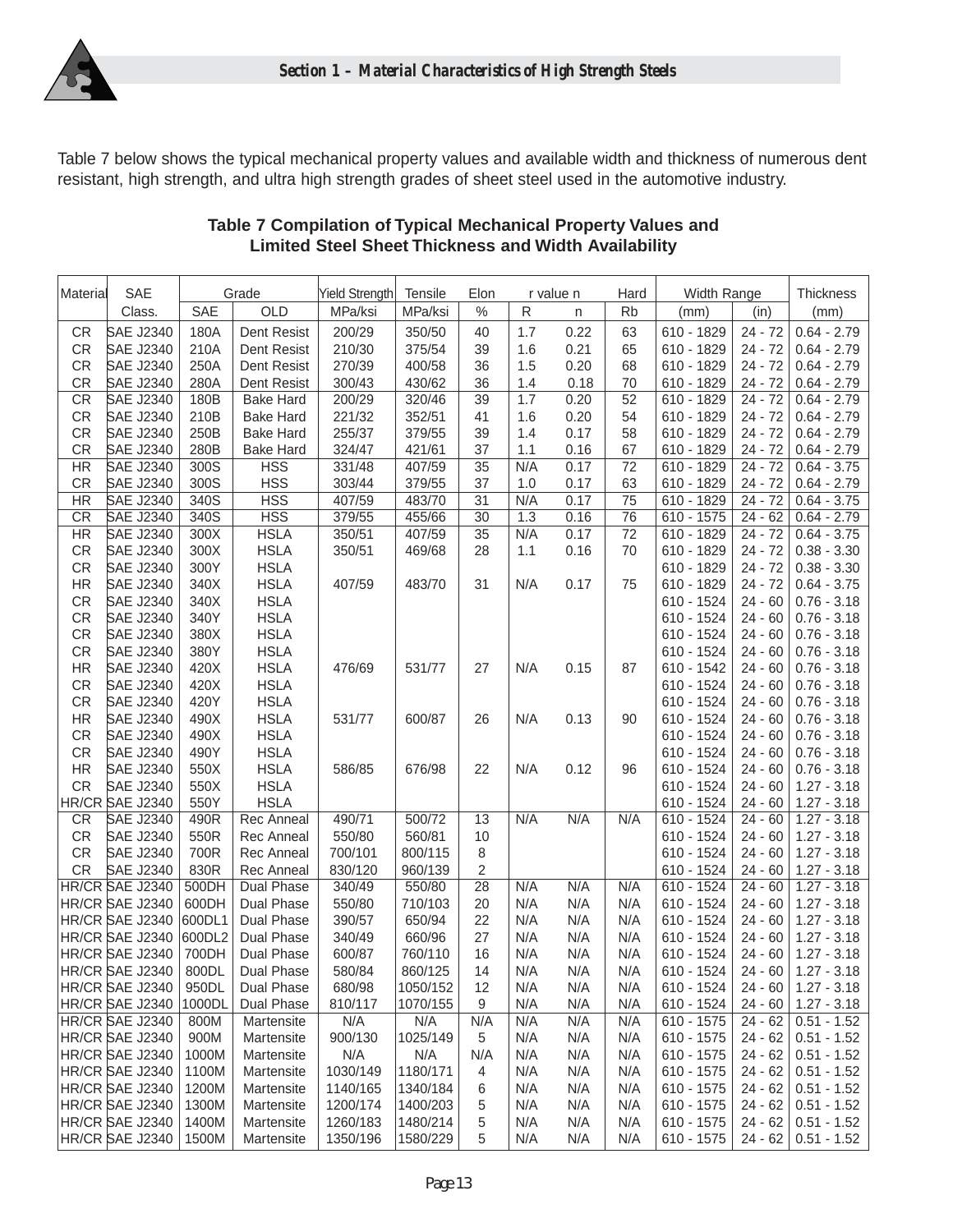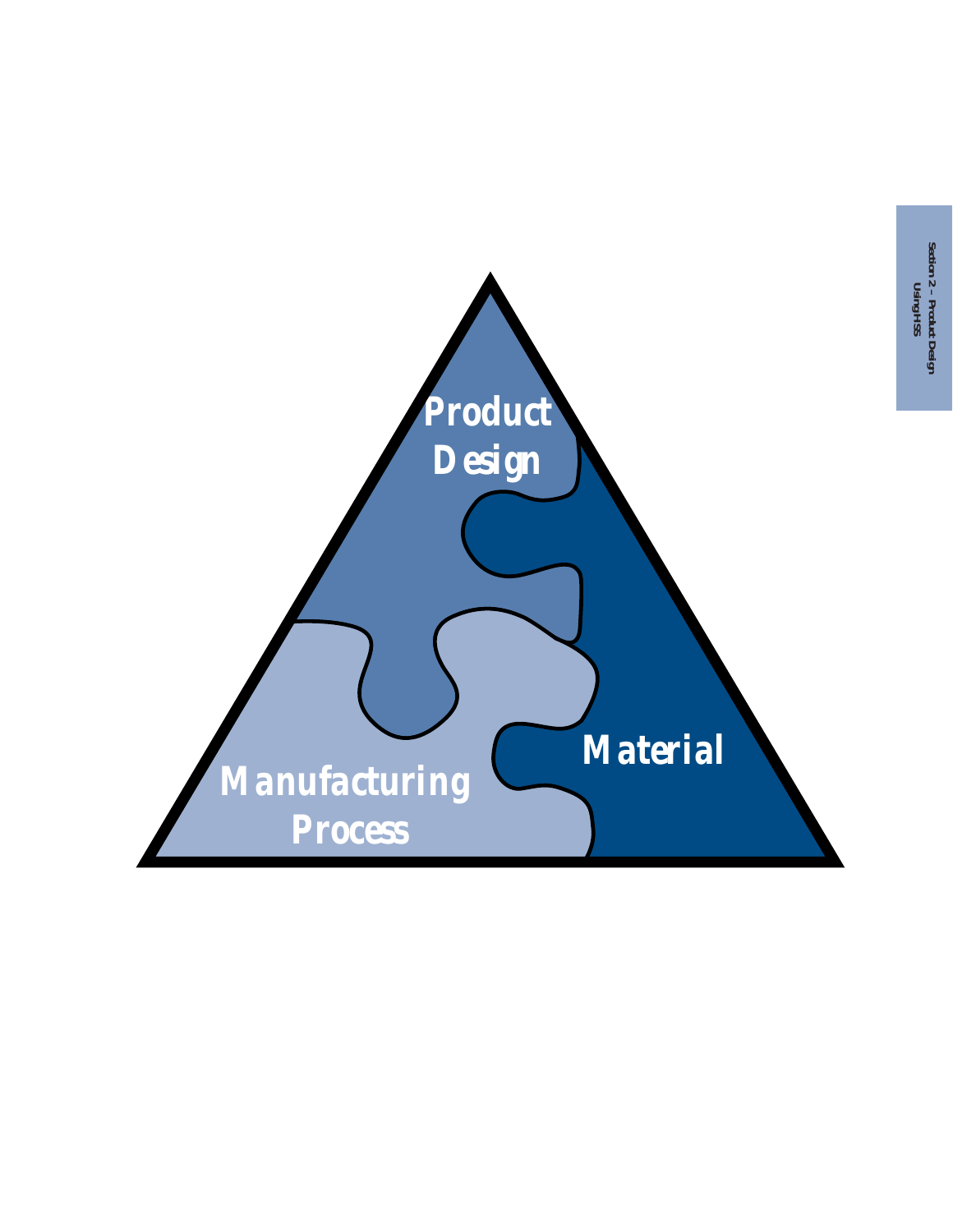

## **Section 2 – Product Design Guidelines for High Strength Steel Applications**

## **GENERAL PRODUCT DESIGN GUIDELINES**

Cost effective weight savings for automotive applications are readily achievable with high strength steel. However, the potential offered by these steels can be only be realized to full advantage if there is planned coordination of material characteristics, part design geometry and die process capability.

As steel strength is increased, the n value, or the work hardening exponent, a coefficient of stretchability is decreased in comparison to the mild steel grades. The lower n value of higher strength steels creates a sharper strain gradient and more localized thinning. The product designer and the manufacturing engineer must recognize that high strength steels have different forming characteristics. On this basis, a part design and manufacturing process can be developed to accommodate the HSS formability parameters to produce satisfactory stampings.

To effectively utilize the automotive structural grades of HSS in the 275 to 420 Mpa (yield strength) range (40 to 60 KSI), most parts should be designed for fabrication in form and flange dies, "draw-action" form dies or open end draw dies. These die processes require the metal to bend and stretch but minimize the metal compression common to closed corners of conventional draw die processes. Structural parts, such as longitudinal rails, motor compartment rails and roof rails can be designed to allow an open-end draw die operation. It is important that the product designers work closely with the die process planners and the steel suppliers when parts are being designed to avoid improper material/part design/die process combinations.

For structural parts such as rails and crossbars, springback on flanges will increase as compared to mild steel. The manufacturing process will therefore require overbend of flanges to allow for springback compensation. The part design should be such that overbend of flanges is possible, particularly for "hat section" parts with opposing sidewalls. Smaller bend radii will minimize springback, but the part design should also allow for a die overbend of at least 6 degrees for HSS parts.

When part geometry is such that a draw die or stretch-form die is required, the reduced formability of the HSS must be accommodated through optimization of product design, material specification and/or die process. Such is the case for most major panels, such as door inner panels. For these applications, a material such as a bake-hardenable or dual-phase steel may be recommended. These steels can have lower initial strength and be more formable, but gain ultimate strength by work hardening and as the result of elevated temperatures in the paint ovens. See Section 1 for material characteristics of these steel grades.

Early involvement of the manufacturing engineers and steel suppliers will avoid typical draw die/stretch-form die problems which result when a part design is too complex for the material specified. The manufacturing engineer will usually suggest changes in the part design to keep stretch and compression of the sheet metal within acceptable limits, and keep the depth of draw to a minimum to avoid splits. Gentle shape transitions will avoid wrinkles in the part. More generous part radii are recommended where metal must flow in the die, as in draw dies. Conversely, smaller part radii will reduce springback where the die action is a fold or bend, as in form and flange dies.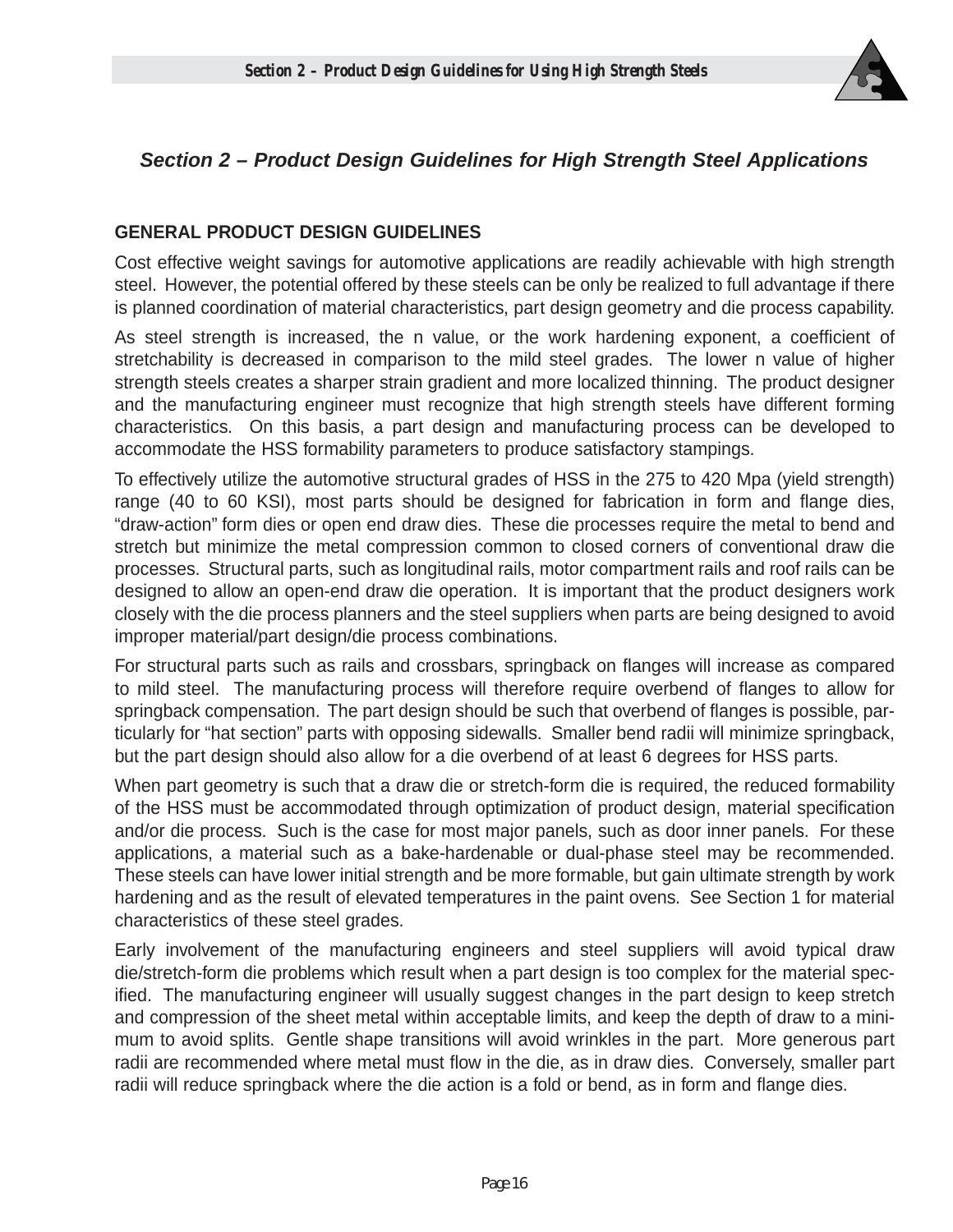

The product designer must also consult the manufacturing engineer on those product design features that may cause undesirable residual stresses after forming. Residual stress is the primary cause of distortion in stamped parts. These stresses must be reduced to minimums by part design changes and proper die process planning in order to produce acceptable stamped parts when using HSS.

Careful consideration of these design guidelines will assure a more robust manufacturing process.

## **SELECTING THE CORRECT MATERIAL FOR THE PART**

The selection of the correct material for a particular application should be a balance of performance and manufacturing criteria. For a typical door outer panel evaluation, see Table 8 and Figure 3.

In addition to good formability, outer panel material must provide good surface quality, dent resistance, and, in the case of closure panels, good hemming ability. Inner panel material should provide good formability, weldability and superior strength characteristics.

Bending or folding processes will not produce a uniform strength increase over the entire panel for those steels that achieve their ultimate strength by strain hardening. HSS grades that have the proper initial strength level may be a better choice for form and flange die processes.

For draw or stretch processes, bake hardenable steels (BHS) can achieve an increase in yield strength of 30 to 40 Mpa after the stamping process. Similar results can be expected with dualphase steels. These steel grades require strain to gain the strengthening effect. BHS will demonstrate a further increase in strength during the paint oven bake cycle.

## **PART DIMENSIONAL TOLERANCES AND PROCESS CAPABILITY**

For information on dimensional tolerances and the impact of the measurement system on dimensional evaluation processes, refer to the Auto/Steel Partnership publication "Automotive Body Measurement System Capability."

For information on stamping process capability and sources of process variation, refer to the Auto/Steel Partnership publication "Automotive Sheet Steel Process Variation," – an analysis of stamping process capability and implications for design, die tryout and process control.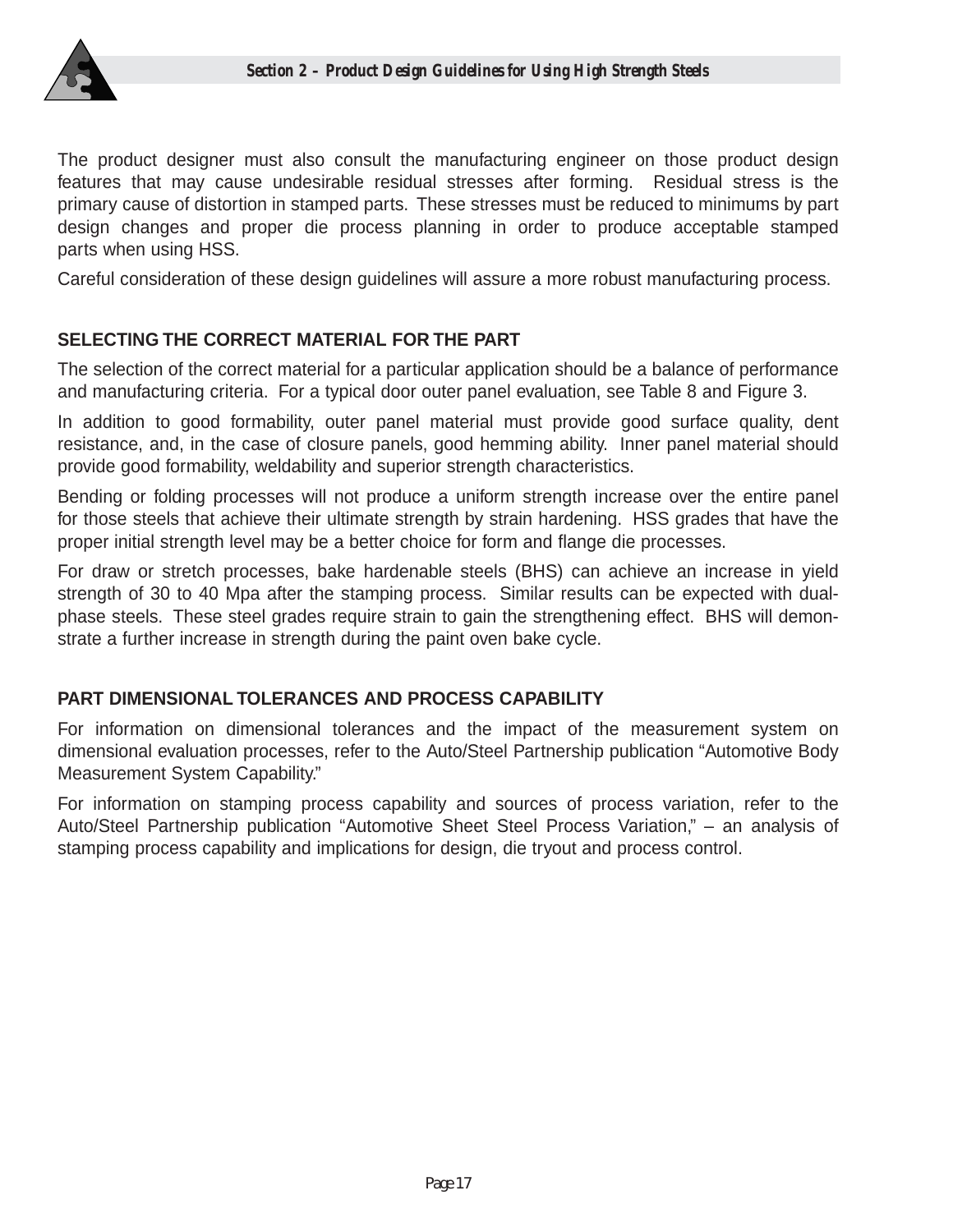



|                               |                        |                     | Carbon Manganese |             |            |                |                |                |            |                        |                | Dual Phase     | <b>HSLA</b> |                |                  |                |                |              |                |
|-------------------------------|------------------------|---------------------|------------------|-------------|------------|----------------|----------------|----------------|------------|------------------------|----------------|----------------|-------------|----------------|------------------|----------------|----------------|--------------|----------------|
|                               |                        |                     |                  |             |            |                |                |                |            |                        |                |                |             |                |                  |                |                |              |                |
|                               |                        | DR 210 <sup>1</sup> |                  |             | 240Y       |                | 390T           | 440T           |            |                        | 500T           | 600T           |             |                | 40               |                | 50             |              | 60             |
|                               | <b>Cpt Requirement</b> | Rated Value         | Product          | Rated Value | Product    | Rated Value    | Product        | Rated Value    | Product    | Rated Value            | Product        | Rated Value    | Product     | Rated Value    | Product          | Rated Value    | Product        | Rated Value  | Product        |
| <b>Manufacturing Criteria</b> |                        |                     |                  |             |            |                |                |                |            |                        |                |                |             |                |                  |                |                |              |                |
| Formability                   | $\overline{7}$         | $\overline{7}$      | 49               | 6           | 42         | 3              | 21             | $\overline{2}$ | 14         | 4                      | 28             | $\overline{2}$ | 14          | 3              | 21               | $\overline{2}$ | 14             | $\mathbf{1}$ | $\overline{7}$ |
| <b>Surface Quality</b>        | 10                     | $\overline{7}$      | 90               | 8           | 80         | 6              | 60             | 4              | 40         | $\overline{7}$         | 70             | 6              | 60          | 4              | 40               | $\overline{2}$ | 20             | 1            | $10$           |
| Cost                          | 5                      | 9                   | 45               | 8           | 40         | $\overline{7}$ | 35             | $\overline{7}$ | 35         | 6                      | 30             | 6              | 30          | 8              | 40               | $\overline{7}$ | 35             | 7            | 35             |
| Weldability                   | 6                      | 9                   | 54               | 8           | 48         | $\overline{7}$ | 42             | 5              | 30         | 5                      | 30             | 5              | 30          | $\overline{7}$ | 42               | 6              | 36             | 5            | 30             |
| <b>Hemming Ability</b>        | 10                     | 9                   | 90               | 8           | 80         | 6              | 60             | 5              | 50         | 6                      | 60             | 5              | 50          | $\overline{7}$ | 70               | 6              | 60             | 4            | 40             |
| <b>Total, Manufacturing</b>   | 380                    | 86%                 | 328              | 76%         | 290        | 57%            | 218            | 44%            | 169        | 57%                    | 218            | 48%            | 184         | 56%            | 213              | 43%            | 165            | 32%          | 122            |
| <b>Performance Criteria</b>   |                        |                     |                  |             |            |                |                |                |            |                        |                |                |             |                |                  |                |                |              |                |
| Strength                      | 3                      | $\overline{2}$      | 6                | 3           | 9          | 4              | 12             | 5              | 15         | 6                      | 18             | $\overline{7}$ | 21          | 3              | $\boldsymbol{9}$ | 4              | 12             | 5            | 15             |
| <b>Stiffness</b>              | 8                      | 5                   | 40               | 5           | 40         | 5              | 40             | 5              | 40         | 5                      | 40             | 5              | 40          | 5              | 40               | 5              | 40             | 5            | 40             |
| <b>Energy Absorption</b>      |                        | $\overline{2}$      | $\overline{2}$   | 3           | 3          | 4              | $\overline{4}$ | 5              | 5          | 7                      | $\overline{7}$ | 8              | 8           | 3              | 3                | 4              | $\overline{4}$ | 5            | $\sqrt{5}$     |
| Dent Resistance               | 10                     | 5                   | 50               | 6           | 60         | $\overline{7}$ | 70             | 8              | 80         | 8                      | 80             | 8              | 80          | 8              | 80               | 8              | 80             | 8            | 80             |
| <b>Total, Performance</b>     | 220                    | 45%                 | 98               | 51%         | 112        | 57%            | 126            | 64%            | 140        | 66%                    | 145            | 68%            | 149         | 60%            | 132              | 62%            | 136            | 64%          | 140            |
| <b>Overall Rating</b>         | 600                    | 71%                 | 426              | 67%         | 402        | 57%            | 344            | 52%            | 309        | 61%                    | 363            | 56%            | 333         | 58%            | 345              | 50%            | 301            | 44%          | 262            |
|                               |                        |                     |                  |             |            |                |                |                |            |                        |                |                |             |                |                  |                |                |              |                |
|                               |                        |                     | Mild             |             | SS         |                |                |                |            | <b>Bake Hardenable</b> |                |                |             |                |                  |                | <b>TRIP</b>    |              |                |
|                               |                        |                     | <b>Steel</b>     |             | N30        |                | 180            |                | 210        |                        | 250            |                | 300         |                | Sandwich         |                | 600            |              |                |
|                               |                        | Cpt Requirement     | Rated Value      | roduct      | ated Value | roduct         | ated Value     | roduct         | ated Value | roduct                 | ated Value     | roduct         | ated Value  | roduct         | ated Value       | roduct         | ated Value     | roduct       |                |

|                               |                        |             | Mild         | SS             |         |                |                |                | <b>Bake Hardenable</b> |             |         |                |         |                |                |             | <b>TRIP</b> |
|-------------------------------|------------------------|-------------|--------------|----------------|---------|----------------|----------------|----------------|------------------------|-------------|---------|----------------|---------|----------------|----------------|-------------|-------------|
|                               |                        |             | <b>Steel</b> |                | N30     |                | 180            |                | 210                    | 250         |         | 300            |         |                | Sandwich       | 600         |             |
|                               | <b>Cpt Requirement</b> | Rated Value | Product      | Rated Value    | Product | Rated Value    | Product        | Rated Value    | Product                | Rated Value | Product | Rated Value    | Product | Rated Value    | Product        | Rated Value | Product     |
| <b>Manufacturing Criteria</b> |                        |             |              |                |         |                |                |                |                        |             |         |                |         |                |                |             |             |
| Formability                   | $\overline{7}$         | 10          | 70           | 8              | 56      | 8              | 56             | $\overline{7}$ | 49                     | 5           | 35      | 3              | 21      | 3              | 21             | 3           | 21          |
| <b>Surface Quality</b>        | 10                     | 10          | 100          | 8              | 80      | 9              | 90             | 8              | 80                     | 6           | 60      | 5              | 50      | 3              | 30             | 5           | 50          |
| Cost                          | 5                      | 10          | 50           | $\overline{2}$ | 10      | 9              | 45             | 9              | 45                     | 8           | 40      | 8              | 40      | 3              | 15             | 4           | 20          |
| Weldability                   | 6                      | 10          | 60           | $\overline{7}$ | 42      | 9              | 54             | 9              | 54                     | 8           | 48      | 7              | 42      | 1              | 6              | 4           | 24          |
| Hemming Ability               | 10                     | 10          | 100          | 4              | 40      | 9              | 90             | 9              | 90                     | 8           | 80      | $\overline{7}$ | 70      | 3              | 30             | 5           | 50          |
| <b>Total, Manufacturing</b>   | 380                    | 100%        | 380          | 60%            | 228     | 88%            | 335            | 84%            | 318                    | 69%         | 263     | 59%            | 223     | 27%            | 102            | 43%         | 165         |
| <b>Performance Criteria</b>   |                        |             |              |                |         |                |                |                |                        |             |         |                |         |                |                |             |             |
| Strength                      | 3                      |             | 3            | 7              | 21      | 2              | 6              | 3              | 9                      | 4           | 12      | 5              | 15      | $\overline{2}$ | 6              | 8           | 24          |
| <b>Stiffness</b>              | 8                      | 5           | 40           | 5              | 40      | 5              | 40             | 5              | 40                     | 5           | 40      | 5              | 40      | 8              | 64             | 5           | 40          |
| <b>Energy Absorption</b>      | 1                      |             |              | 8              | 8       | $\overline{2}$ | $\overline{2}$ | 3              | 3                      | 4           | 4       | 5              | 5       | $\overline{2}$ | $\overline{2}$ | 9           | 9           |
| Dent Resistance               | 10                     | 40          | 8            | 80             | 6       | 60             | $\overline{7}$ | 70             | 8                      | 80          | 8       | 80             | 8       | 80             | 8              | 80          |             |
| <b>Total, Performance</b>     | 220                    | 38%         | 84           | 68%            | 149     | 49%            | 108            | 55%            | 122                    | 62%         | 136     | 64%            | 140     | 69%            | 152            | 70%         | 153         |
| <b>Overall Rating</b>         | 600                    | 77%         | 464          | 63%            | 377     | 74%            | 443            | 73%            | 440                    | 67%         | 399     | 61%            | 363     | 42%            | 254            | 53%         | 318         |

## **Table 8**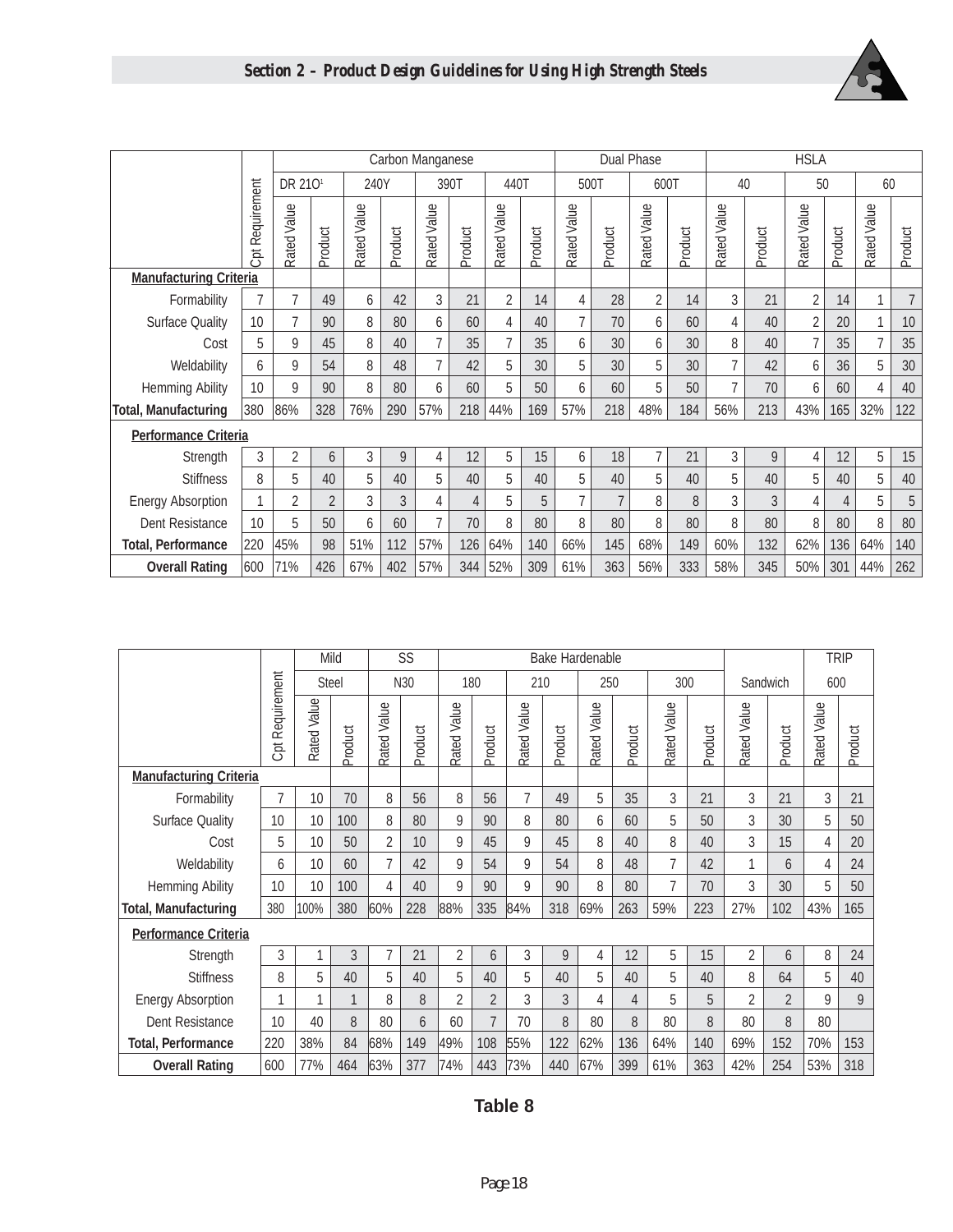



**Figure 3.**

DOOR OUTER PANEL **DOOR OUTER PANEL**

*Page 19*

erformance Criteria P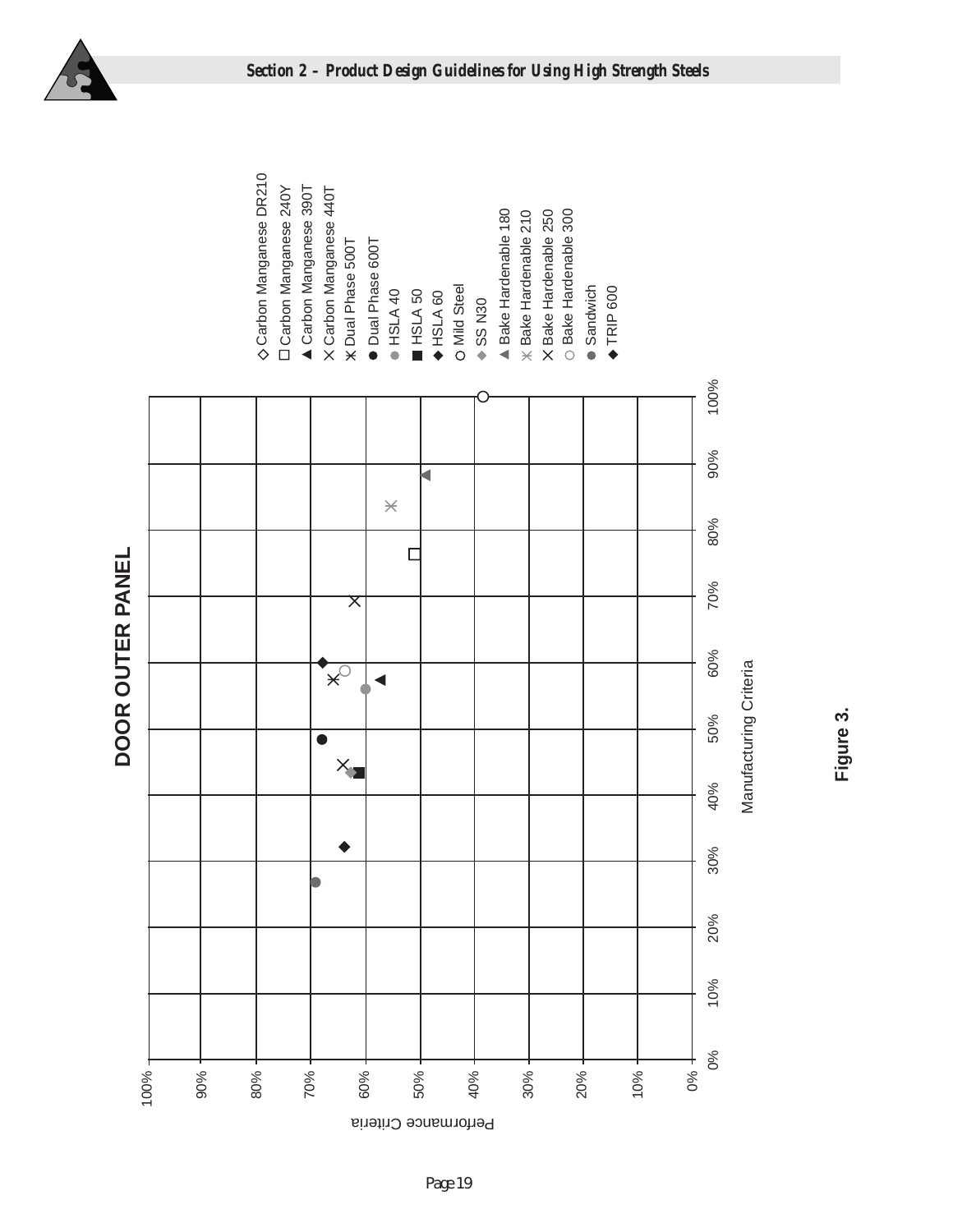

**Figure 4 – Typical Part Design For 60 K.S.I.-H.S.S.**



**Figure 5 – Typical Part Design For 60 K.S.I.-H.S.S.**

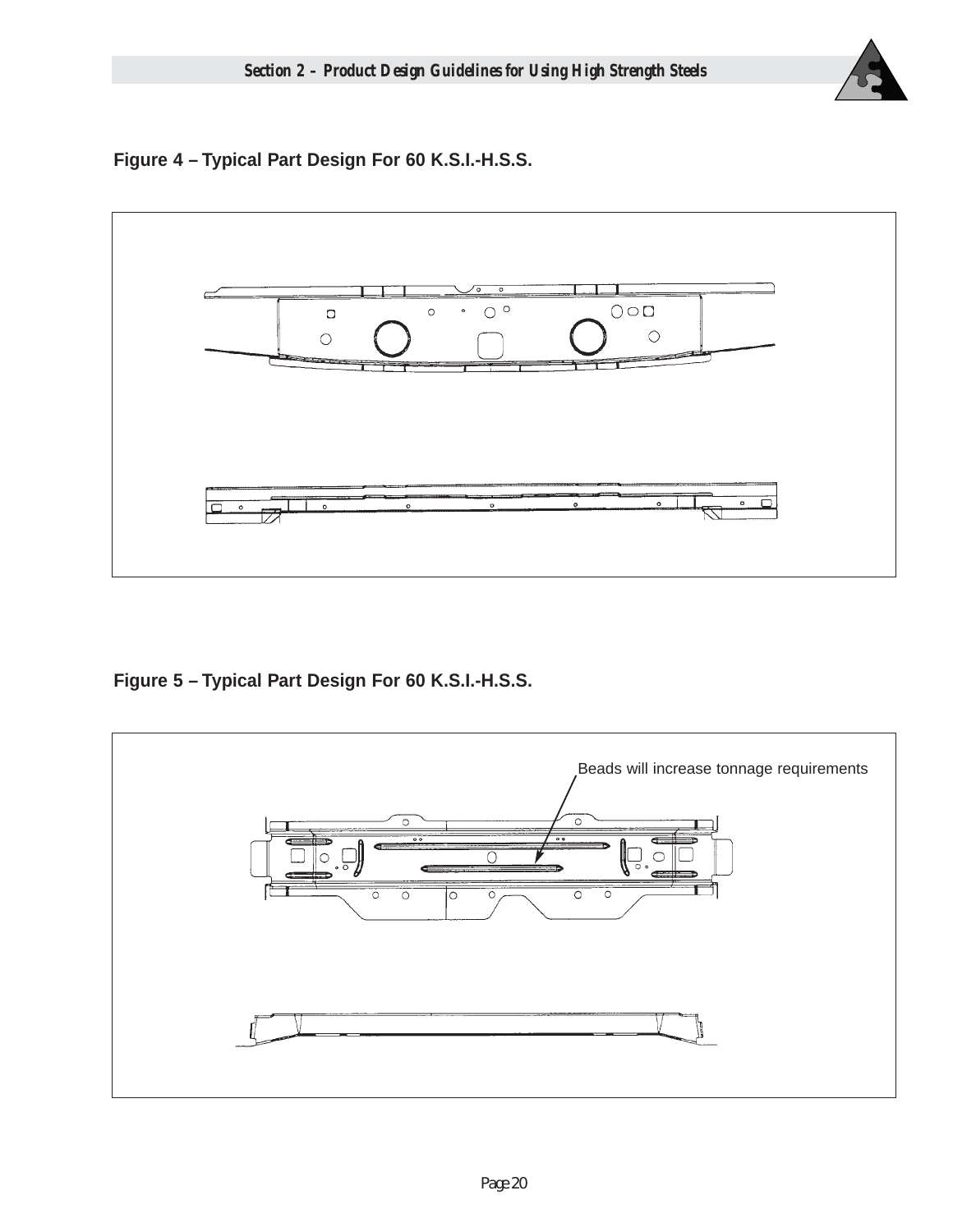

## **Figure 6 – Typical Part Design For 50 K.S.I.-H.S.S.**



**Figure 7– Typical Part Design For 40 K.S.I.-H.S.S.**

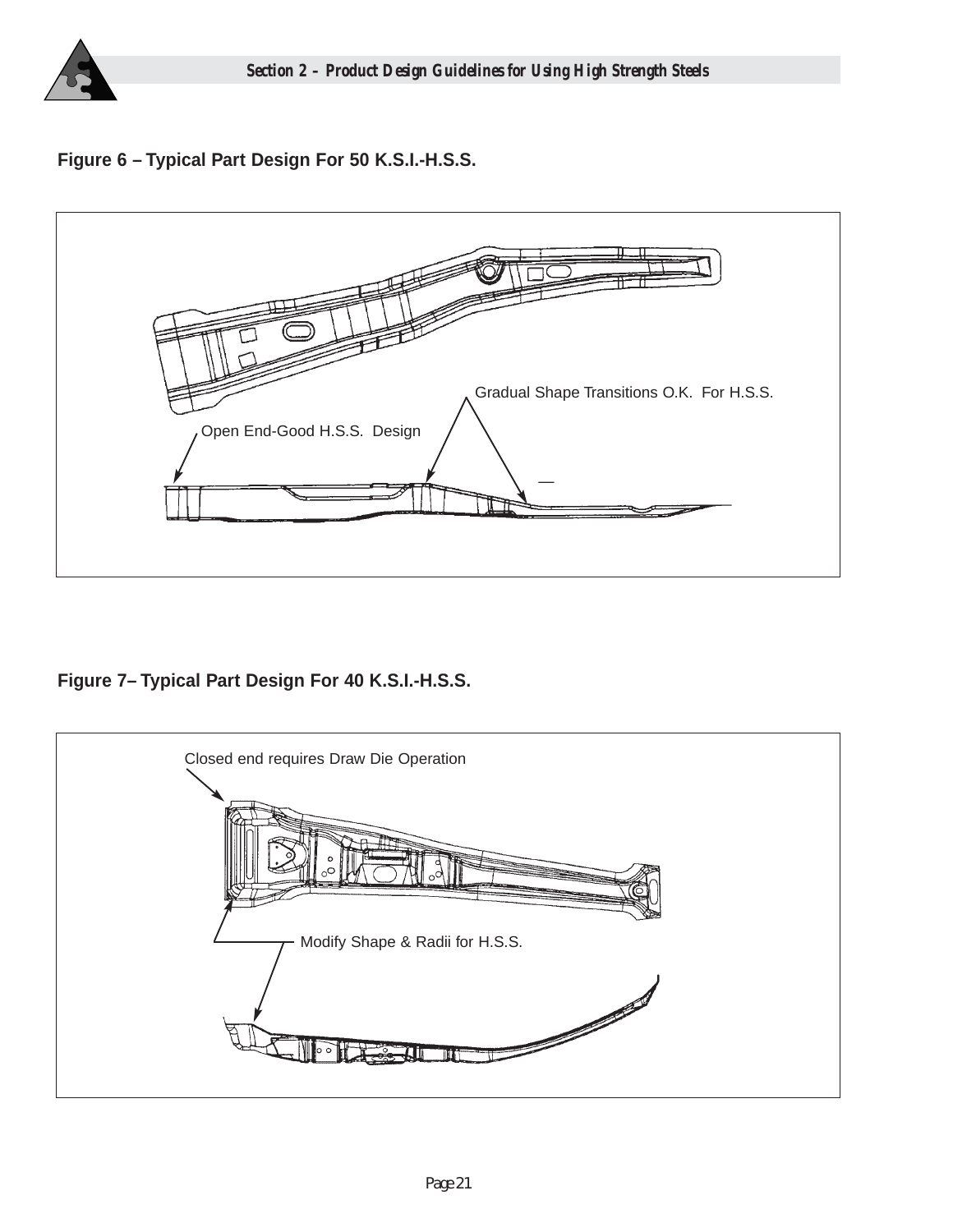

## **Figure 8 – Acceptable Part Design For 40 K.S.I.-H.S.S. With Appropriate Modifications**



**Figure 9– Acceptable Part Design For 40 K.S.I.-H.S.S. With Appropriate Modifications**

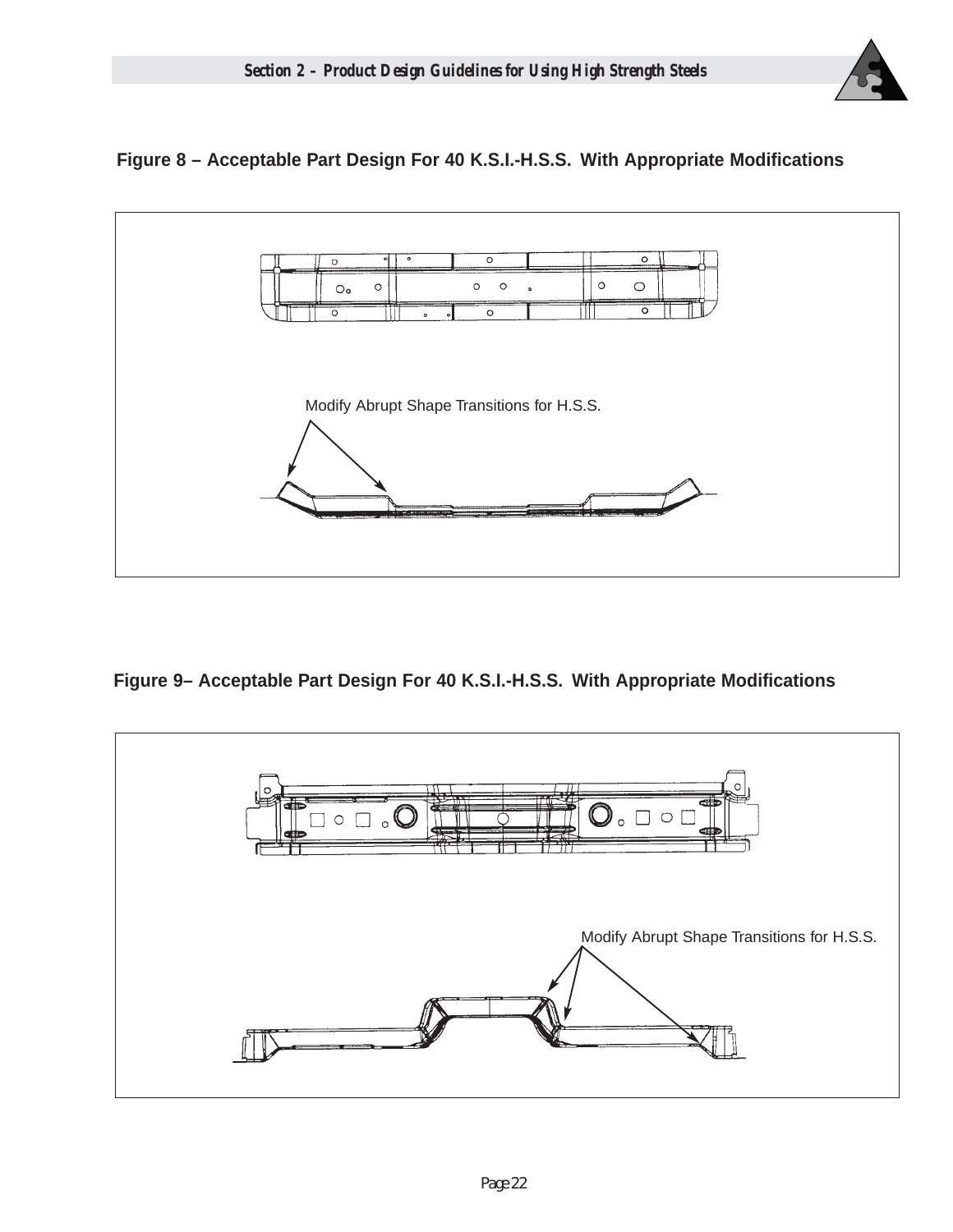

## **Figure 10 – Acceptable Part Design For 40 K.S.I.-H.S.S. With Appropriate Modifications**



**Figure 11– Marginal Part Design for H.S.S. - Part has stretch & compression flanges & Inconsistent Depth. Dimensional control will be a problem for higher strength grades. Stretch & compression stresses on opposite sides of channel shaped parts will cause part to twist.**

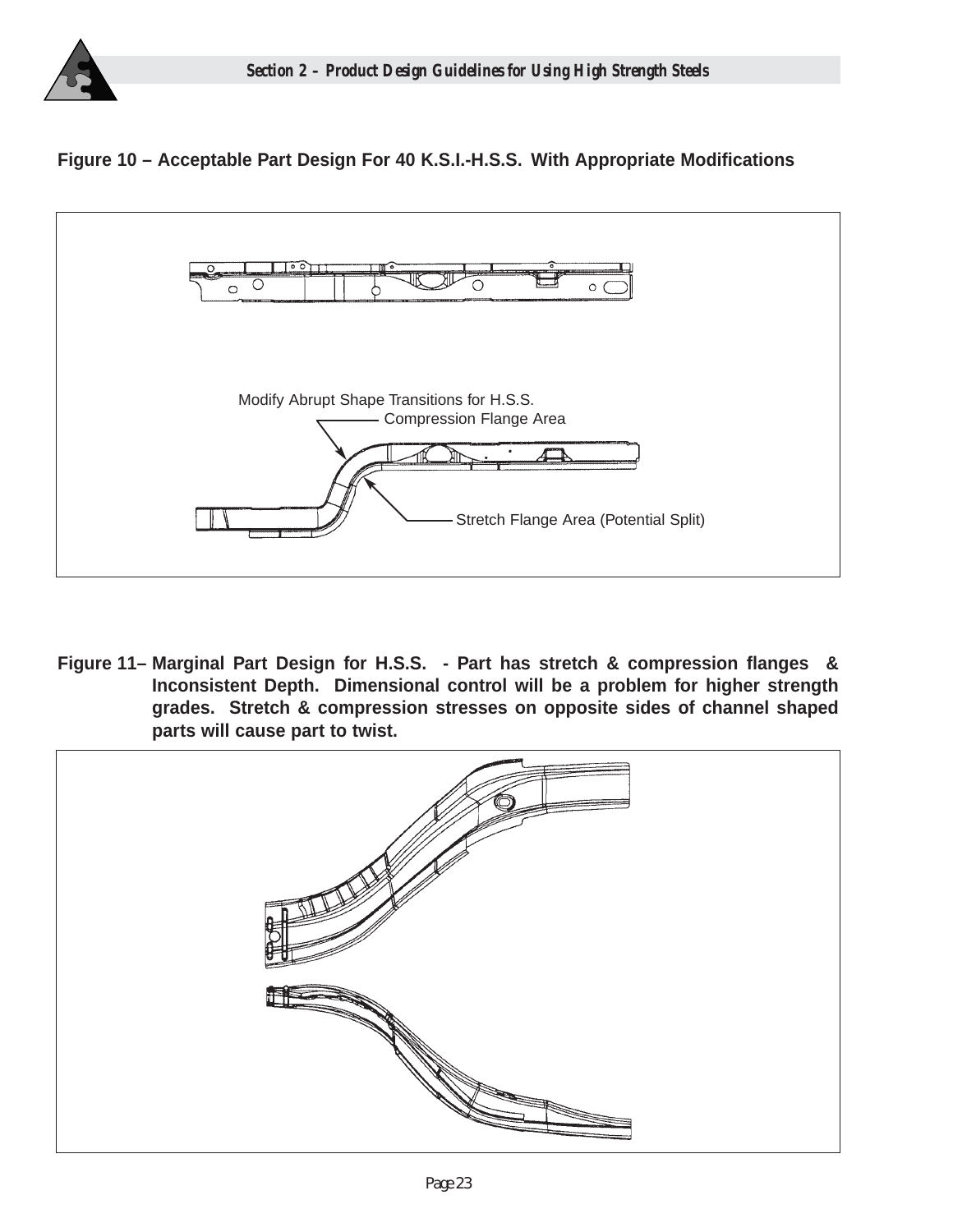

**Figure 12 – Marginal Part Design. This Part Design May Be Too Complex for Most Higher Strength Grades. Part should be redesigned for consistent depth & to minimize stretch/compression.**

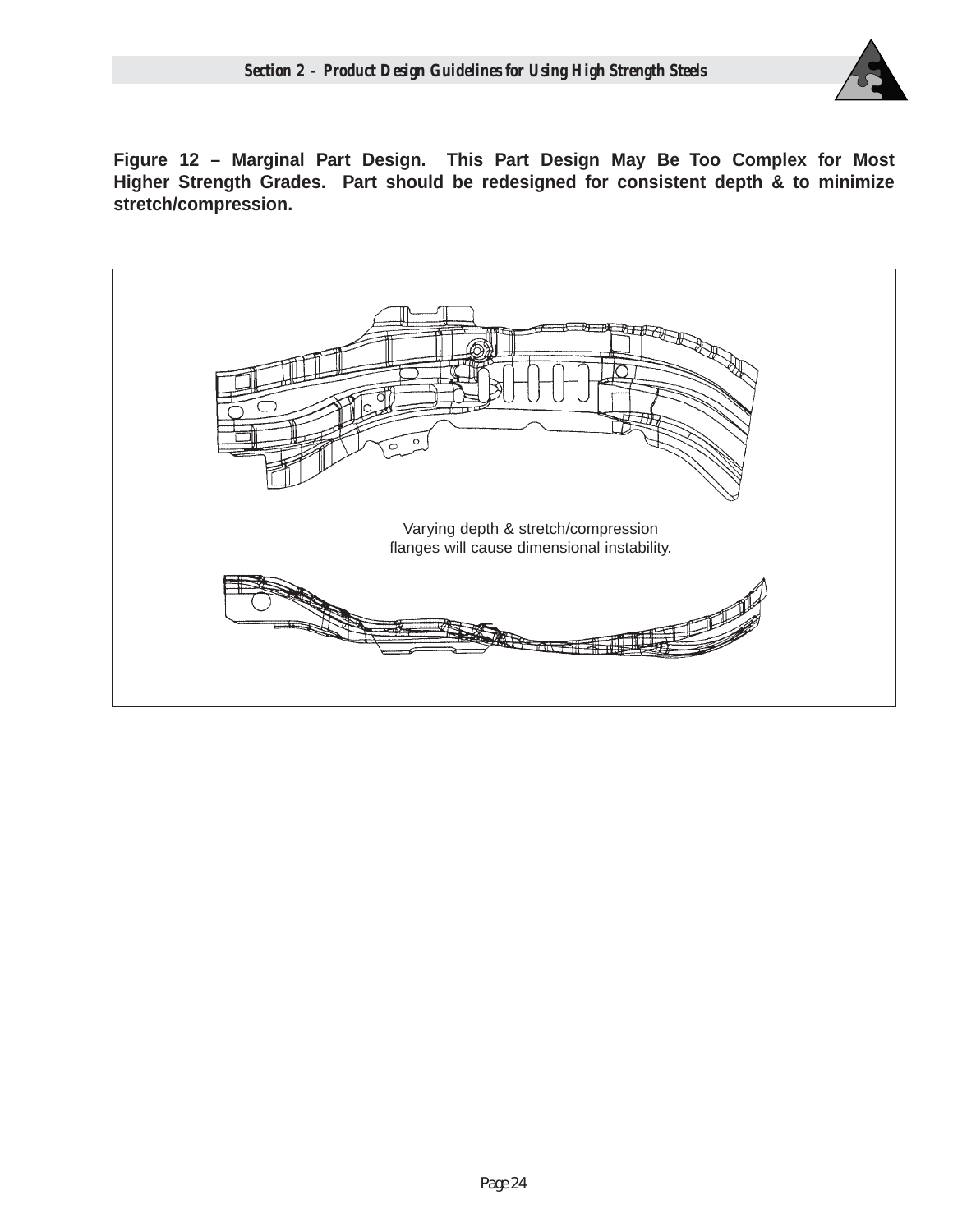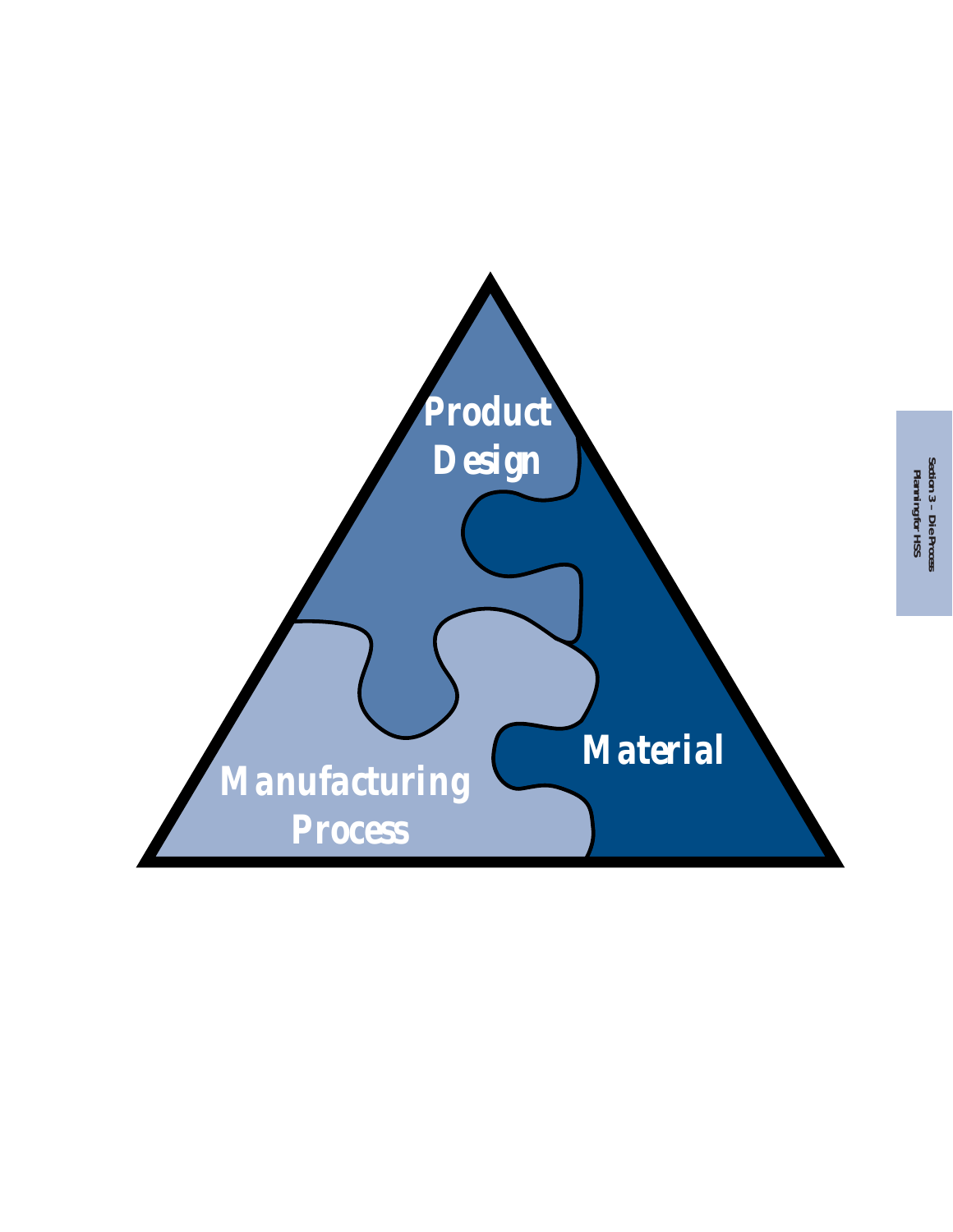

## **Section 3- Die Process Planning Guidelines for High Strength Steels**

## UNDERSTANDING THE EFFECTS OF RESIDUAL STRESS AND ELASTIC RECOVERY

In order to properly plan for operations involving HSS, the die process planner must be aware of the potential effects of residual stress and elastic recovery in stamped parts. He must try to foresee those part designs and die processes that would produce distortion in the finished stamping and plan corrective action accordingly. Part areas that will be placed in tension or compression by the forming process will develop residual stresses. Residual stress, elastic recovery and the resultant distortions are caused by a combination of material characteristics, die process and part geometry.

For structural parts, such as rails & crossbars, residual stress may result in a stamping with sidewall curl or springback. Springback is not accurately predictable through forming simulation. It is vital that the die process planner specify those part modifications and die processes which will reduce the springback phenomena resulting from residual stress. Small bend radii are an important part design element for springback reduction. Proper overbend for springback compensation is important for the die process. In addition, a die process that induces 2% or greater stretch in the part will also minimize the problem. See post-stretch form die sketches 5 & 6 on pages 36 & 37.

The die process planner must specify a forming die process that best suits the part geometry and material characteristics while keeping the stamping under control throughout the die operation. Flanges that are in compression during the forming action must be controlled with pressure pads to avoid buckling and overlapped metal.

## DIE PROCESS GUIDELINES FOR HIGH STRENGTH SHEET STEEL STAMPING DIES

## **Part Design Considerations for the Die Process Planner**

The die process planner must to have part designs modified to suit the material characteristics and the die process. Structural members such as rails, rocker panels, and center pillars, should be designed to allow a "draw-action" form die or open-end draw process. This means that the part design must not have closed ends. Product designers need to understand the importance of this requirement for successful HSS stampings. See die sketches 3, 4 & 7 on pages 34-35 & 38.

(Note: In the context of these guidelines, a "draw-action" form die is one that produces a part from a developed blank, using an external binder to control the metal flow. An open-end draw die, like a conventional draw die, produces a part from a rough blank and requires a subsequent trim die to remove the binder scrap.)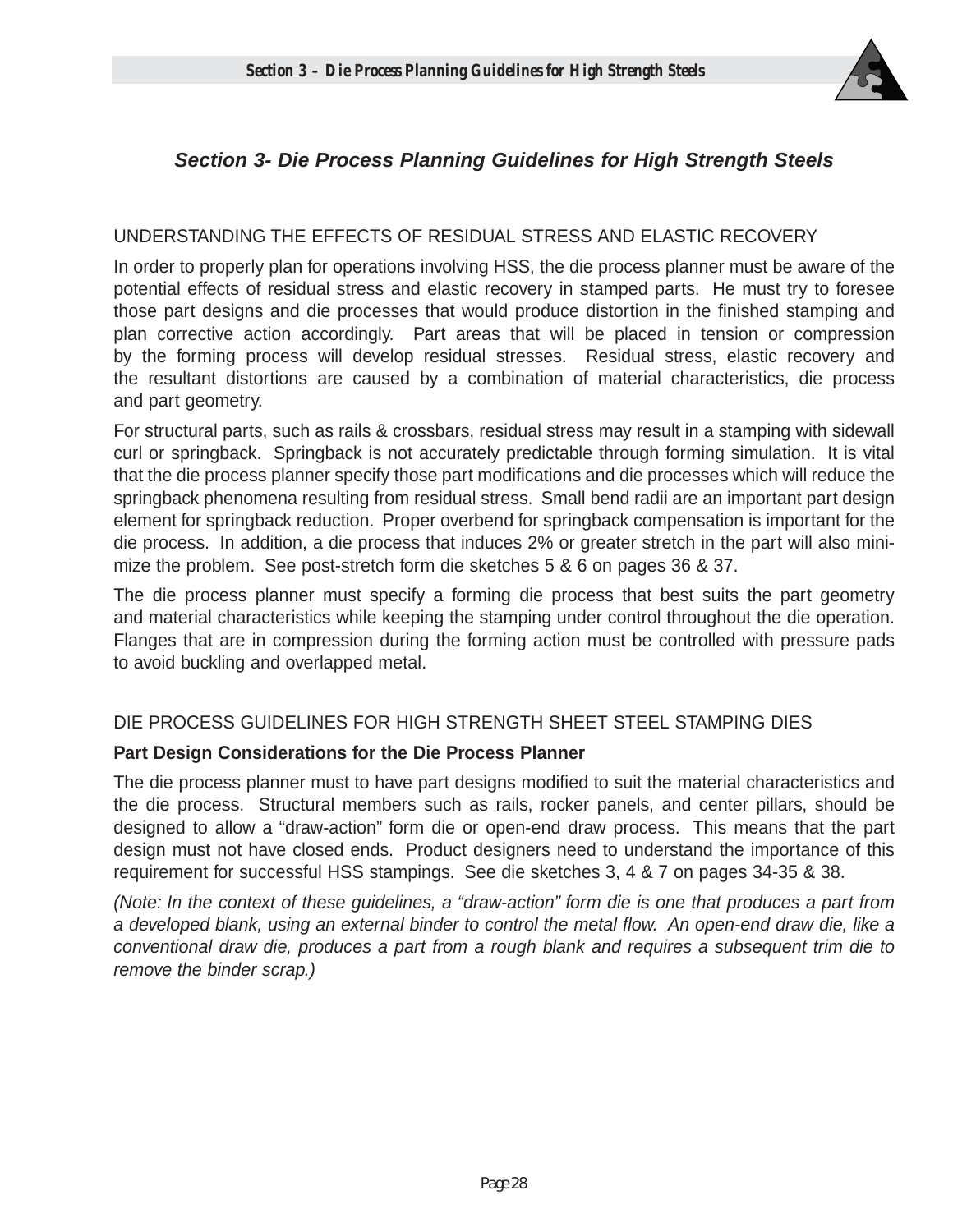

Severe shape transitions in the part geometry are more prone to distortion or splitting problems with HSS. Shape transitions must be more gradual. Of particular concern are stretch-flange areas, as these have a high potential for splits that cannot be corrected without part change concessions, as shown in figure 13 below.



## **Draw Dies, including open end draw dies**

In draw development, it is necessary to maintain an even draw depth and length of line as much as possible. For parts with varying depth the binder may need to be higher than with mild steels at shallow cross-sections in order to match the metal flow requirement at the deeper cross-sections of the part.

The reduced elongation potential of HSS must be considered. As elongation potential decreases with higher strength material, draw and stretch-form operations become more limited. Form dies are better suited to some material/part design combinations.

HSS structural rail type parts must be processed for "draw action" form dies or open-end draw dies. Examples include motor compartment rails, rear longitudinal rails, roof rails, center pillars, cross bars, etc.

It is necessary to form as much of the part as possible to the full depth in the first forming operation. Due to the work hardening characteristics of HSS, reforming can result in splits or distortion.

Higher binder or pad pressure and press tonnage are required to maintain process control and form the part without buckles. Buckles on the binder surface can force the binder open with resultant loss of restraining force. In more severe cases, a double action draw press or hydraulic press cushion may be required.

Higher grades of die material may be necessary depending on sheet steel characteristics, the severity of the operation and production volume.

Prototype or "soft" draw dies for HSS should not be made of zinc based materials. A hard die such as boilerplate is recommended for these applications.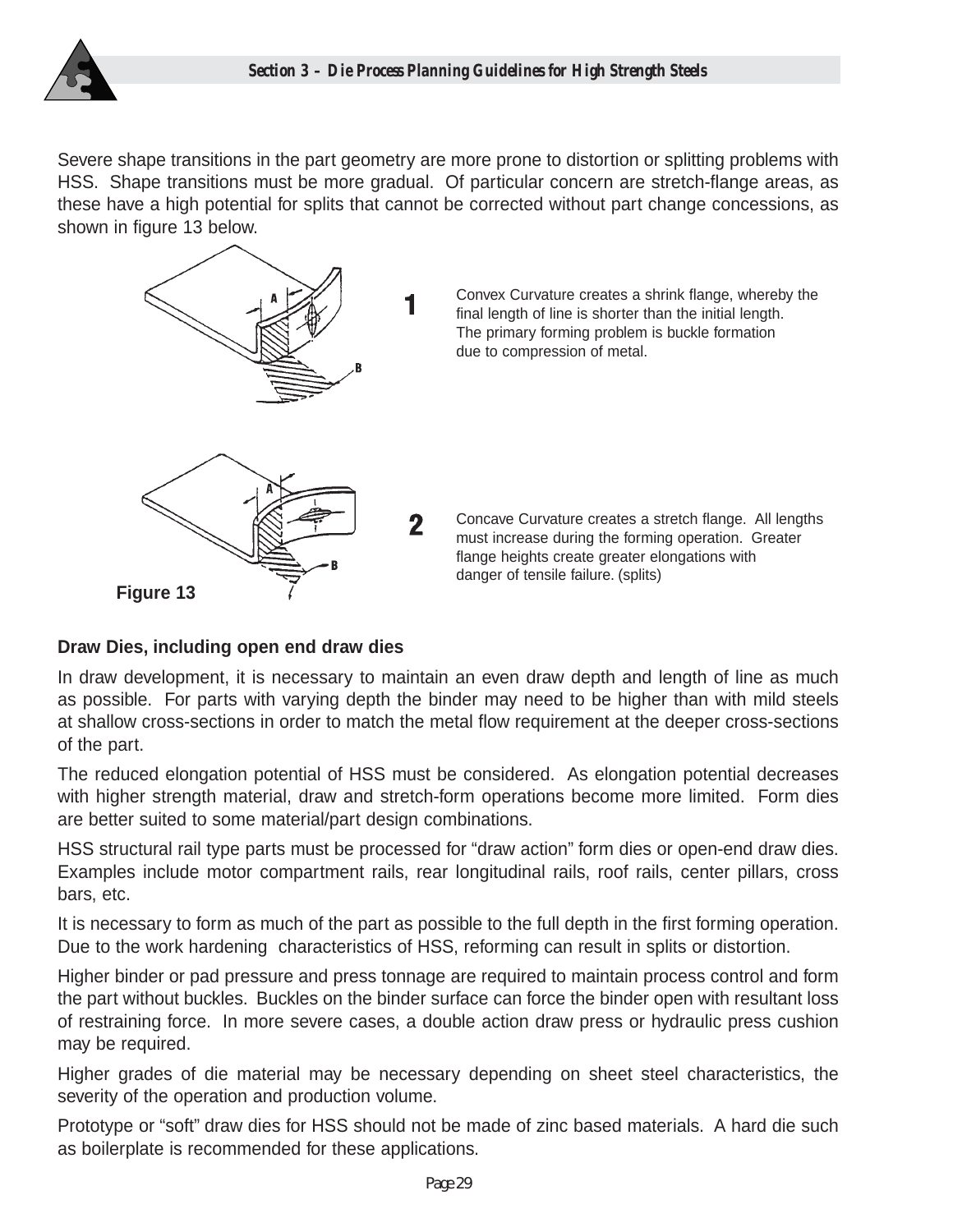

## **Form and Flange Dies**

Part setup in form and flange dies must be planned to allow proper overbend on all flanges for springback compensation. Springback allowance must be increased as tensile strength increases; 3 degree allowance is typical for mild steels but 6 degrees or more is required for HSS. The product designer must allow enough open angle on side walls to permit overbending for springback in a minimum number of form and flange operations.

The punch radius also affects springback. This radius must be minimized to reduce springback, approximately 1 to 2 times metal thickness depending on strength of material. The flange steel radius affects side wall curl and springback on offset flanges. This radius must also be small to reduce springback of side flanges. Proper radii in part design must be considered as it is often difficult to change after the dies are in tryout.

Formed parts that have moderate to severe shape in the die plan view or elevation can have residual stresses after stamping. Residual stress will produce springback, twist and/or side-wall curl unless the process is planned to compensate for this characteristic of HSS. Flange steel side wall die clearances should be no more than one metal thickness. Die pressure pads that are intended to restrain metal flow must have sufficient restraining force to stretch the material at least 2%. Ideally, this elongation should take place near the bottom of the press stroke by increasing the restraining force. This will also help compensate for the effects of any HSS tensile strength variability. See sketches 5 & 6 on pages 36 & 37.

## ADVANCED DIE PROCESS CONCEPTS

Recent die process research has proven the effectiveness of several unique processing techniques that address specific problems of working with HSS.

## **Draw Dies -**

PROGRAMMABLE BLANKHOLDERS or pressure cushions are designed to provide a variable cushion pressure profile throughout the press stroke. These cushion systems usually consist of hydraulic cylinders and proportional valves connected to a programmable controller. They provide the flexibility of increasing or decreasing the pressure profile to suit the material being formed as opposed to an air or nitrogen system that can only increase pressure during the press stroke. They are also repeatable and eliminate many of the process variables associated with air and nitrogen systems.

When using this type of cushion, binder balance blocks in the draw die are not employed, as they are counterproductive to the concept of stepping the pressure profile and varying the restraining force, as shown in figure 14 below.



*Page 30*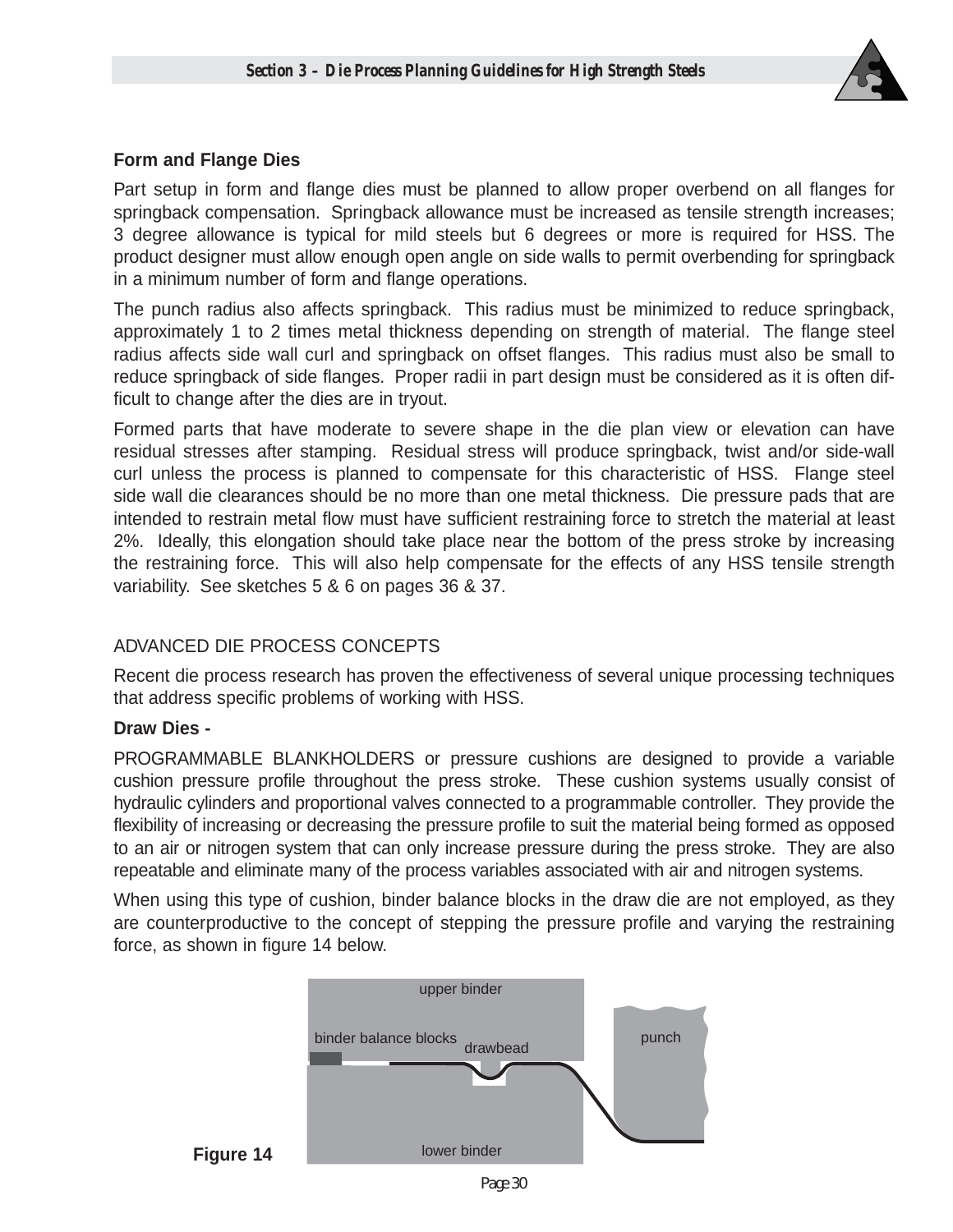

PULSATING BLANKHOLDERS are an extension of the programmable blankholder technology. By pulsing the proportional valves at approximately 5 to 15 hz, the binder pressures can be made to alternately increase and decrease which will allow the sheet to alternately slip and stretch. This is similar to the anti-lock brake system on automobiles. Increases in draw depth potential and reduced lubrication requirements are among the advantages.

FLEXIBLE BLANKHOLDERS are used in conjunction with programmable pressure cushions to allow pressure variations across the face of the binder. This type of blankholder requires pressure pin contact under binder areas where binder force is to be controlled. Other areas of the blankholder are of relatively thin casting, which allows the required flexibility on the binder face, as shown in figure 15 below.



**Figure 15** 

ACTIVE DRAW BEADS are used to increase the restraint of metal flow just prior to the press stroke reaching bottom dead center. This provides a stretching action on the stamping that will reduce residual stress and springback in the sidewall areas.

## **Form and Flange Dies -**

OPPOSING UPPER AND LOWER PRESSURE PADS (See Die Sketch #4) are effective in controlling distortion on channel shaped or "hat section" parts that have more severe shape in the plan view and/or elevation. These part shapes result in compression and stretching of metal during the stamping process which must be controlled in order to produce an acceptable part. This type of die has been avoided in the past due to the opposing pressure pads causing an "upstroke deformation" of the part. In order to use this process, the lower pad must be locked down during the press upstroke. Nitrogen cylinders are available with delayed return features for this purpose. A programmable hydraulic cushion system is even more effective.

POST-STRETCH OR "SHAPE SET" is a form and flange die process technique whereby the stamping is locked-up and stretched over the die post prior to the press reaching bottom dead center. A lower pressure pad with lock beads is normally designed to engage the sheet metal blank and upper die steels about 6 mm or less from bottom dead center. The resultant stretch in the part is effective in reducing residual stresses and part-to-part variation caused by non-uniform material. A lower pad lock-down device is required to avoid upstroke deformation of the part by the opposing pressure pads. See die sketches 5 and 6 and the GM #5 bar case study in section 6.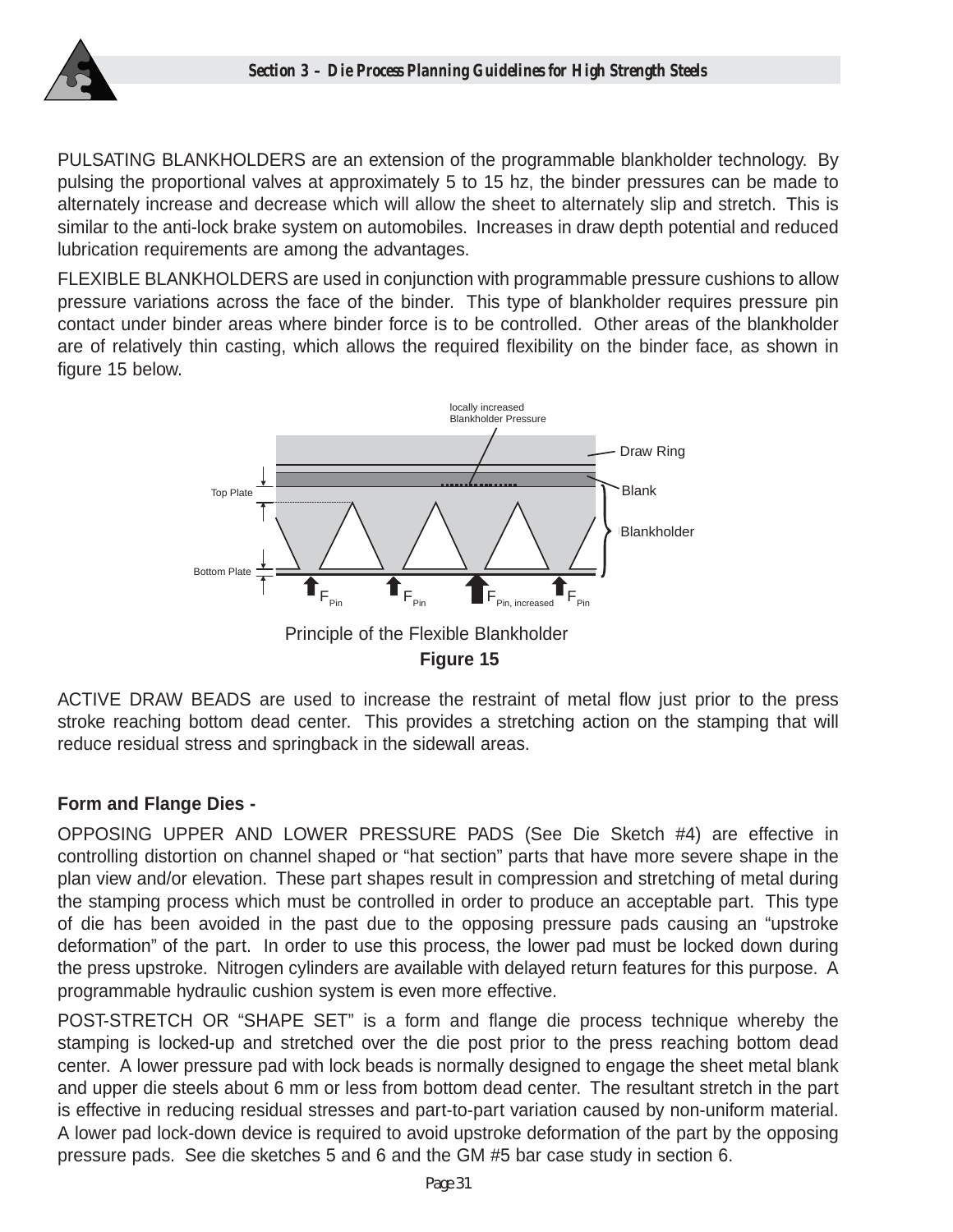



## **Sketch #1 – Solid Form Die (a.k.a. 2 - Piece Die)**

This sketch illustrates the type of die that can be used for mild steel parts with minimal shape transitions. It is normally not an effective process for high strength materials. All part radii should be small with this process.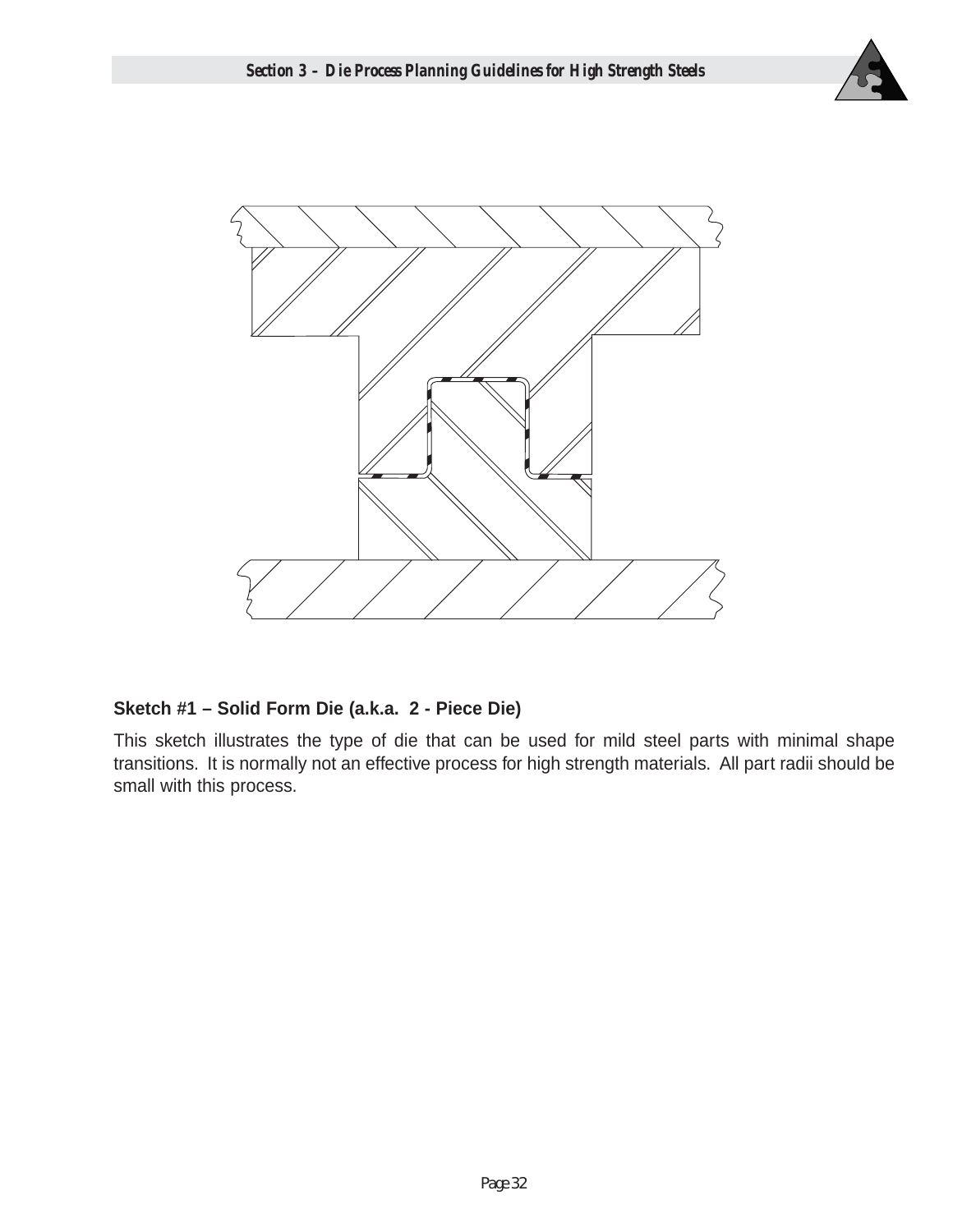



## **Sketch #2 – Form Die (Upper Pad)**

Parts with contours in the die plan view or elevation will require an upper pressure pad. The holding pressure requirement increases with the material strength and with more complex part geometry. All part radii should be small with this process.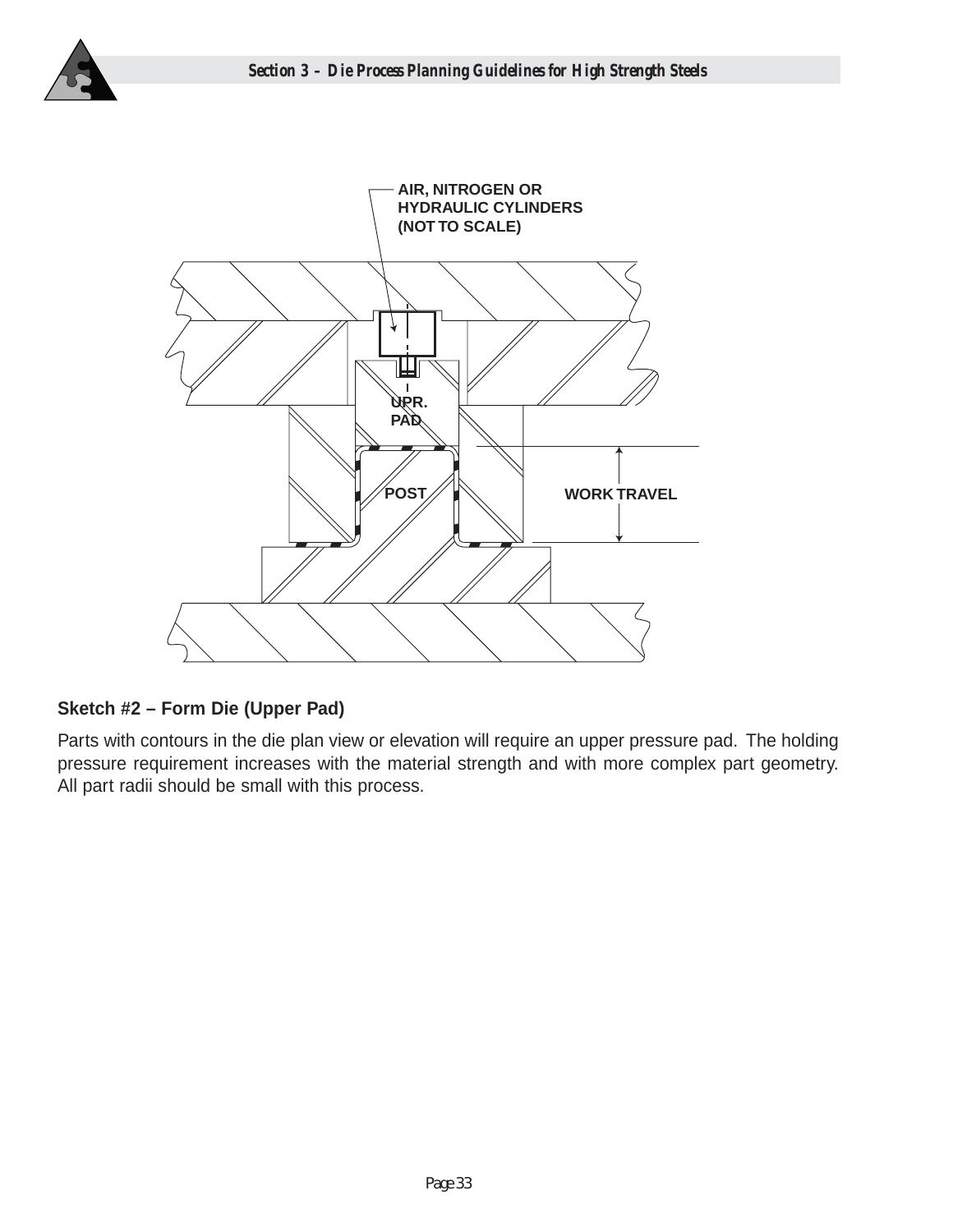



## **Sketch #3 – Form Die-Draw Action (Lower Pad)**

Contoured parts with compression flanges will require a lower pressure pad to control buckling in areas of metal compression. Part contours in the plan view or elevation can cause metal compression during the forming process. Buckling due to metal compression increases with higher strength steels. This process is sometimes referred to as a "draw-action" form die. Post radii should be small, but flange radii may need to be slightly larger for higher strength grades when using this process. An oversized radius will increase sidewall curl.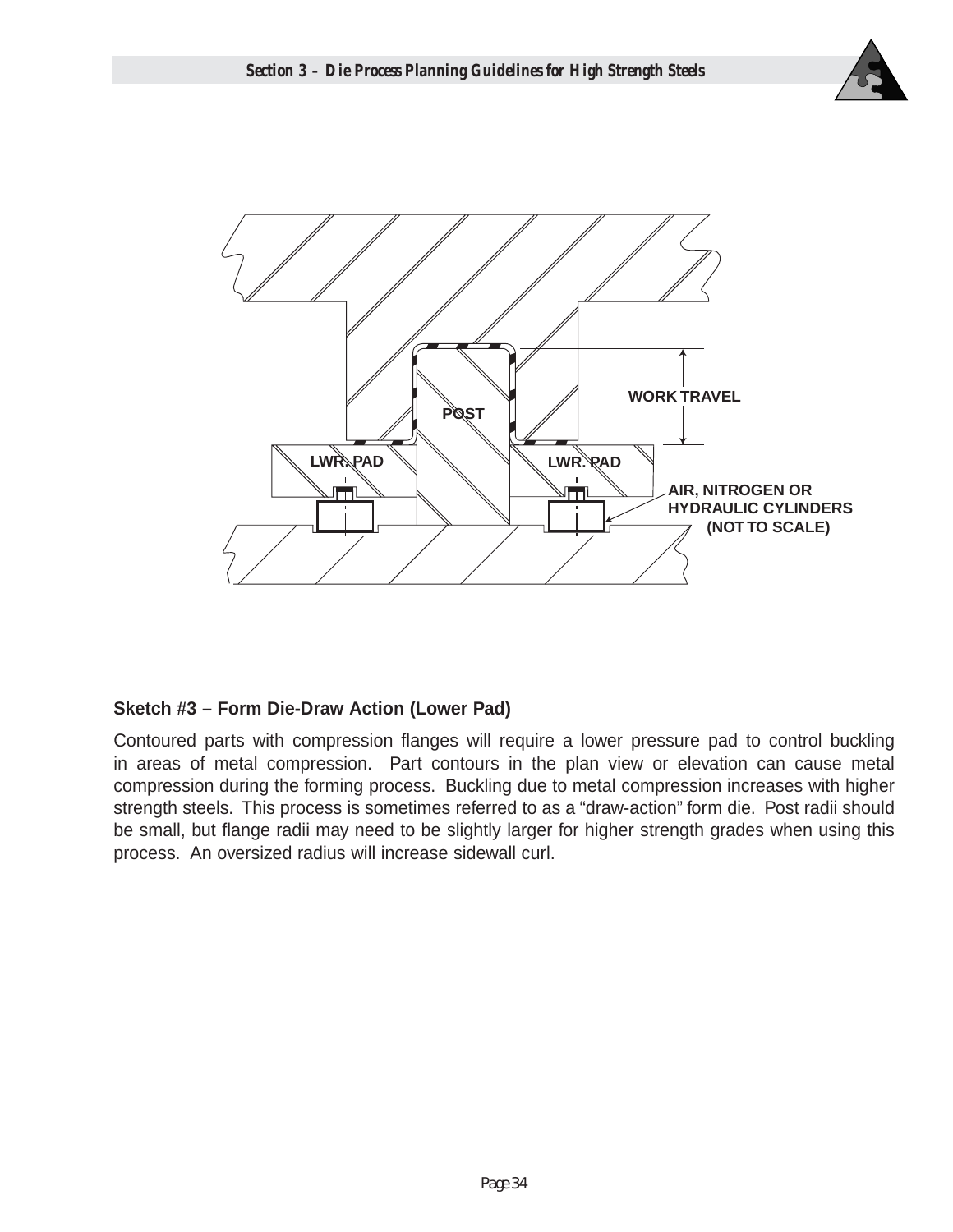



## **Sketch #4 – Form Die-Draw Action (Upper and Lower Pads)**

For high strength steel parts with more complex geometry, a die process using upper and lower pads may be required. A lower pad delayed return system must be employed with this two-pad process in order to avoid upstroke deformation of the part. This can be done with hydraulic cylinders, nitrogen cylinders (Delayed Return and Control or DRAC type) or a mechanical pad lock-down device. Post radii should be small to reduce spring back on walls. Flange radii may need to be slightly larger.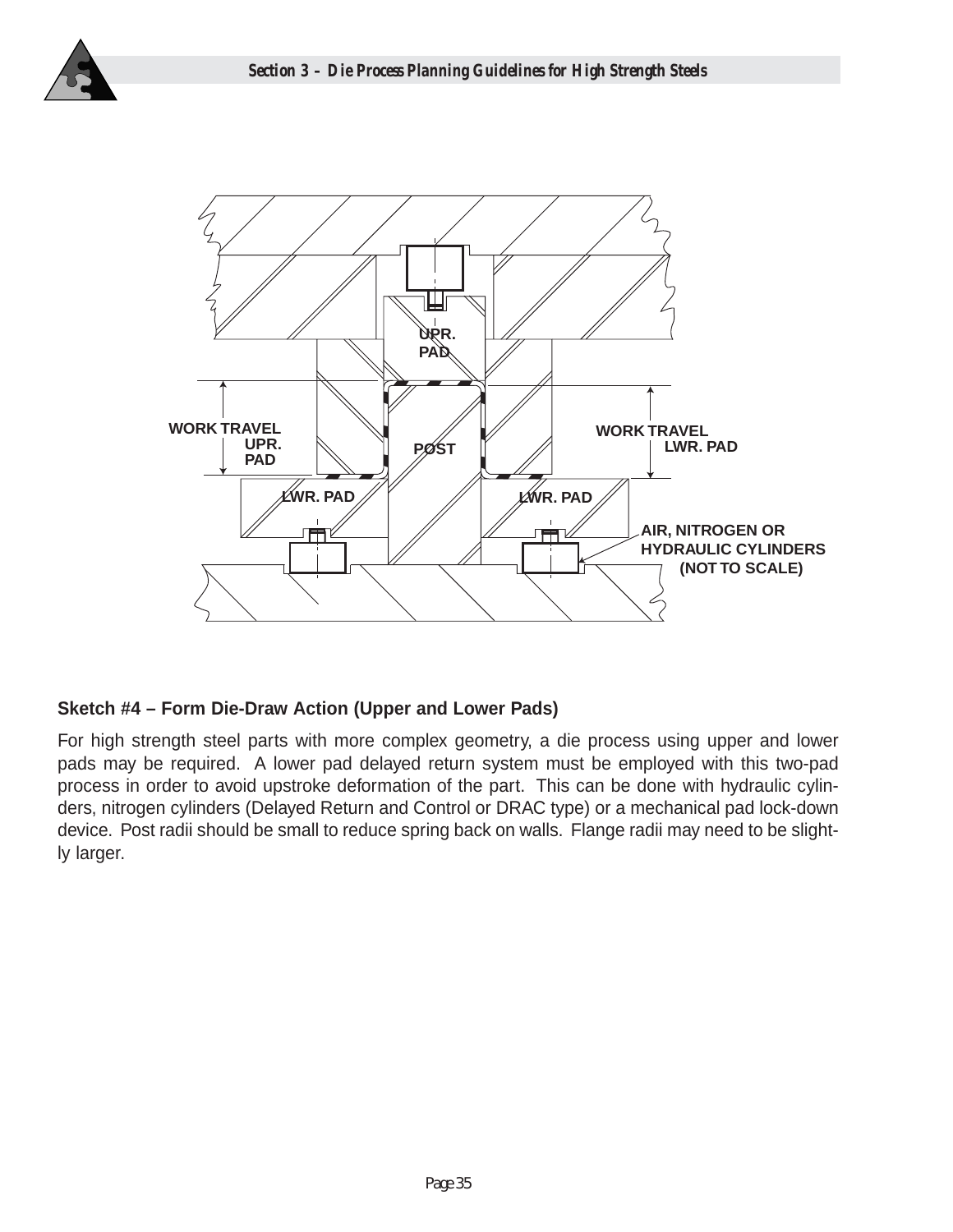



## **Sketch #5 – Post-Stretch Form Die (Upper and Lower Pads)**

This process uses a lower pad with a lock step and high pressure to stretch the part over the die post before the die bottoms. The lower pad has only minimal travel, enough to stretch the part sidewalls at least 2%. This process can be very effective in reducing springback and sidewall curl of HSS stampings that do not have severe compression flanges. A lower pad delayed-return system is also required with this process.

Note: Parts with severe compression of metal on sidewalls or flanges will require a lower restraining pad action for the full depth of the part.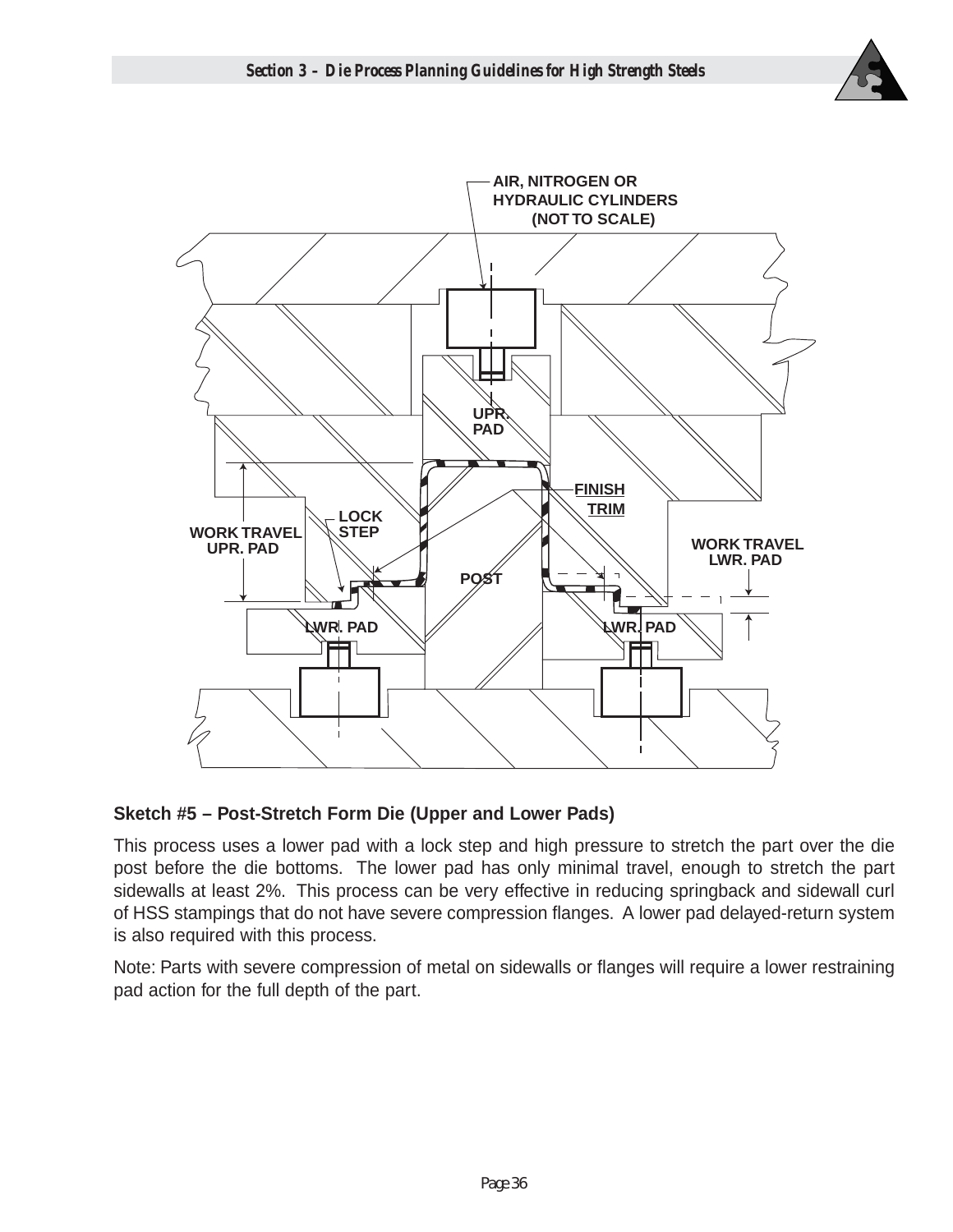



## **Sketch #6 – Post-Stretch Form Die (Upper Pad)**

This variation of the post stretch process uses a solid lock step in place of the lower pad-mounted lock step. It also will stretch the part sidewalls. The amount of stretch will be determined by the depth of the lock step. This process is limited to those applications without compression of metal in side walls and flanges.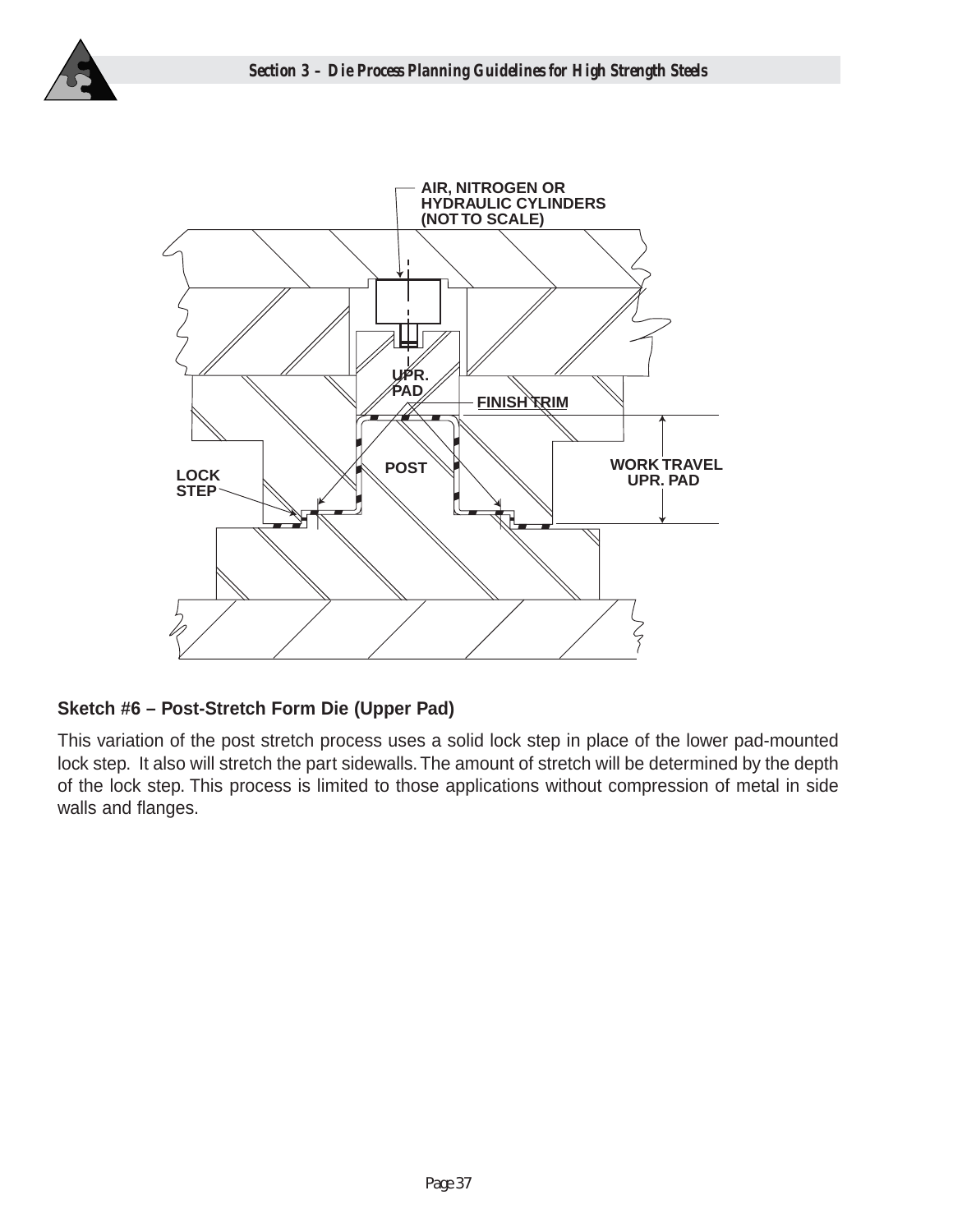



## **Sketch #7 – Draw-Die Single Action Press (Lower Binder)**

Some parts with more severe plan view and elevation contours, and/or unequal length sidewalls, will require draw die operations. The binder pressure can be provided by die-mounted cylinders or a press bed pressure system. This process uses a rough blank and requires a subsequent trim die to remove the binder scrap. For HSS parts of 270 MPa (40 KSI) and higher, an open-end draw die is recommended.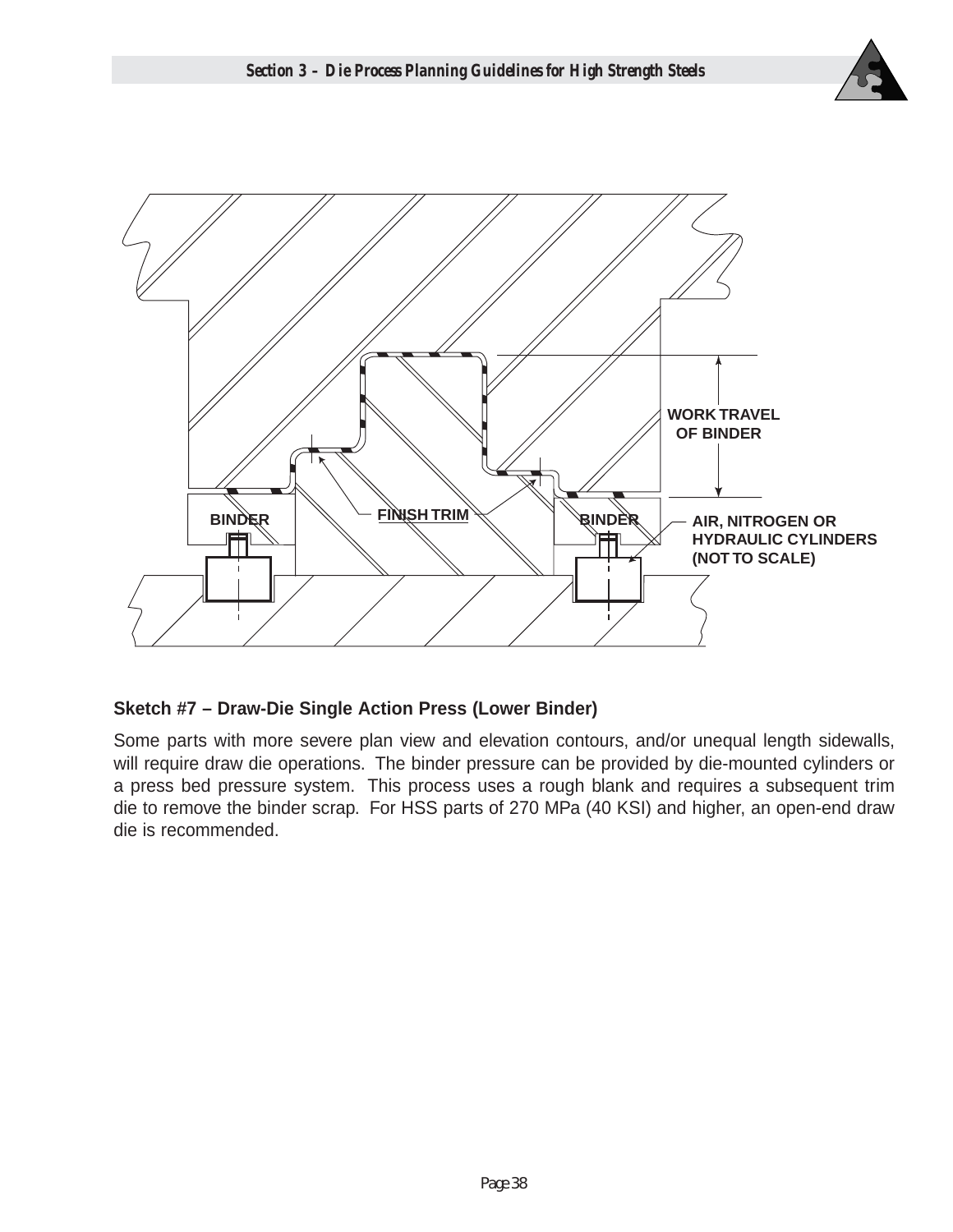



**Sketch #8 – Double Action Draw-Die. This type of die requires a double action press. It is used primarily for drawn panels with large surface areas.**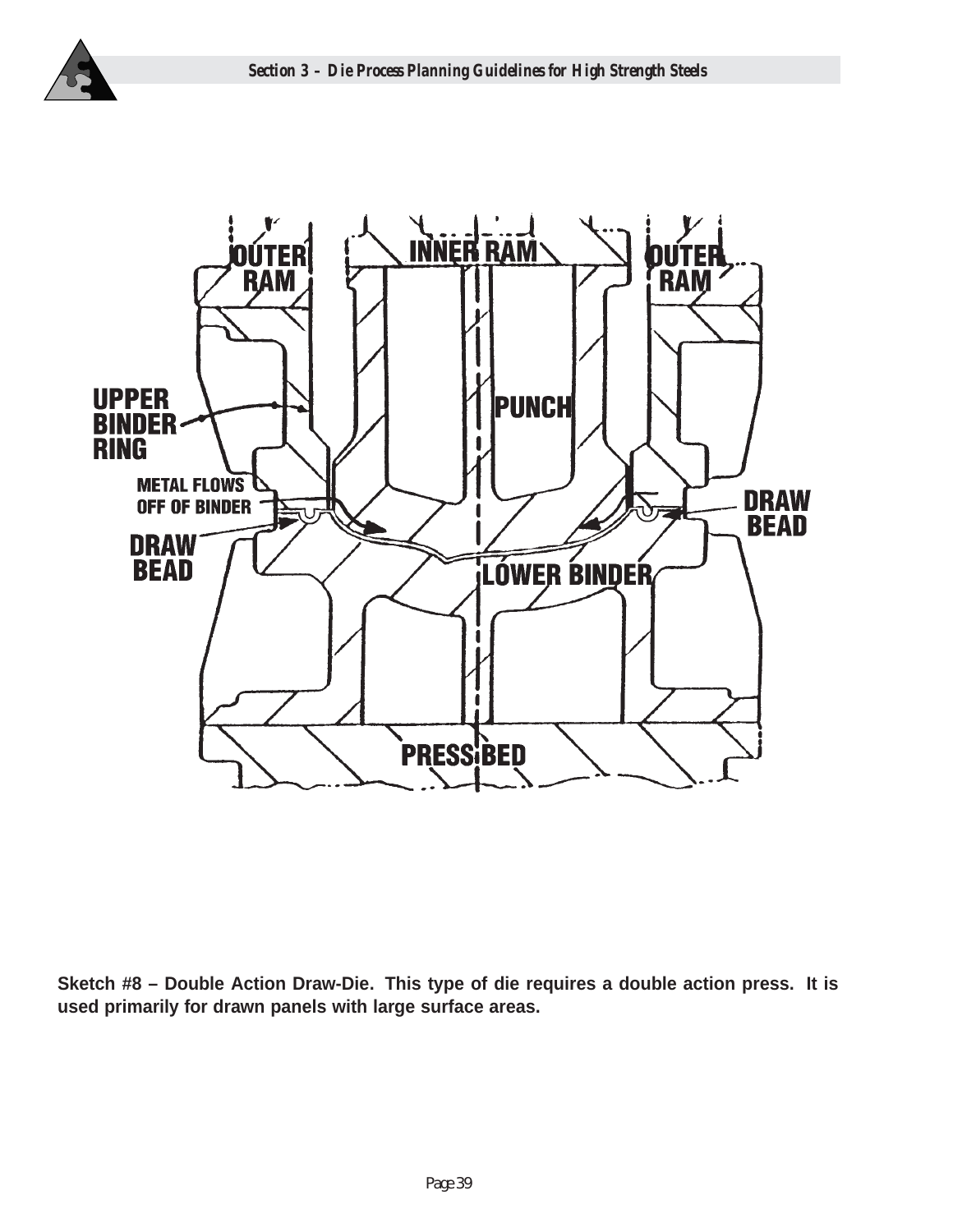



**Sketch #9 – Air Cushion Draw-Die. This type of draw die runs in a single action press. Cycle time is reduced by approximately 25% from the double action press.**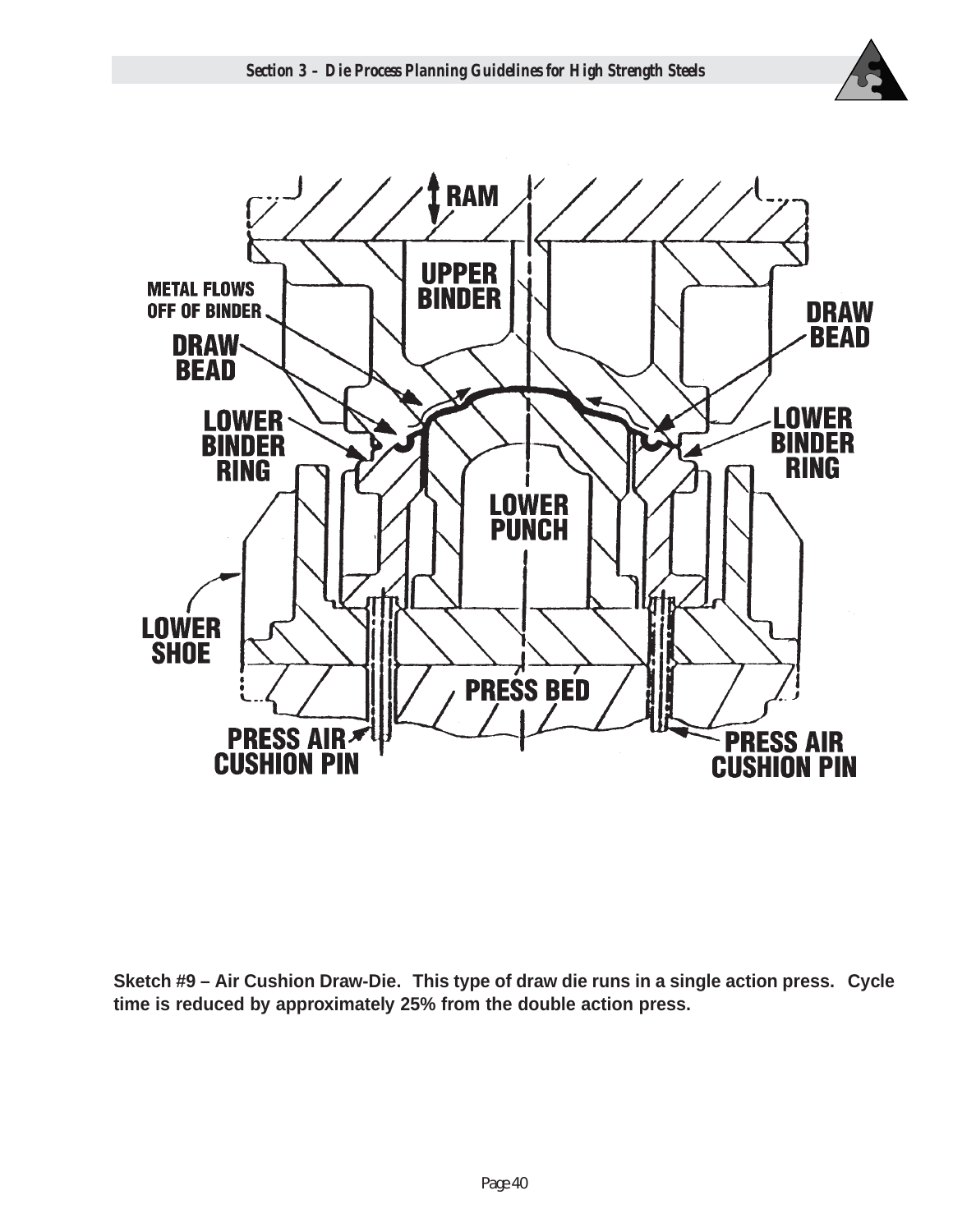



**Sketch #10 – Stretch-Form Die. The stretch form die is used to induce bi-axial stretch and work hardening in outer panels. The result is a stiffer panel with better dent resistance. However, panel depth is limited.**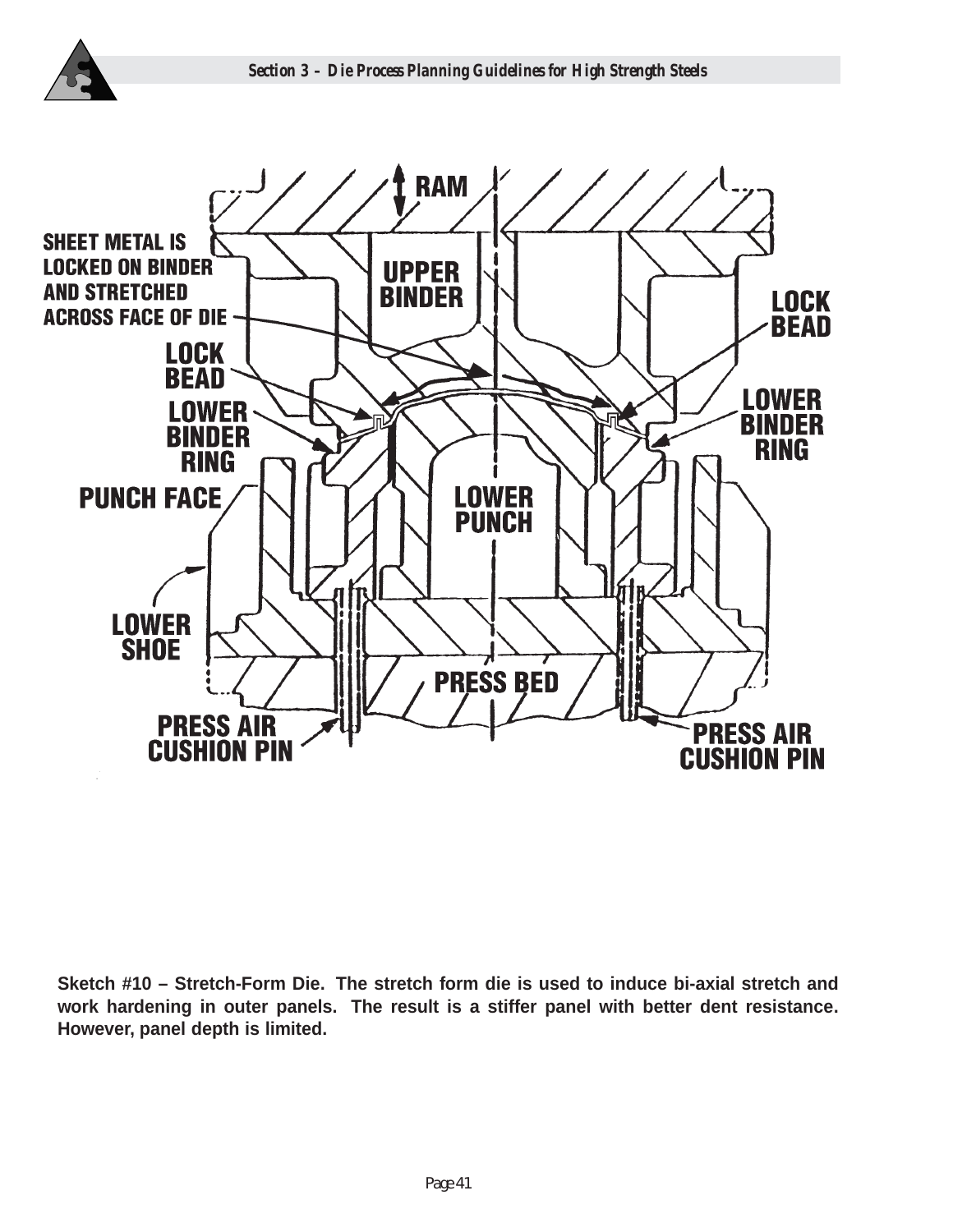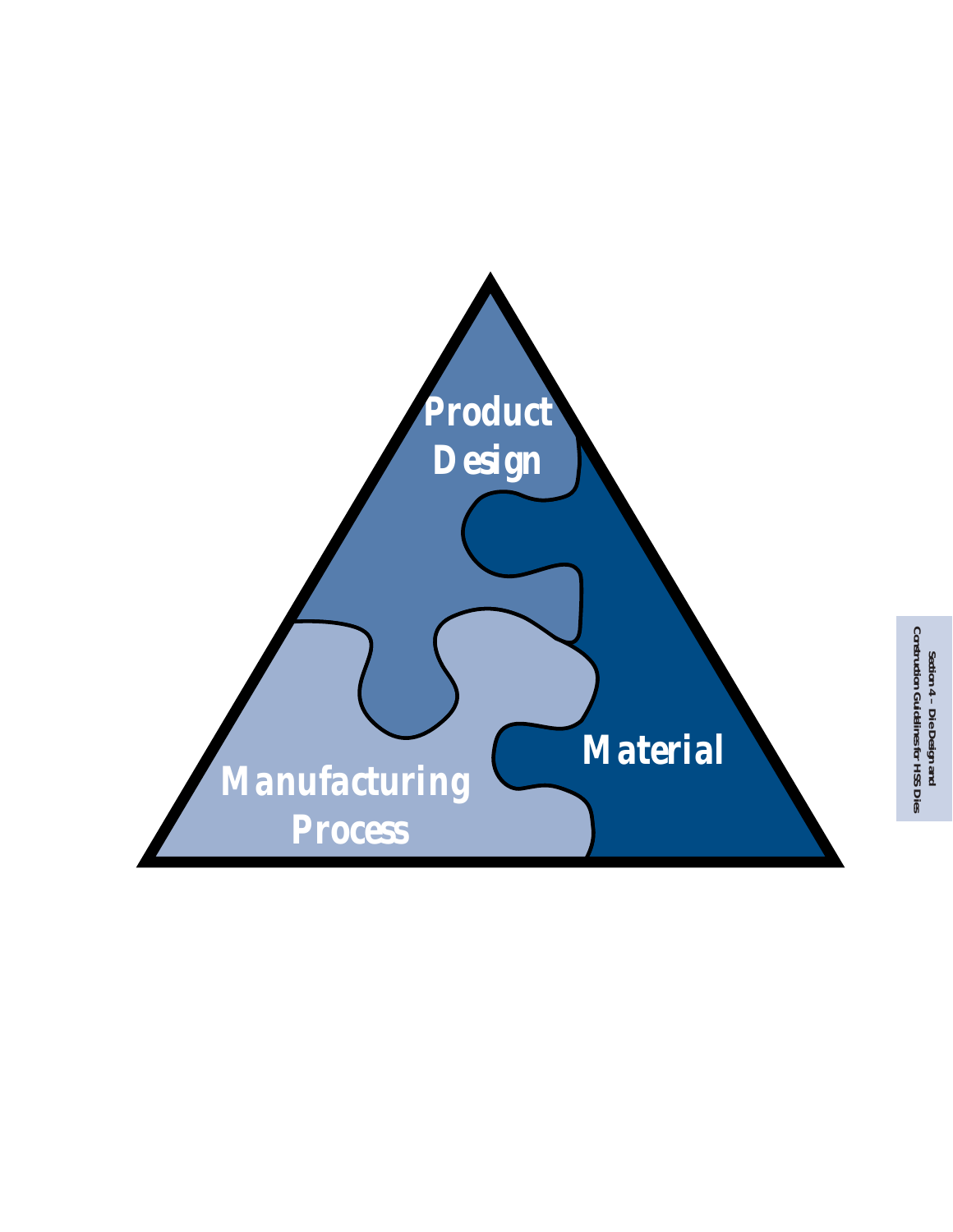

## **General Guidelines for Die Design and Construction**

#### **Draw Dies**

Higher than normal binder pressure and press tonnage is necessary with H.S.S. in order to maintain process control and to minimize buckles on the binder. Dies must be designed for proper press type and size. In some cases, a double action press or hydraulic press cushion may be required to achieve the necessary binder forces and control. Air cushions or nitrogen cylinders may not provide the required force for setting of draw beads or maintaining binder closure if H.S.S. is of higher strength or thickness.

Draw beads for H.S.S. should not extend around corners of the draw die. This will result in locking out the metal flow and cause splitting in corners of stamping. Draw beads should "run out" at the tangent of the corner radius to minimize metal compression in corners, as shown in figure 16 on page 47.

Better grades of die material may be necessary depending on the characteristics of the HSS, the severity of the part geometry, and the production volume. A draw die surface treatment, such as chrome plating, may be recommended for outer panel applications.

#### **Form and Flange Dies**

Part setup in form and flange dies must allow for proper overbend on all flanges for springback compensation. Springback allowance must be increased as material strength increases; 3 degrees for mild steels, but 6 degrees or more for HSS.

Punch radii must be fairly sharp. 1t for lower strength steels. Higher strength steels may require larger radii, but keeping them as small as practical will reduce springback in the sidewalls.

Flange steel die clearance must be held to no more than one metal thickness clearance to reduce springback and sidewall curl.

Form and flange steels should be keyed or pocketed in the casting to avoid flexing.

Flange steels should be designed to wrap over and coin the flange break in order to set the break and reduce springback. See figure 17 on page 48.

Die strength must not be compromised with light-weight die construction. High strength steel will require a stiffer die to resist flexing and the resultant part distortions, especially for channel or "hat-section" parts. This type of part can also cause serious die damage if double blanks occur.

## **Cutting Dies**

To reduce press tonnage requirements and extend die life, a minimum shear of four to six times metal thickness in twelve inches of trim steel length is recommended.

To reduce die maintenance, maximum trim angles should be about 5° to 10° less than those used for mild steel. Trim steels should be keyed or pocketed in casting to avoid flexing. Die clearance should be 7 to 10% of metal thickness.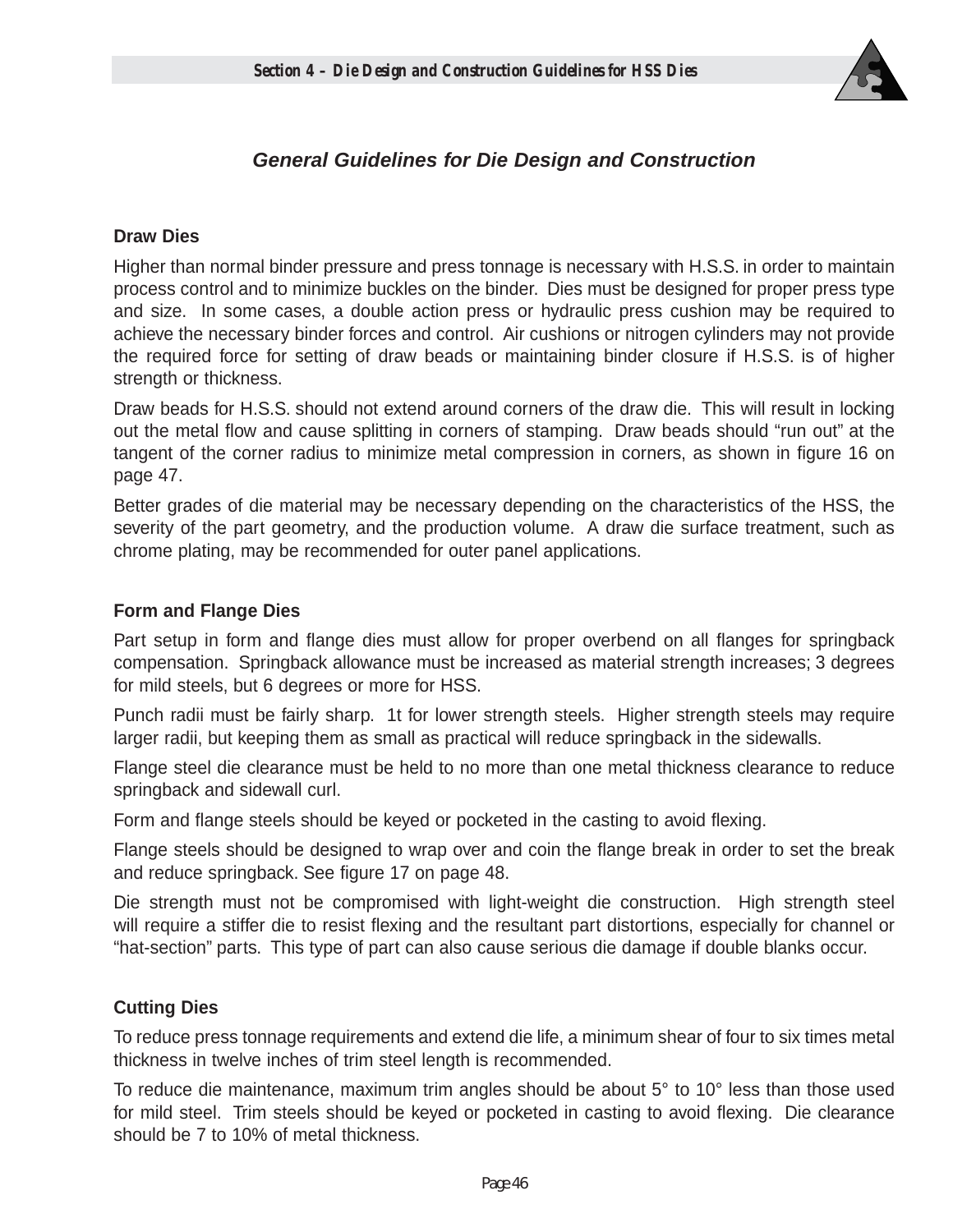

# Drawbead Types



Conventional Drawbeads **Run-out Drawbeads** 



For H.S.S.



Lock Beads for Stretch-Form Die

**Figure 16**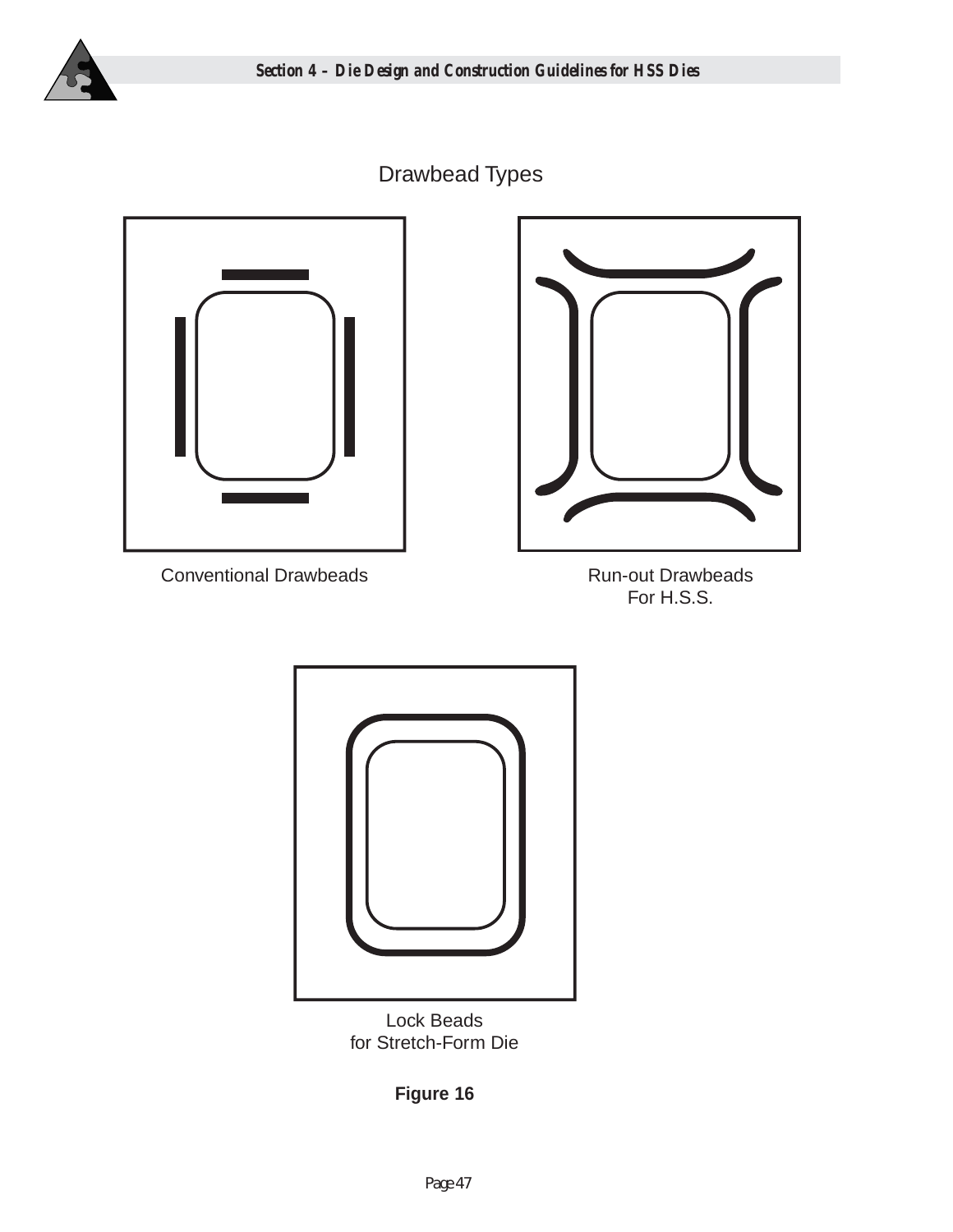



- **1.** Providing a vertical step in the flange stiffens and straightens the flange, stopping sidewall curl as well as springback.
- **2.** The addition of stiffening darts helps maintain a 90-degree flange.
- **3.** By adding a horizontal step along the flange, the flange is stiffened, resulting in reduced springback.
- **4.** Back relief on the upper flange steel allows for extra pressure to be applied futher out on the formed radius.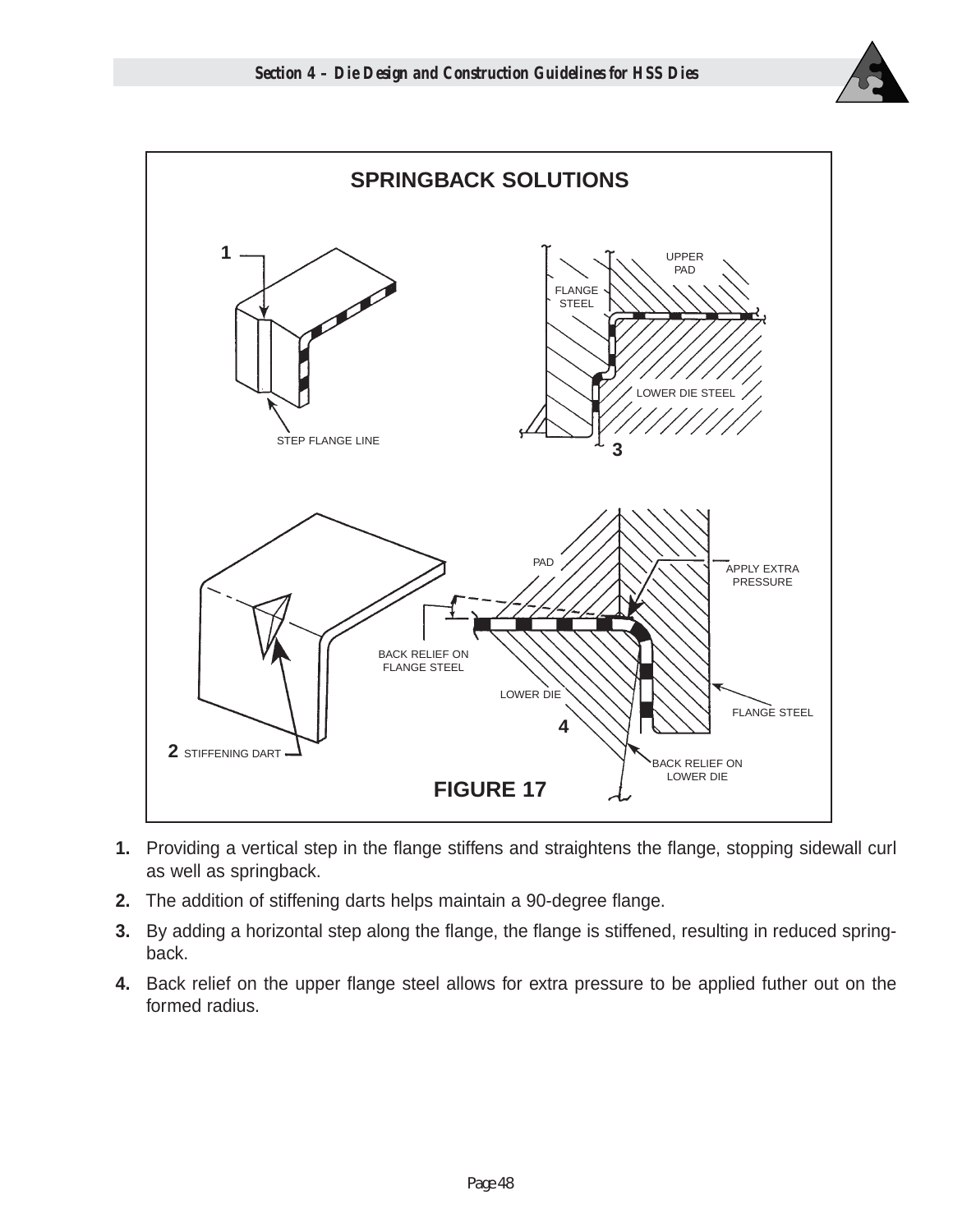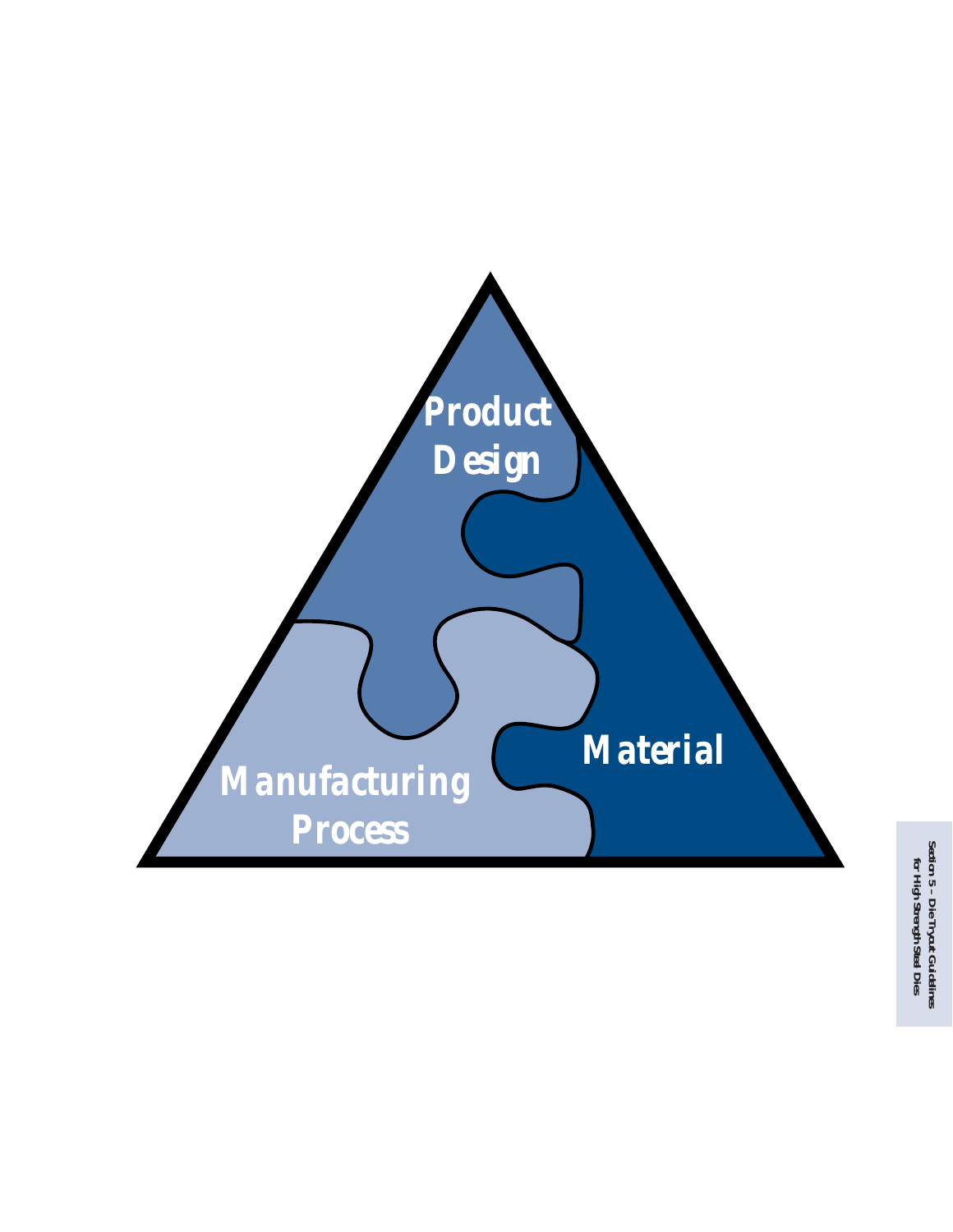

## **General Guidelines for Die Tryout**

## **Draw Dies**

Higher draw die binder pressure and press tonnage will be necessary in order to maintain process control and draw parts without buckles. A double action press or a press with hydraulic cushion may be required in some cases to achieve the required binder forces.

HSS draw die operations will require sheet steel lubricants that are formulated for extreme pressures. Mill oils will not provide sufficient lubricity for most applications. Pre-lubes or dry film lubricants may be necessary for process control.

Die plan view punchline corner radii should be larger than with mild steels to avoid buckling in the corners of the binder.

## **Stretch Form Dies**

Lock beads may require modification to avoid cracking or tearing with higher strength grades of HSS. Opening side walls of beads and enlarging corner radii will avoid cracking of high strength sheet steel. Lock beads should be continuous around the punchline for stretch form dies.

For large panels from stretch-form dies, such as a roof panel or hood outer, elastic recovery may result in a shrunken panel that does not fit well on the male die member of the trim or flange dies. This problem is corrected by adding a "plus" factor to the overall part dimensions of the draw die or stretch form die punch. This "plus" is usually no more than 2.5 mm at the center of the sides and the front, tapering to 0.0mm at the corners of the part profile on the punch. Finish part profile is defined, and plus is removed, in the main flange die

## **Form and Flange Dies**

The punch radius should be fairly sharp with 1 or 2t used for lower strength steel. HSS may require larger radii, but as small as practical to reduce springback of sidewalls.

The flange steel radius affects sidewall curl and springback on any offset flanges. This radius should also be small to reduce springback of side flanges.

Overbend for springback compensation must be increased as tensile strength increases: 3 degrees is standard for mild steels, but 6 degrees or more will be required for HSS.

Flange steel die clearance should be tight, maintaining no more than one metal thickness clearance to reduce springback and sidewall curl.

## **Cutting Dies**

To reduce press tonnage requirements and extend die life, a minimum shear of four to six times metal thickness in twelve inches of trim steel length is required.

Die clearance should be 7 to 10% of metal thickness for HSS.

To reduce trim steel maintenance, reduce maximum trim angles by about 5° to 10° from those used for mild steel. Trim steels should be keyed or pocketed in the casting to avoid flexing.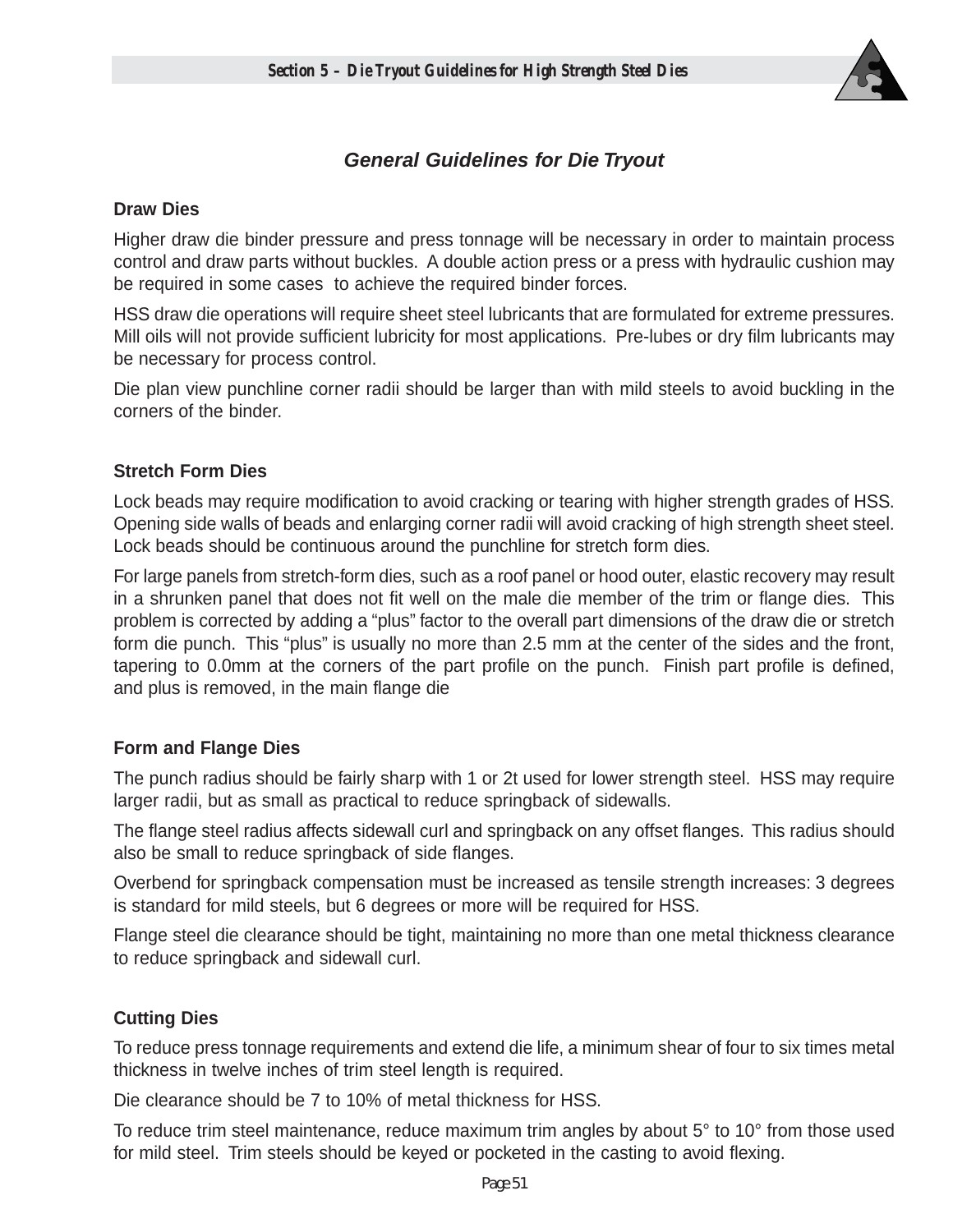

## **Die Tryout When Using Bake Hardenable Steel**

In order to obtain the maximum benefits of BHS, tryout of the dies should be performed as follows:

Circle grid analysis must be performed on a panel before any die rework is attempted. With the gridded panel as a reference, the die can be modified to provide a minimum biaxial stretch of 2.0%. Stretch-form or draw dies are best for this material.

For rough or functional tryout, it is possible to use mild steel with a 6% to 8% gauge increase to perform the normal process of die preparation. This alleviates complications when the BHS strengthens between each die being tried out. The reason for this is the time lag that normally occurs between a panel being formed and its use in the next operation.

When the entire line of dies is ready for approval, all dies must be set in line. Panels should be run through all the die operations consecutively. This will avoid some of the strengthening effects of time delays between stamping operations that can cause variation in panels. Dimensional approval of the panel will be most difficult if this procedure is not followed.

The strengthening reaction in the BHS can cause dimensional variation in flanges since springback will vary with time as the strength increases. This is why running the panel through all die operations consecutively is crucial to a successful buyoff.

## **Part Buyoff**

To reduce the part buyoff time and eliminate many hours of tryout time, the benefits of functional build must be considered. This procedure has been proven to save time and money by concentrating on an acceptable sub-assembly rather than making each stamping to part specifications. Those parts that are easiest to change are revised to suit the sub-assembly dimensional targets. Those parts that do not affect the sub-assembly quality are not changed, but the detail part specifications are revised. The functional build process will eliminate excessive tryout hours if used for part buyoff on HSS stampings.

In addition to saving tryout time and die rework costs with functional build, lower part variation can also be realized. Two dimensional challenges faced by the die maker when first trying out dies are to reduce the dimensional variation from nominal specifications, and to reduce the short term variation from part to part. The typical priority is to first minimize part-to-part variation and later address nominal deviation. A strong argument for this strategy is that the deviation from nominal is not precisely known until a dimensionally consistent part can be evaluated. The results are a dimensionally consistent part even though a number of checkpoints may deviate from nominal, and perhaps even be out of tolerance. In many situations when dimensions on the die are reworked to shift them closer to nominal, they become less stable and result in higher part-to-part variation. The functional build philosophy evaluates the acceptability of the part after it becomes stable, and before minor dimensional shifts are made. Large deviant or critical dimensions may be identified for rework even with functional build. There are dimensions that can often be spared rework based on a functional build approach. In these cases, the part remains more stable and the die more robust because less rework occurs while attempting to shift dimensions.

For more information on functional build, refer to the Auto/Steel Partnership publication. "Event-Based Functional Build: An Integrated Approach to Body Development".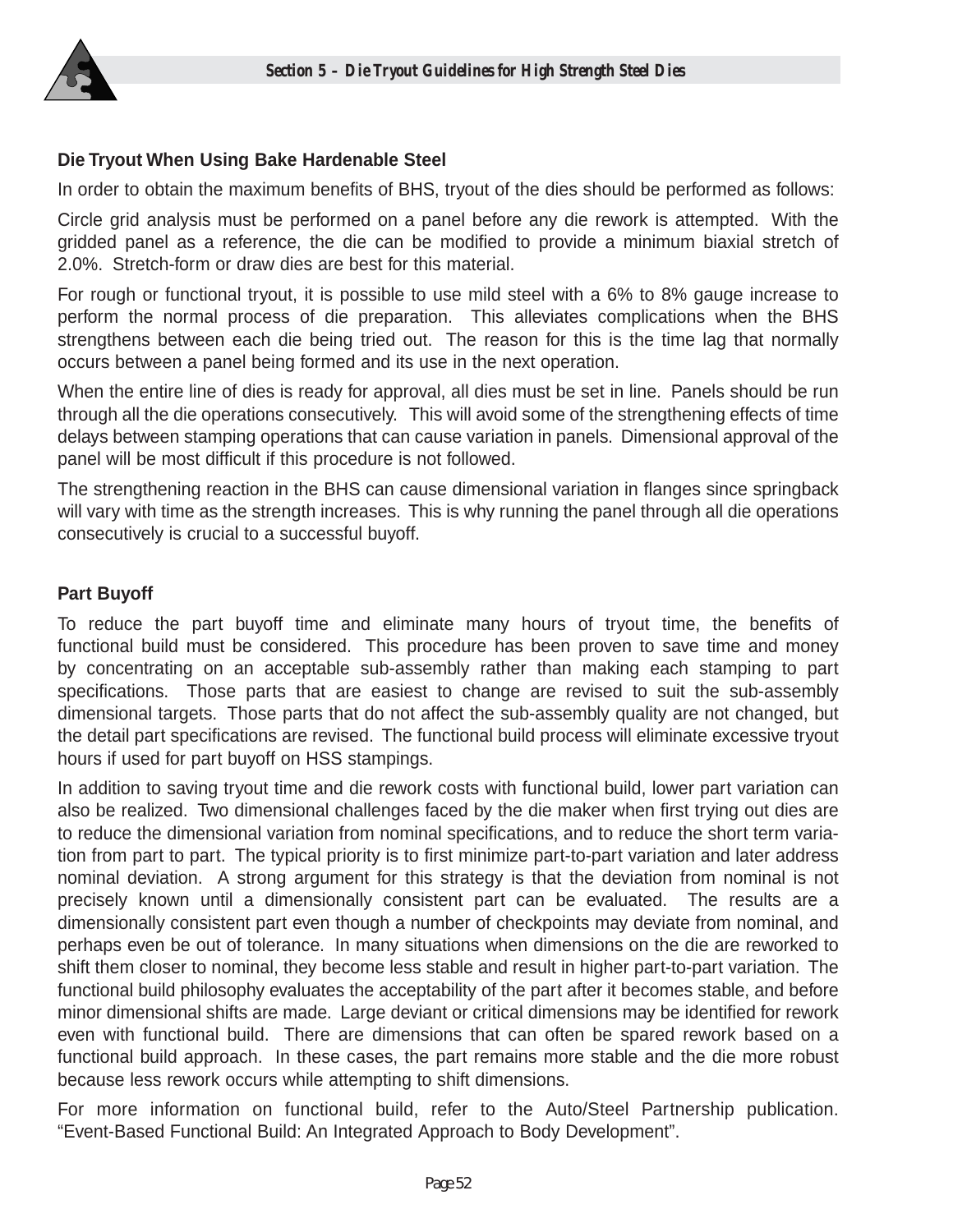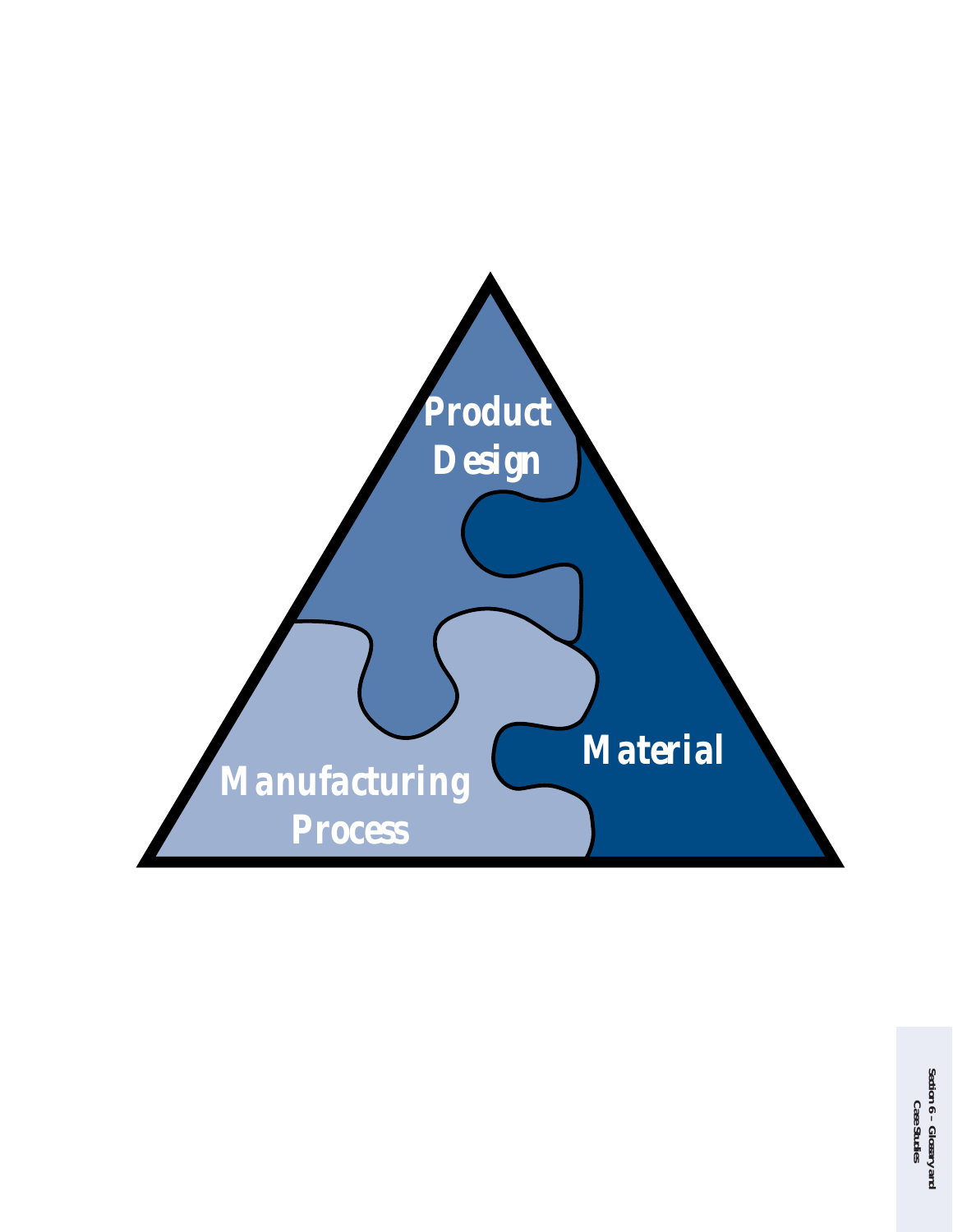

Below is a glossary of terms used in this manual or likely to be encountered in die design and/or the stamping production process. They are grouped, not alphabetically, but by association.

**Draw die** – A die in which sheet metal is radially compressed on the binder and stretched as it is pulled off the binder and into the die cavity by the punch. Most automotive draw die stampings will have radial compression primarily in the corners of the stamping. Draw stampings for parts such as cups and cans will have radial compression around the entire punchline.

**Open-end draw die** – A die process similar to a draw die, but with little or no compression of the sheet metal due to the absence of closed corners at the ends of the stamping. A rough blank is used and a subsequent trim die operation is necessary, similar to that required for the draw die process. This is a recommended process for higher strength steel structural members such as rails and crossbars.

**Draw-action form die** – A form die in which an external pressure pad (similar to a binder) is used to control compression and buckles on flanges during the deformation process. This type of die normally utilizes a developed blank which eliminates the need for a following trim die operation. This is a recommended process for "hat section" parts with compression flanges.

**Air draw** – A draw operation performed in a single-action press with blankholder force supplied by air or nitrogen pressure cushion.

**Draw development** – The process of developing a die-setup for the workpiece, including the flange trim angles, addendum sheet metal and binder surfaces in order to design a draw die and subsequent trim die operation.

**Blank** – A precut sheet metal shape ready for subsequent press operation. Developed blanks are produced in blank cutting dies. Rough blanks are produced in shear lines or cutoff dies.

**Developed blank** - A flat sheet steel blank with a profile that can be used to produce a finished part with a minimum of trimming operations. This type of blank is used primarily in form dies.

**Rough blank** – A flat sheet steel blank with a rectangular, trapezoidal or chevron periphery. These blanks are used for draw die or stretch-form die applications.

**Binder** – The upper and lower holding surfaces that control sheet metal flow into the draw die cavity.

**Blankholder** – That part of the draw die binder which has pressure adjustment.

**Programmable blankholder** – A blankholder actuated by a press or die cushion that can be programmed to vary the pressure profile during the draw die process. HSS stampings can benefit from increased cushion pressure at the bottom of the press stroke.

**Pulsed blankholder** – A programmable blankholder that cycles the amplitude and frequency of the pressure profile to allow the sheet metal to alternately slip and stretch.

**Flexible blankholder** – A blankholder designed to apply specific pressures to target areas of the binder surface. Controllable pressure sources are required under each target area. The blankholder must be designed to allow minor flexing.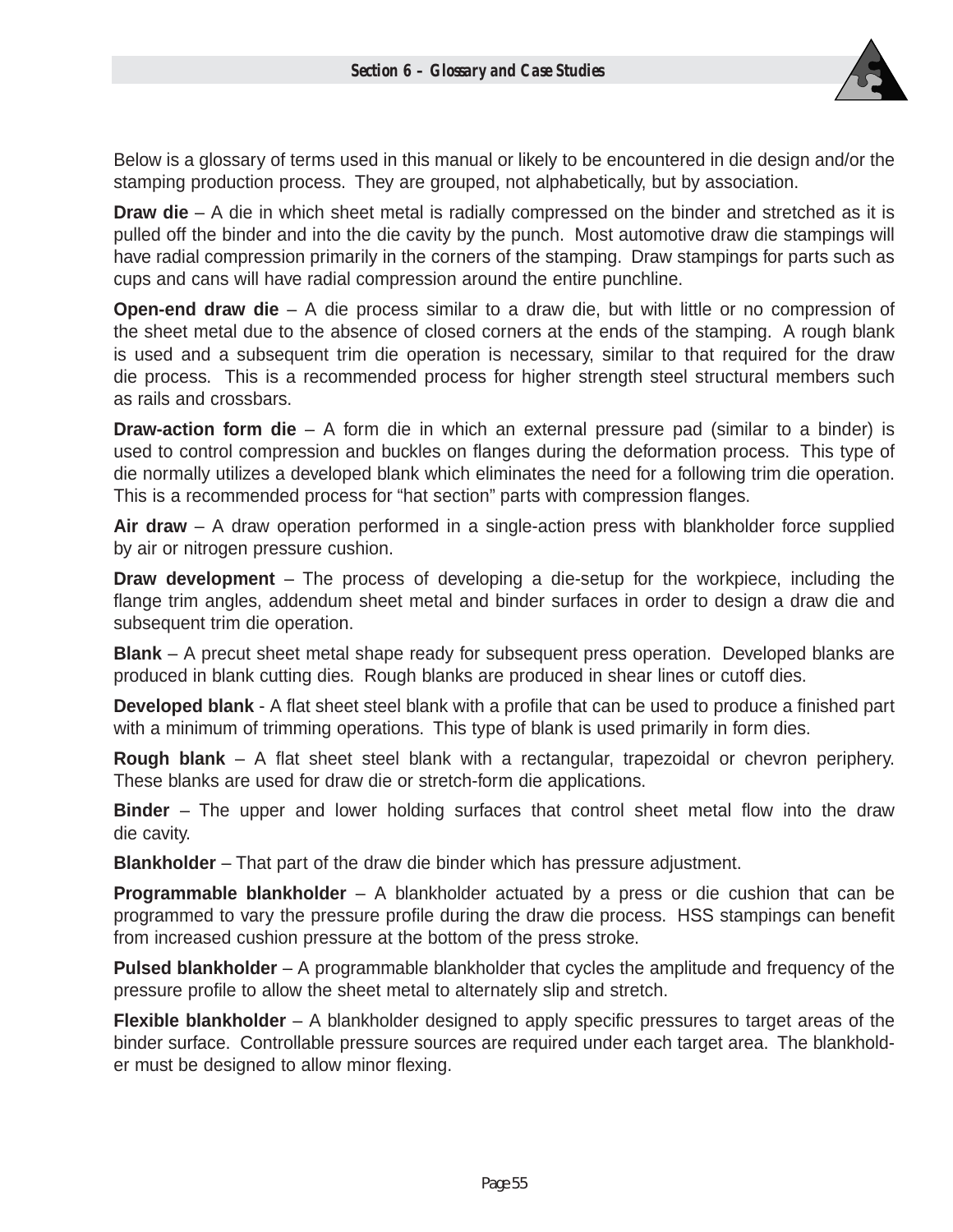

**Active draw beads** – Draw beads that can be actuated near the bottom of the press stroke to increase restraint of the sheet metal flow off the binder. This is intended to provided "shape set" for HSS stampings.

**Punchline** – The die plan view of the draw die punch periphery.

**Stretch-form die** – A die similar to a draw die in which the sheet metal is locked out at the binder surface. The sheet undergoes bi-axial stretch to form the part. In theory, sheet metal is not compressed during the deformation.

**Post-stretch form die** – A form die in which the sheet metal stamping is locked out and stretched over the die post or punch, shortly before the press reaches bottom dead center. This is done to reduce residual stresses that cause springback and other distortions in HSS stampings.

**Shape set** – The result of the die action on the part in a post-stretch form die. The term could also be applied to the results of a draw die process with a programmable blankholder or active draw beads.

**Form and flange die** – A form die that produces part surface contours, or part shape, as well as peripheral flanges. Usually, a developed blank is used which reduces the need for trim die operations.

**Upstroke deformation** – Damage to the stamping caused by the action of opposing pressure pads in some types of form dies. This occurs as the press is on the upstroke and the opposing pressure pads deform the part. To correct the problem, the lower pad must be locked down during the press upstroke.

**Single action press** – A press with a single slide to activate the die.

**Double action press** – A press with inner and outer slides to activate draw dies. Usually, the outer slide drives the blankholder and the inner slide drives the punch.

**Residual stress** – That stress remaining in the sheet metal as a result of the stamping operation.

**Elastic recovery** – The reaction of sheet metal to residual stress. The reaction is increased with higher strength steels.

**Process capability** – The ability of the die process to maintain variation within part tolerances.

**Process variation** – Variation has two components. One is the variation caused by differences in the run-to-run press and die setups. The second is the part-to-part variation within the same run caused by process variables such as lubrication, cushion pressure, die temperature, non-uniform material, etc.

**Bake hardenable steel** – A low carbon, cold formable sheet steel that achieves an increase in strength due to age hardening after forming, and accelerated by the paint baking process.

**Dual phase steel** – A low carbon, cold formable high strength sheet steel obtaining additional strengthening during forming and consisting of ferrite and martensite phases in the microstructure.

**DQSK** – Drawing Quality Special Killed Steel, a highly formable grade of mild steel usually aluminum deoxidized and sometimes referred to as DQAK, Drawing Quality Aluminum Killed.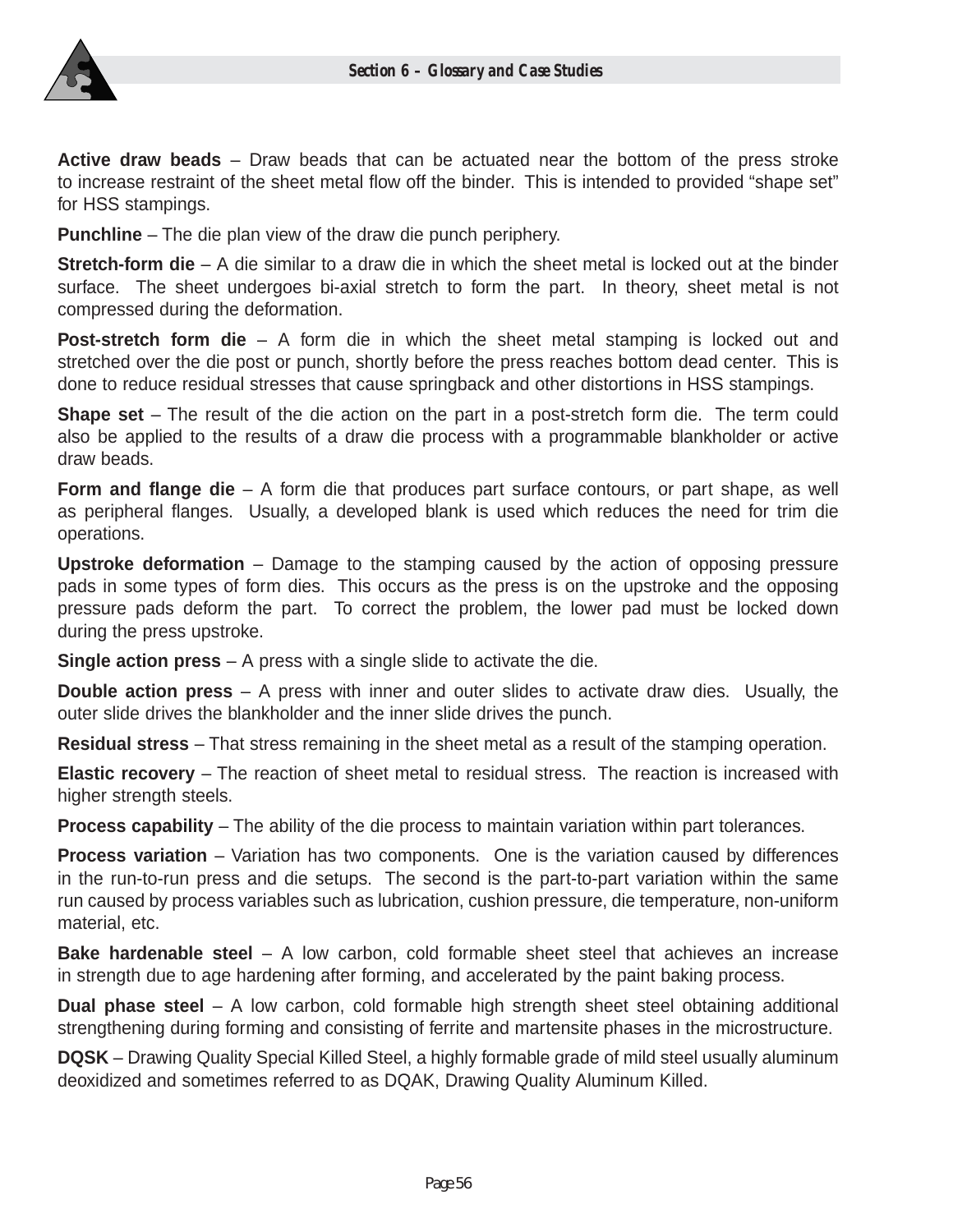

**HSLA** – High Strength Low Alloy Steel. These steels generally contain microalloying elements such as titanium, vanadium or niobium which increase strength by precipitating hardness.

**HSS** – High Strength Steel. Steels of higher yield strengths as defined in SAE standard J 2340.

**IF Steel** – Interstitial Free Steel. Highly formable steel in which small amounts of elements such as titanium or niobium combine with interstitial elements such as carbon and nitrogen to enhance the formability properties without sacrificing strength.

**TRIP steel** – TRansformation Induced Plasticity steel. A low carbon, high strength sheet steel consisting of a complex microstructure of ferrite, austenite and bainite. TRIP steels increase in strength during rolling, forming and/or thermal treatment.

**n-value** – The work hardening exponent derived from the relationship between true stress and true strain. It is a measure of stretchability.

**r-value** – The plastic strain ratio. A measure of the normal plastic anisotropy as defined by the ratio of the true width strain to the true thickness strain in a tensile test. The average plastic strain ratio, or r bar, is determined from tensile samples taken in at least three directions from the sheet rolling direction, usually at 0, 45 and 90 degrees. The plastic strain ratio is a measure of deep drawability.

**MPa** – MegaPascal. A measure of force per unit of area. One Paschal = 1 Newton per square meter. One MegaPaschal =1,000,000 Newtons per square meter or 1 Newton per square millimeter. A measure of pressure in fluids and stress in materials.

**KSI** – Thousands of pounds per square inch. One KSI = 6.89 MPa. A measure of pressure in fluids and stress in materials.

**Necking** – Localized thinning that occurs during sheet metal forming prior to fracture. The onset of localized necking is dependent upon the stress state which is affected by geometric factors.

**Major Strain** – Greater direction of strain as measured from the major axis of the ellipse resulting from the deformation of a circular grid pattern on the blank.

**Minor strain** – The strain in the sheet surface in the direction perpendicular to the major strain.

**Batch annealed** – Steel which has been heated and slowly cooled as batches of coils to reduce brittleness and toughen the steel.

**Continuous annealed** – Steel which has been heated and slowly cooled as uncoiled sheet in a continuous thermal process.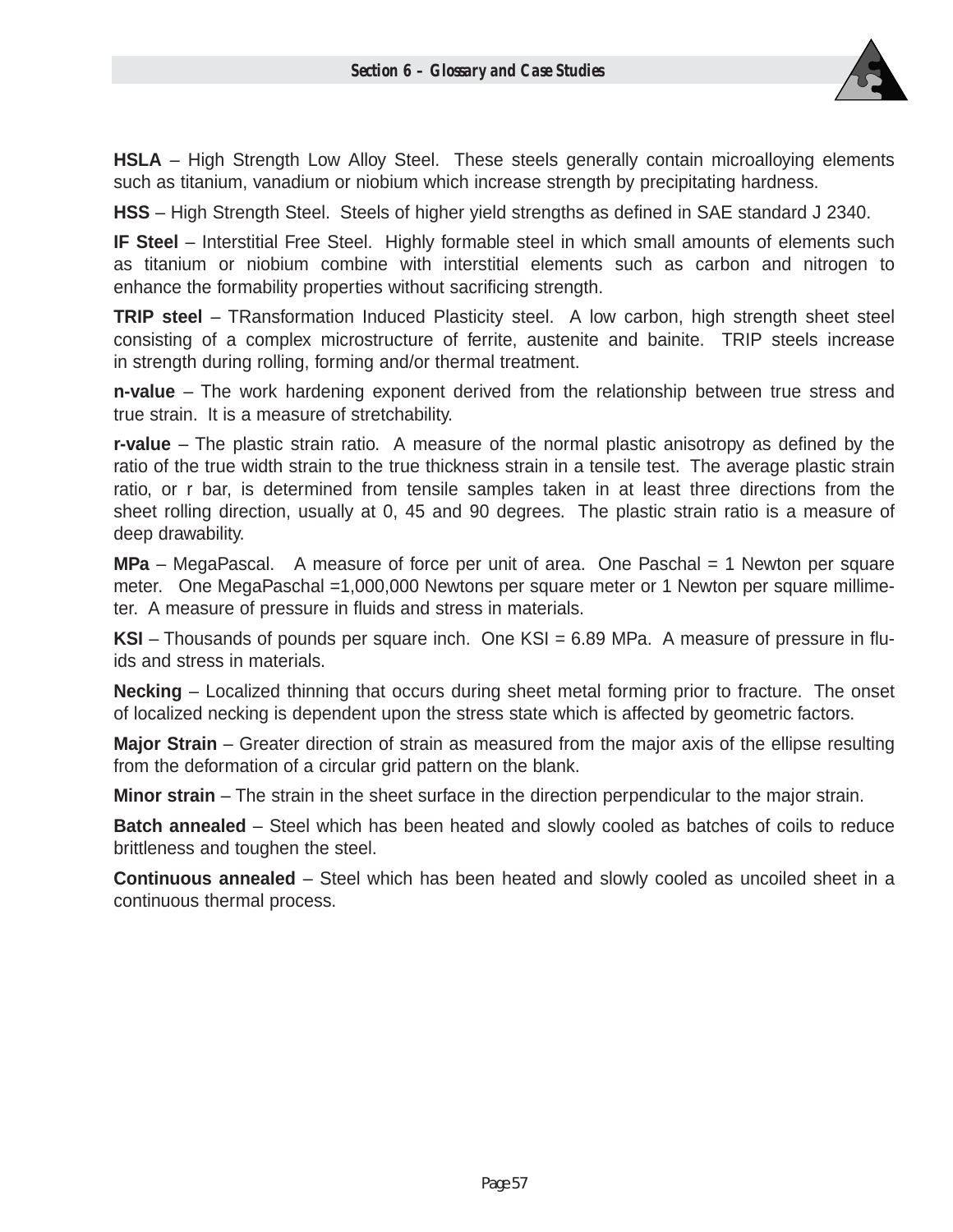

# CASE STUDY: ACTION REPORT TRYOUT OF UNDERBODY RAIL

## **Background**

The following report details the tryout of a set of Chrysler rear floor pan rails for the PL-Car (Neon) rear floorpan rail, Figure #1 below. The dies were built and tried out at Windsor Tool and Die using 1.88 mm 40 KSI High Strength Steel. It should be noted that the soft tool or prototype parts were not the responsibility of the construction source for the production dies. The line of dies consisted of five dies including a form die which gives the part its major shape configuration, the trim die which finishes all areas that cannot be controlled from the developed blank, a restrike die, a pierce die and another added restrike operation which brings the part into its final tolerance configuration.

#### **Procedure**

The process used for the PL rails was based on past processes used on similar parts. After performing the necessary grinding, gaging, spotting and nesting of the die, part forming was initiated. A step-by-step breakdown of the panel's forming process revealed that more balanced or equalized forming was required. To accomplish this, a major change to the binder was required to allow both sides of the hat-section shaped rail to begin forming at the same time. This resulted in a balanced forming operation. Binder pressure was also lowered, and equalizer blocks were added to allow the metal to run into the cavity of the die without wrinkling.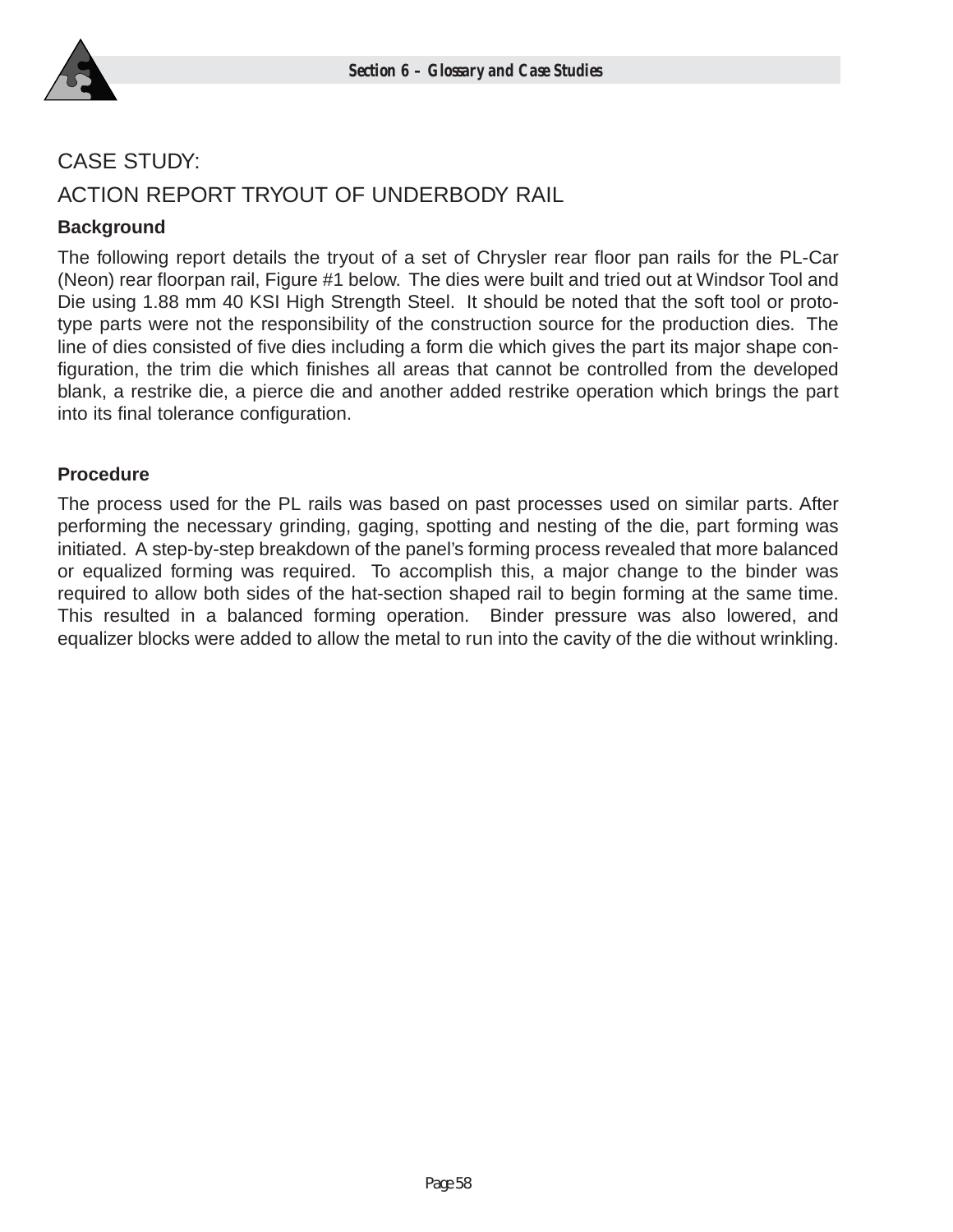

At the time the first form die was being tried out, tryout on the first re-strike die was also being performed. Using these dies, the initial formed parts were re-struck, resulting in splits in the areas that had been wiped to produce a vertical surface. This area also represented the highest stretch and deepest drawing portion of the forming operation. Due to these conditions, it was necessary to add metal to the blank and increase the radius from 1.5 mm to 3 mm at area A in Figure 1B below.



**Figure 1** Chrysler PL-Car (Plymouth/Dodge Neon) Rear Floorpan Rail Rail Shown in Side View (1A) and Plan View (1B).

The lower cavity walls of the forming die had to be opened from 0 to 3 mm, with additional radius increases of 5 mm to form a consistent part. A bead was also added to help control springback in the length of the part. Despite these efforts, the side walls remained out of tolerance. Consequently, it was determined that the first restrike operation could not bring the part into the desired shape as processed. To remedy this, an additional restrike die was incorporated into the process with stiffening darts used to help control springback. This allowed the part to be squeezed into a 90-degree condition in areas B-C and A-D in Figure 1A.

The trim and pierce dies were coordinated to accept the change incorporated into the forming operations. Trim lines were moved and holes adjusted to complete the rail.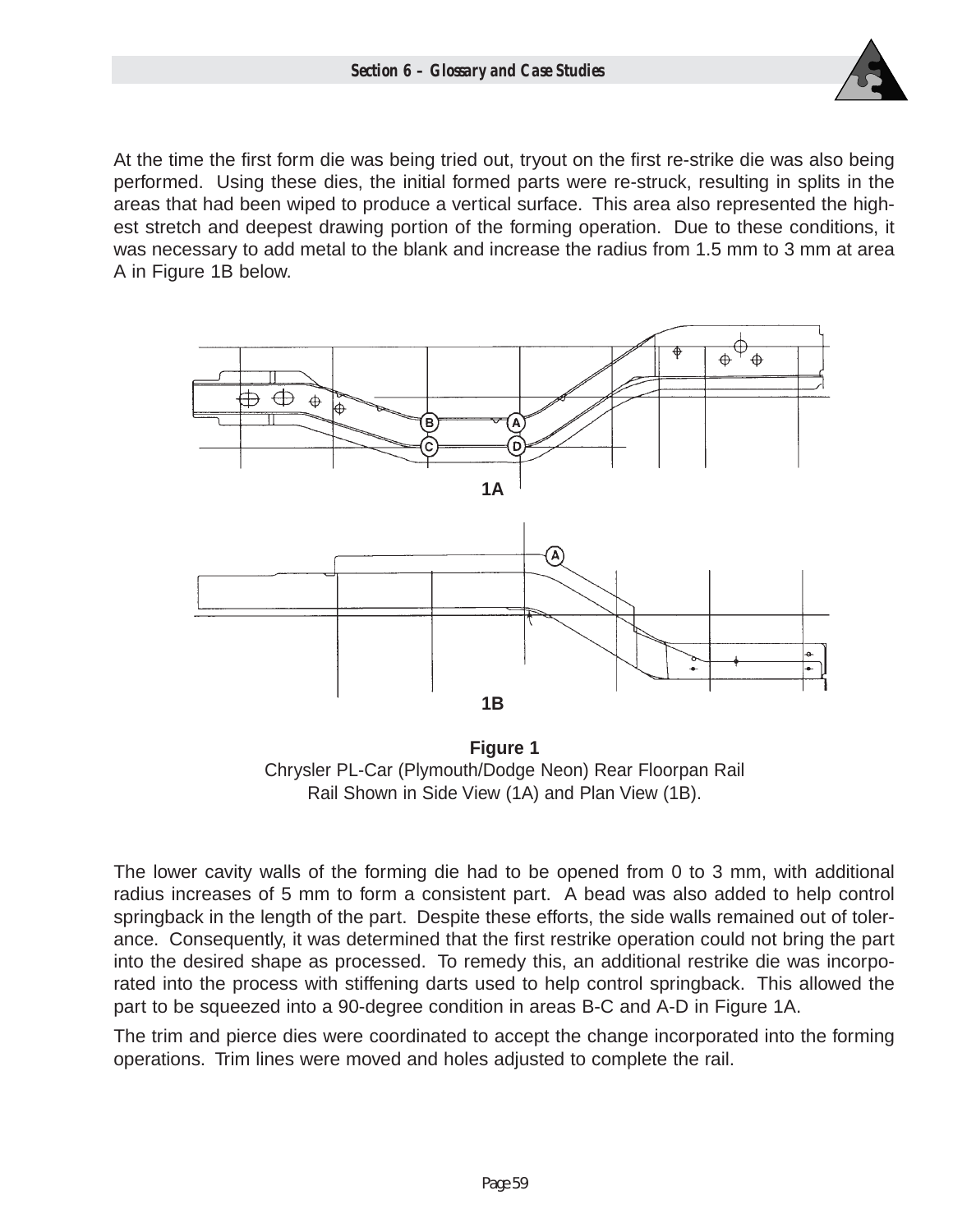

#### **Summary**

The part was brought into tolerance by squeezing and re-striking the side walls to a 90-degree condition. It was discovered that once the hat-section shape was balanced, and the side wall flanges were true 90-degree corners, the part's twist was minimized. The addition of the final restrike die sharpened all of the radii.

## **Analysis**

If soft prototype tooling had been used to prove production intent, much of the trail-and-error activities and many of the changes to the production dies could have been prevented. Also, the die process and design could have been improved to allow for the adjustments needed to bring the part into tolerance.

## **Recommendations**

The following recommendations resulted from this case study:

- Design the part with short walls in the areas of inside corner configurations to minimize stretch.
- Attach mating parts so that the need to match in the corners is eliminated. This opens the tolerances in these areas and gives the construction source an opportunity to compensate for springback, distortion and metal thinning. The checking fixture will also reflect a more generous tolerance range in the corners.
- Use an adequate number of forming operations as a part of the process. This is easily determined when the build source also has the responsibility for prototype parts and the tools to make them. Having OEM engineering and manufacturing personnel work with the steel supplier early in the part development has shown to save time and money while producing a higher quality part.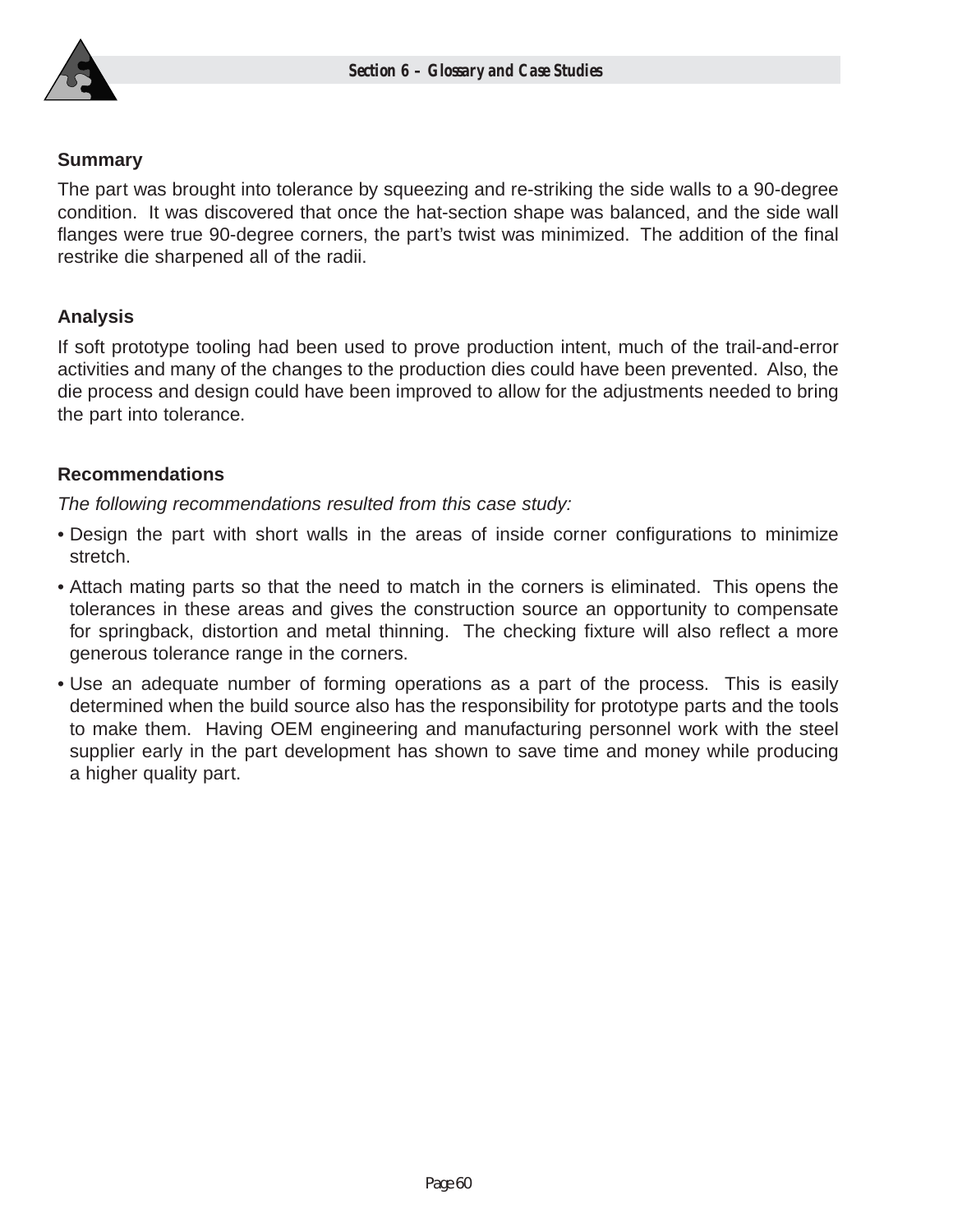

# CASE STUDY: PL CAR FRONT SIDE RAIL (ENGINE COMPARTMENT) WEIGHT AND MAKEABILITY STUDY

Published by the A/SP High Strength Steel Design/Formability Task Force IRG (Industry Resource Group).



**Figure 2** EXTENSION FRONT SIDE RAIL PART #4655084 Assigned production material .044 GAL.-50KSI

Rail is produced in two (2) die operations:

- 1st operation blank and pierce complete
- 2nd operation form complete

The original form die design consisted of a three-piece conventional air pin Draw Die, as shown in Figure 3. below.

- 1. Stationary lower punch
- 2. Lower draw ring on air cushion
- 3. One-piece upper cavity and binder

This design produced a part with extreme springback and curled side walls.

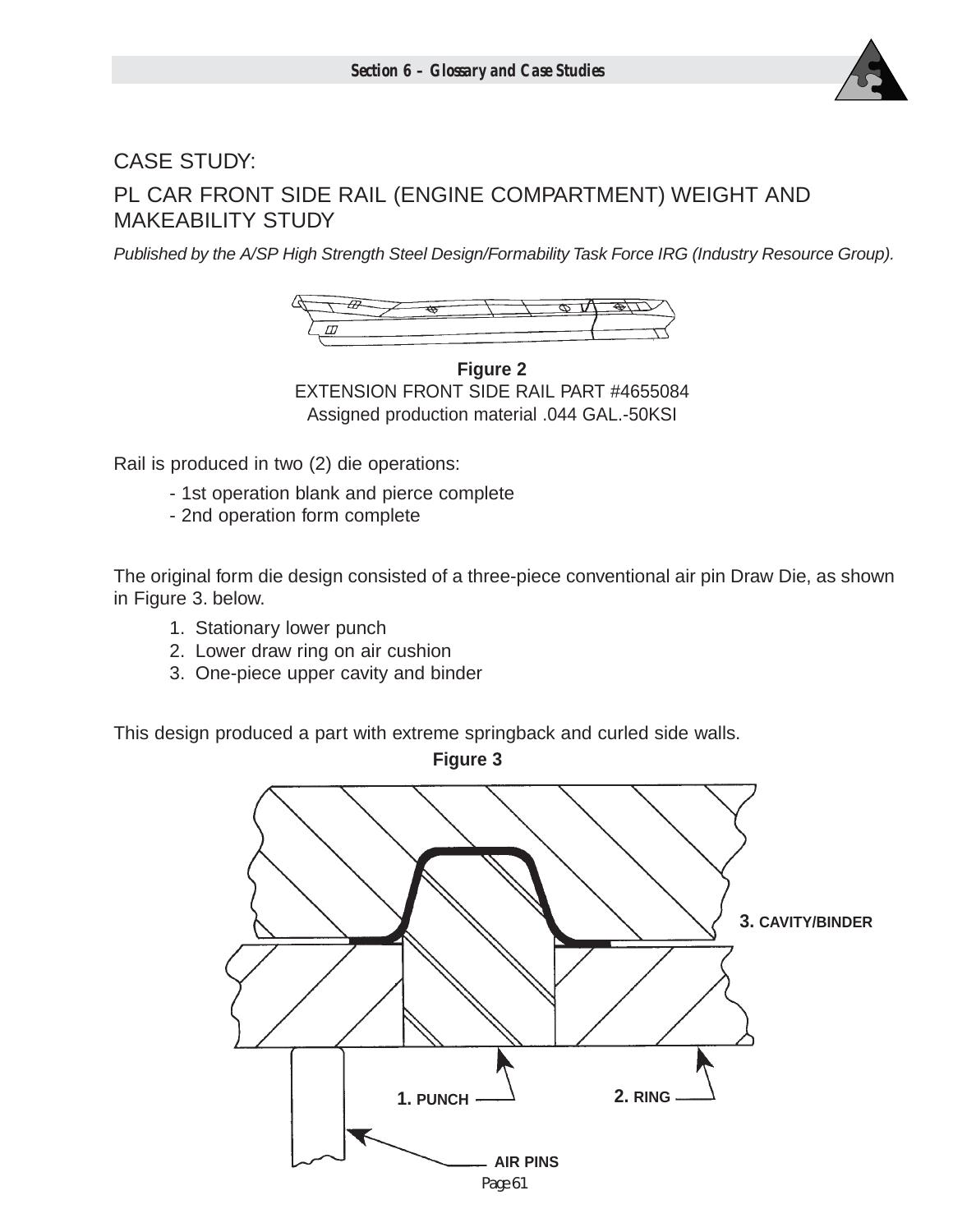

At the start of preliminary tryout, tight binder control, as would be used with conventional material, was used. Panels with few buckles were produced, but side wall springback and curl were severe. With additional tryout, it was found that by using higher binder/ring pressure the sidewall problems were reduced. At this point, parts were made with the lower ring in home position, the press cushion drained of air and additional improvements in eliminating sidewall springback and curl were realized.

Knowledge gained from a similar part made with HSS reversed the conventional forming practice of increasing draw radius size, and the entire edge of the upper cavity was welded to produce a smaller draw radius of .090" from the original .375". This eliminated springback on the lower surface shown in Figure 4 below.



Parts that were very close to acceptable tolerance were produced and it was felt that the upper one-piece cavity should be changed to incorporate a separate pad with Nitrogen-activated cylinders. This die change would prevent the blank from bulging into the cavity on initial contact, as shown in Figure 5 below.



**Figure 5**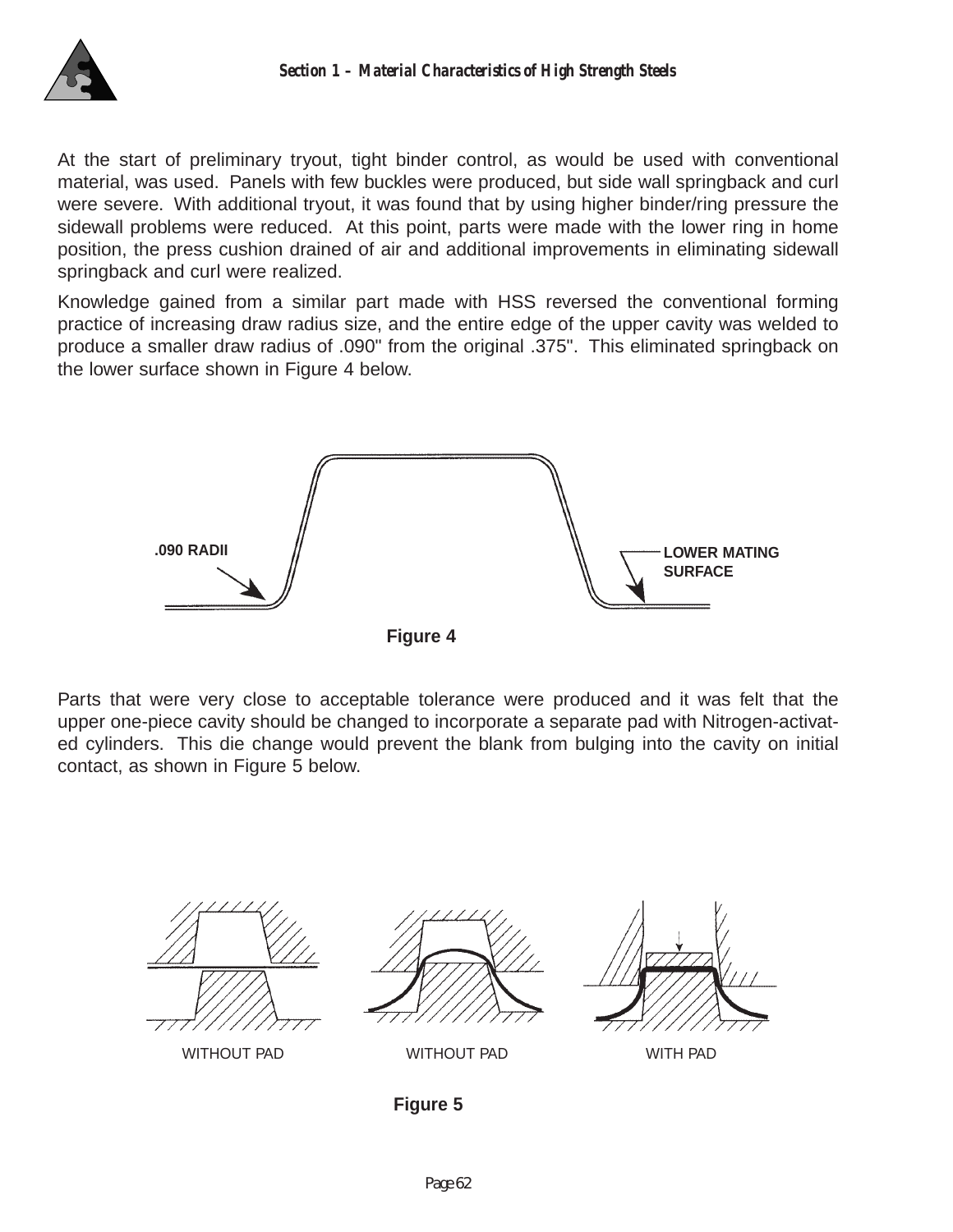

On making new parts with the upper pad on Nitrogen-activated cylinders, it was found that the quality of the stamping with respect to springback and curl showed no improvement and was somewhat worse. Two things were determined; first, the side walls of the upper die were breathing after cutting the pad out and leaving a doughnut-shaped ring; and second, by locking the pad in home position and allowing the blank to bulge into the cavity as shown in Figure 5, it was determined that as the die hit home, the excess metal or bulge on the top surface was flattened and the material was forced into the outside corners. The upper cavity was reinforced with heavy gussets to stop the breathing of sidewalls and hardened bottoming blocks were added to the pad, which was now allowed to float without Nitrogen pressure. This brought the tooling design back to a two-piece die.

Due to the fact that the depth of this channel-shaped part was not uniform and that design intent included open-angled walls, the die was changed away from the model from .000 to .030" inboard from point "A" to "B" respectively, shown in Figure 6 below, to compensate for springback.

Note: 0.0 to .030" from Point "A" to "B" will change Point "C" approximately .060".



**Figure 6**

It was also possible to make parts using .039 GAL-60KSI. Additional springback compensation, however, would have been necessary in the dies.

## **What was learned from this example:**

- Keep walls 90 degrees where possible.
- NO binder is required on straight channel-formed parts
- Start with less than metal thickness radii.
- Design tooling to be used for stamping HSS with added strength to avoid component breathing (flexing).
- Design the product with uniform depth, and length of line.
- Incorporate springback into tooling, based on strength of material to be used.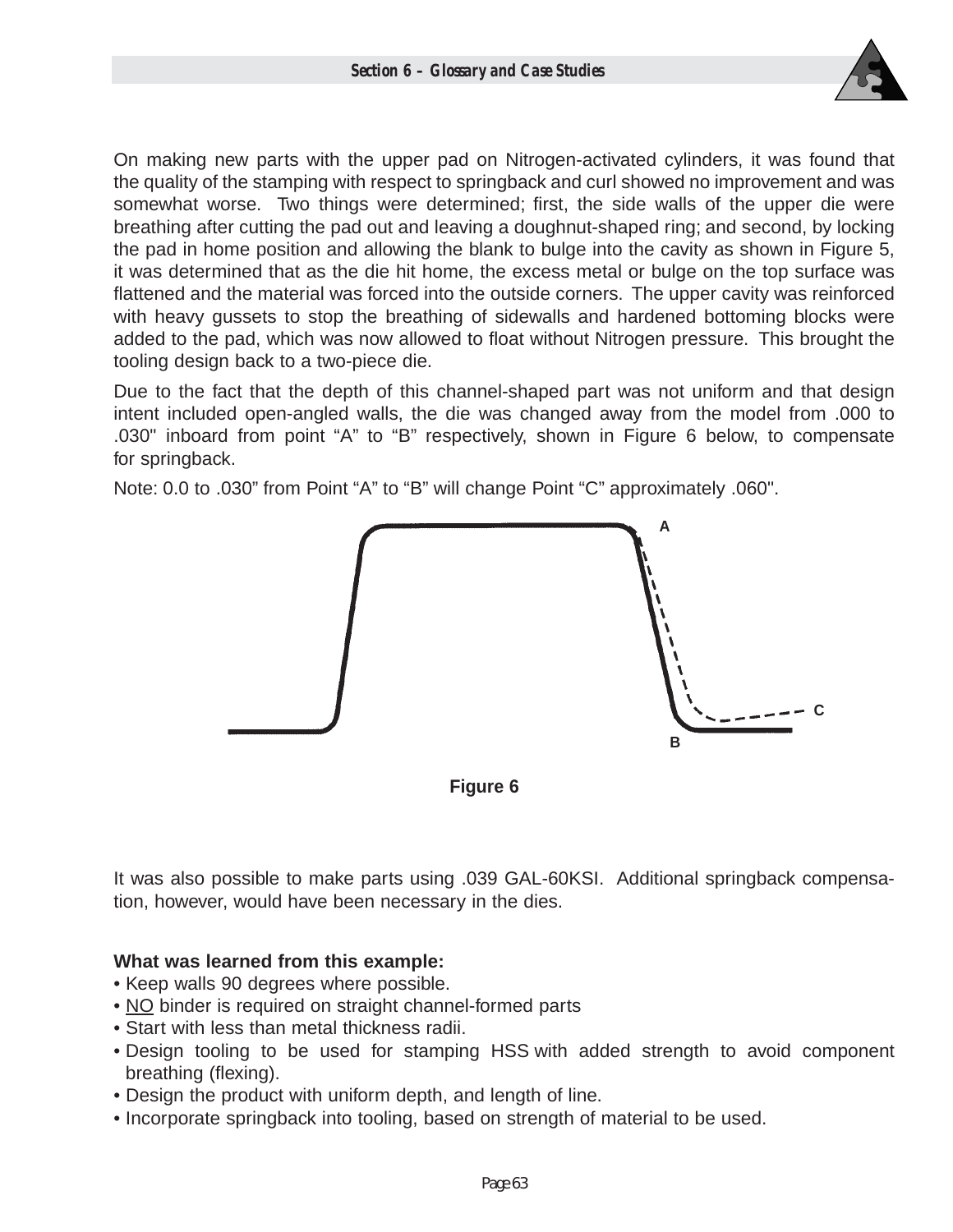

*Section 6 – Glossary and Case Studies*



**Figure 7** FRONT SIDE RAIL PART #4655064 Assigned production material .072 GAL. 40KSI

This part is produced in five die operations:

1-Rough partial finish blank and pierce gauge holes.

- 2-Form complete except end tabs.
- 3-Form end tabs and restrike complete
- 4-Finish trim

Design of second operation below (Figure 8).



The parameters established in example #1 hold true for this part with following exceptions:

- Part shape (cross section) is a channel (see Figure 8) although depth and length of line vary through the entire length of part. The first form die was designed to keep depth of draw as uniform as possible, with finish form and flanged tabs in the second form die.
- Channel walls are not straight from end to end, creating a horn/elbow configuration.
- With the above mentioned part characteristics it is necessary to use a draw binder.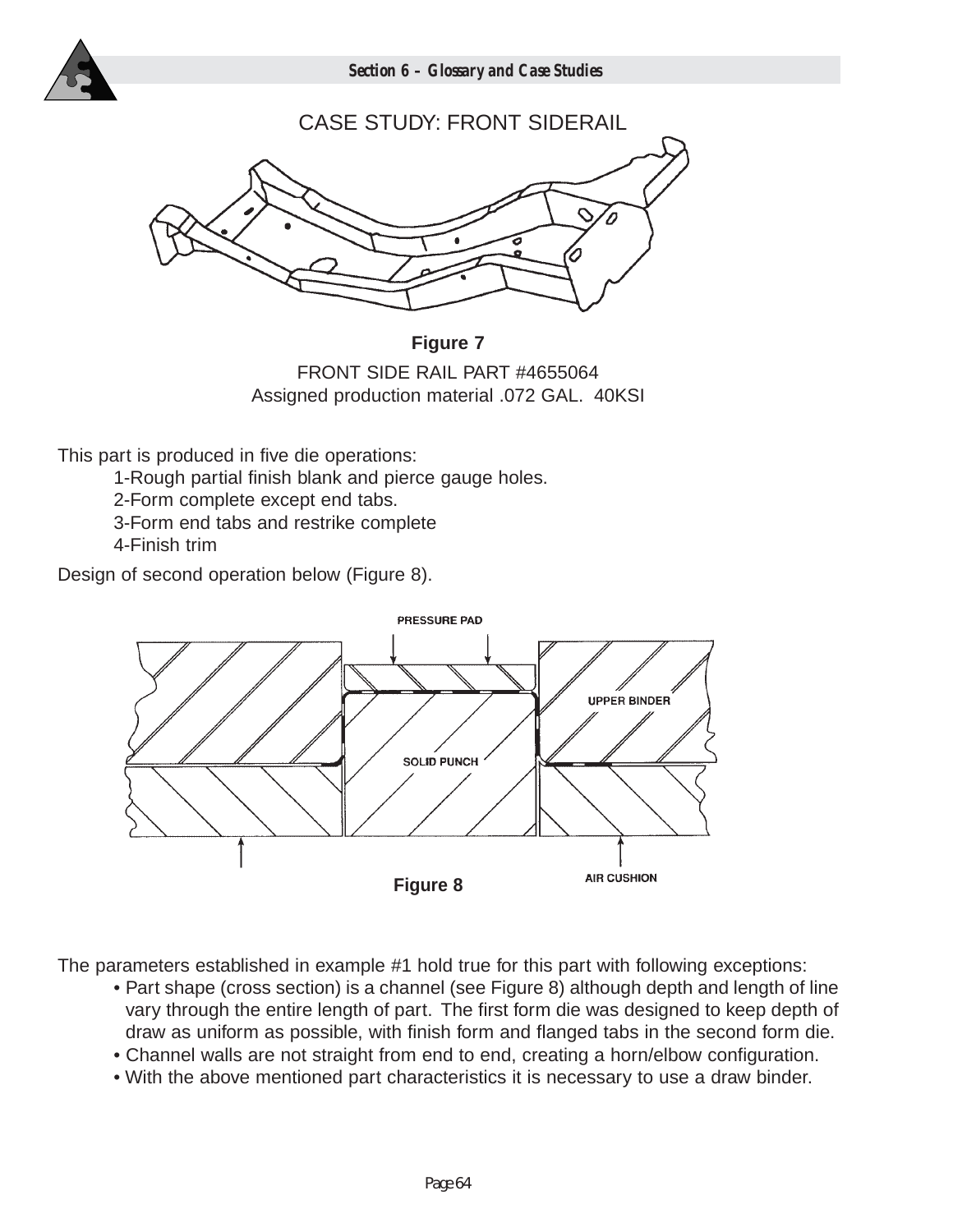

The use of a binder minimizes wrinkles in the horn/elbow area, which, if allowed to form, will cause restricted flow of material and result in fractured and/or lapped metal. The binder should be designed to allow absolute pressure control with the use of hardened steel balance blocks and a hardened steel binder surface to reduce galling and resist wear/surface distortion at metal compression points. Splits and wrinkles in the horn/elbow area were also reduced by blank changes. Material added in the wrinkled area added strength, which resisted lapping. The addition of a scallop in the split area increased the length of the line at trim edge and reduced splitting.



Since the process has two forming operations, the first form die design should be as uniform as possible for depth of draw and length of line off the binder. The second form operation should then be used to bring depth to design intent and overbend for springback where necessary.

Designing and processing hat section-type dies for the use of HSS such as that used with this part enabled production of quality parts with a weight reduction of 24%, the result of using thinner gauge, higher strength material.

## **Basic Guidelines**

- Form channels as deep as possible with attention to uniform depth and length of line
- Avoid closed ends on channels.
- Utilize sharp die radii.
- High binder pressure.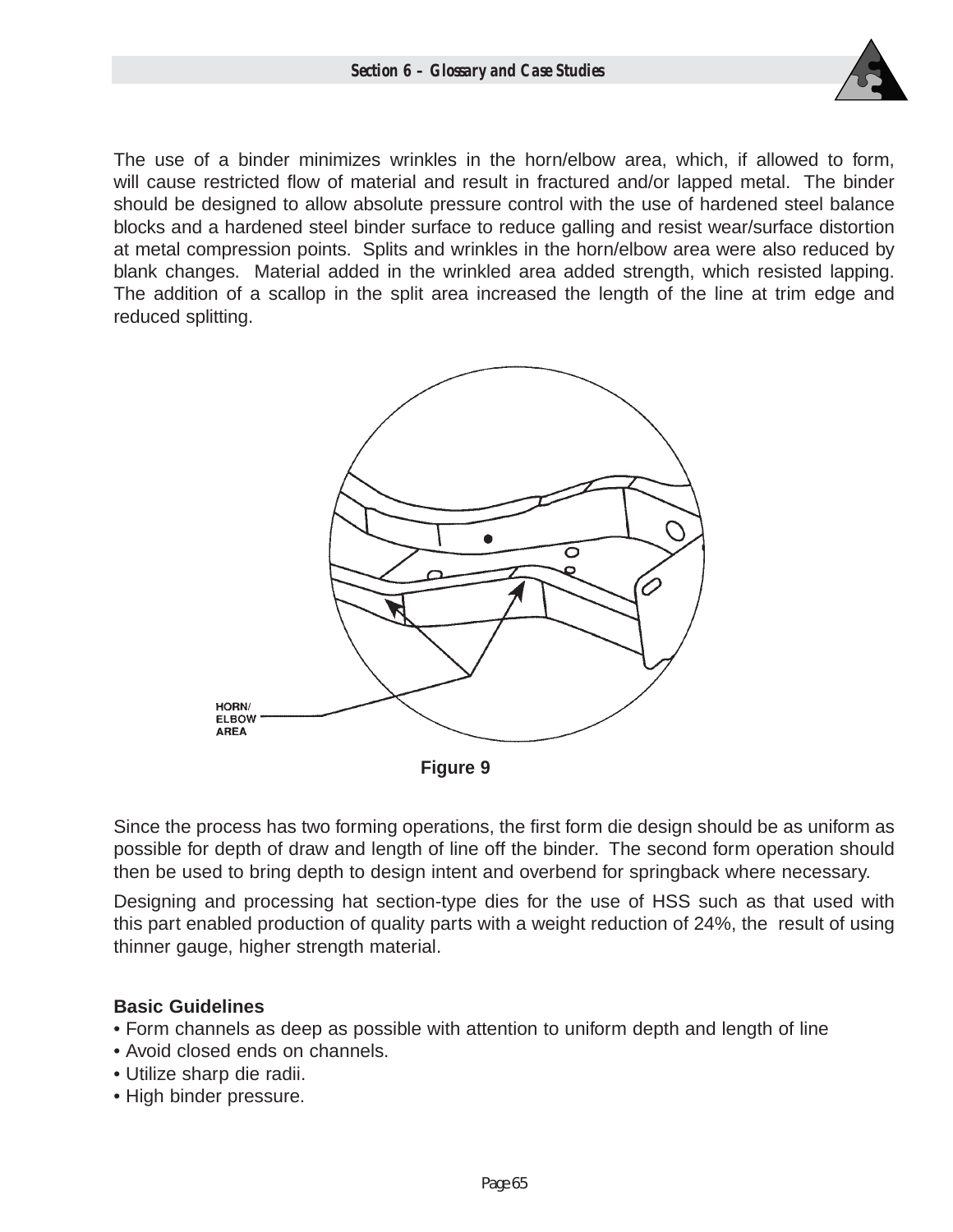

## CASE STUDY: REINFORCEMENT - FRONT SIDERAIL



REINFORCEMENT FRONT SIDE RAIL PART #4655062/3 Assigned production material .060 GAL. 50KSI

**Figure 10**

This part is produced in three die operations:

1-Blank and pierce (R & L)

2-Form complete (R & L)

3- Flange tabs and part (R & L)

The form die incorporates the use of gage pin holes for positive location and control. Trim lines and holes are developed on the blank. The form die consisted of a solid upper cavity with a floating lower pad, and solid lower pedestals to form the embosses.

Parts produced during preliminary tryout were distorted from end to end and it was felt that this was caused by the amount of forming performed by the floating pad and by transition lines between the two surfaces having gradual slopes rather then sharp steep angles.

A pedestal was added to form the large embosses. Product design concessions were obtained to sharpen the slope on the three-sided emboss. These changes corrected the distortion and parts were produced with 50 KSI yield strength material.

The problem of a crowned surface at the outside edge on the length of the large emboss, which was to be flat, remained. This was caused by material stretch on three sides causing loose metal on the outside trim edge. This can be eliminated by adding formation or a stiffening flange. See Figure 10.

Quality parts were also produced with a weight reduction of 21% using lighter gauge, higher strength 60 KSI material. A small fracture was experienced in the two inside corners of the square opening. See Figure 10. Scalloping the corners in the blank prior to forming eliminated this problem.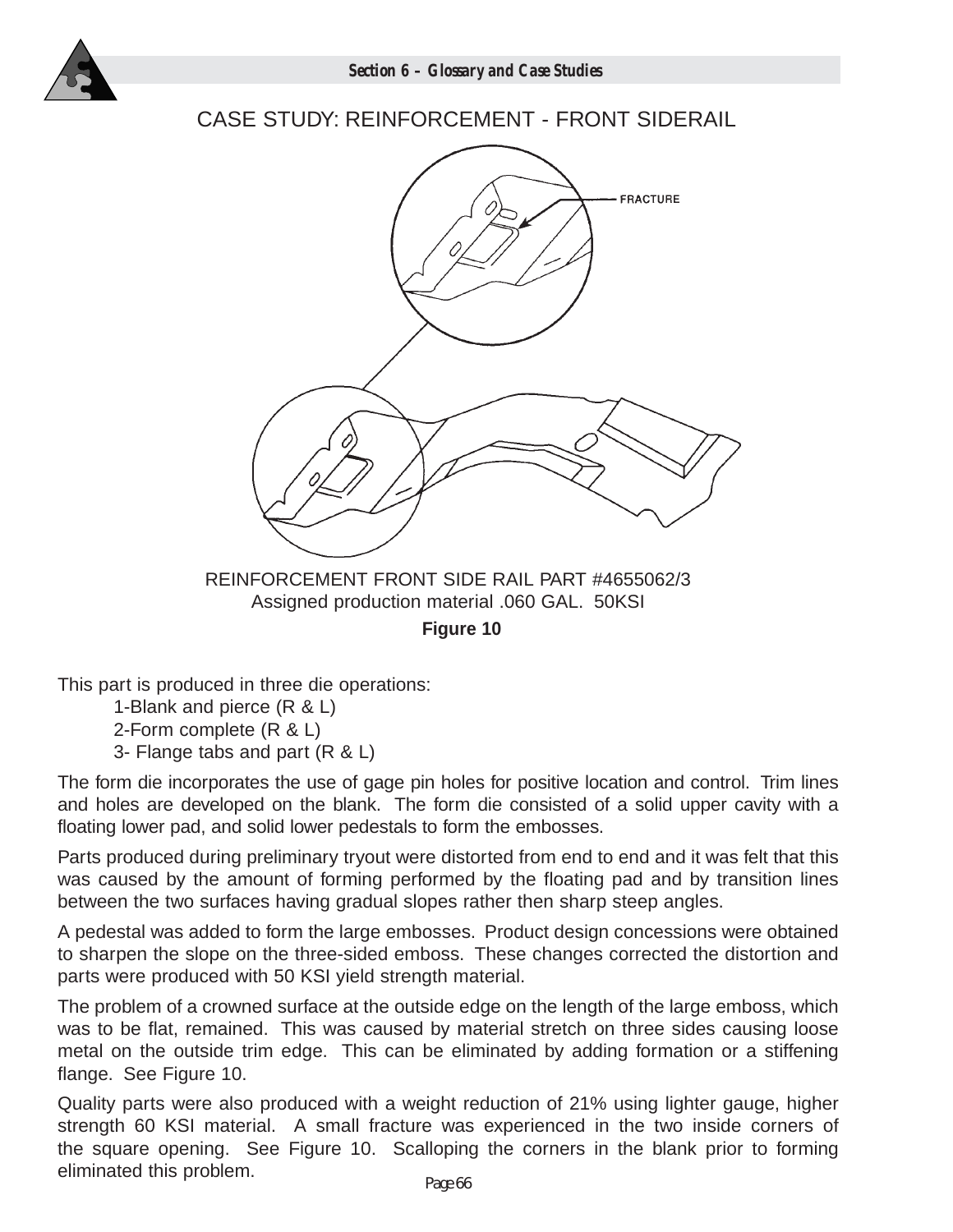

## CASE STUDY:RAIL - FRONTSIDE REAR



## RAIL FRONT SIDE REAR PART #4655066/7 Assigned production material .072 GAL. 40KSI **Figure 11**

This part is produced in three die operations:

1-Rough and partial finish blank

2-Draw, with a three-piece die on air pins

3-Restrike complete

4-Trim

5-Cam pierce

This is a 19"-long hat section-shaped part. This part was difficult to stamp because the length of line had large variation throughout. Sections ranged from a girth of 8" to 12" inches within distance of only 3 inches.

HSS has a reduced elongation from drawing quality material and will resist compression. If during the forming cycle, one area developed an excess metal condition, it would "overlap" at a given point or "fold over on itself," then flatten out at the bottom of the press stroke, producing a double metal condition in the stamping.

It was critical in this type of stamping to use all of the "Guidelines."

- 1. The first die should form as deep as possible.
- 2. Keep sharp binder draw radius.
- 3. Hardened steel, Ring surface
- 4. Use balance blocks, high ring pressure and tight die clearance. (Balance blocks are used to keep rings one metal thickness apart; high pressure is used to keep rings closed during the forming process.)
- 5. Die surface treatment such as chrome-plating or ion-nitriding is recommended prior to full production.

It appeared during initial tryout that even lower strength 40 KSI material would not produce an acceptable part. Using the guidelines above, acceptable parts were not only produced from the production material, .072" GAL 40 KSI, but also from .059 GAL 50 KSI for a weight reduction of 21%.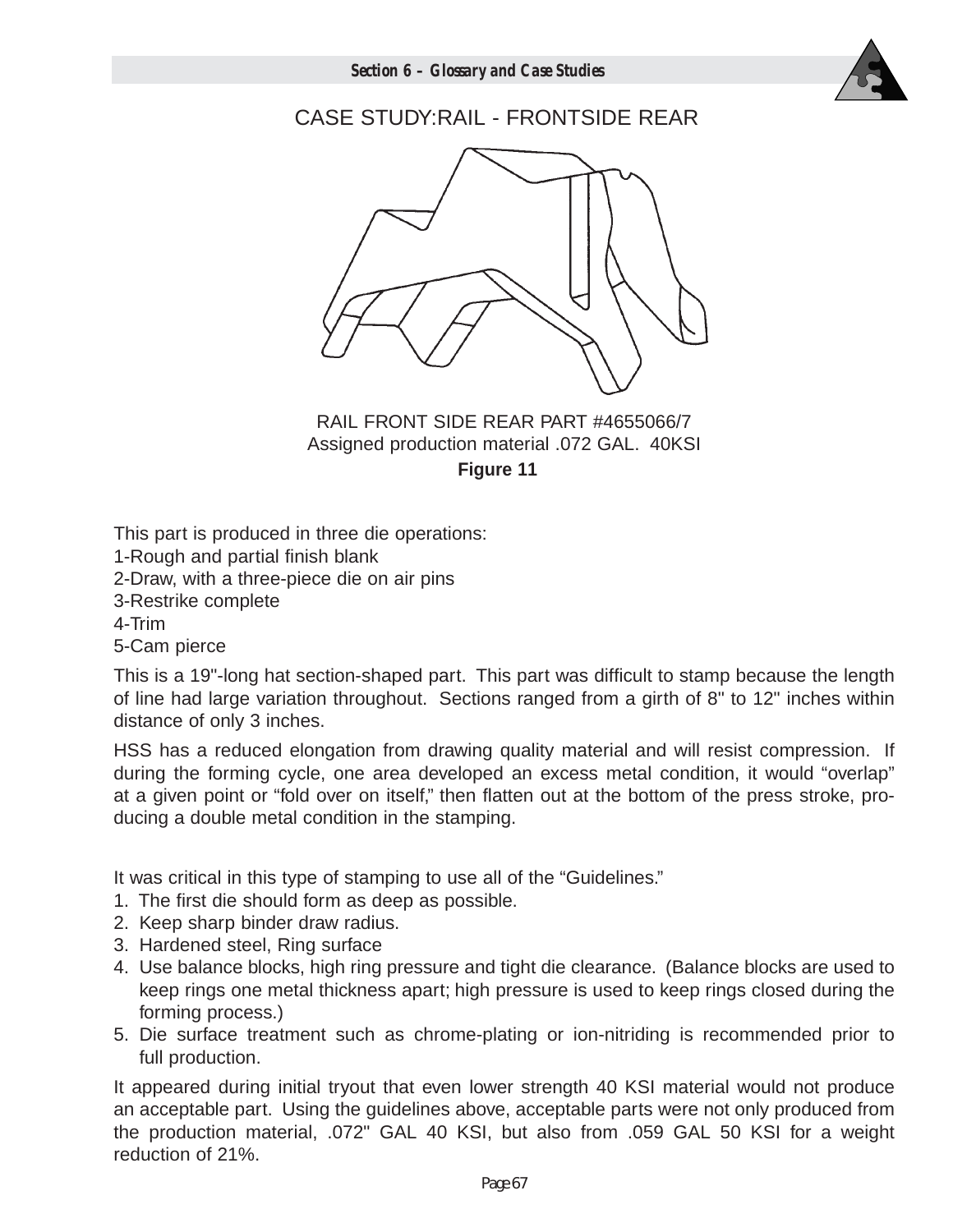

## CASE STUDY: REINFORCEMENT - SIDERAIL INNER



Assigned production material .055 GAL. 50KSI

**Figure 12**

This part is produced in three die operations:

1-Form (from rectangular blank).

- 2-Trim
- 3- Flange
- 4- Pierce

The first die received a rectangular blank and formed the top surface plus flanges in the first bend. Both surfaces had sharp bends which at the point they intersected produced wrinkles due to metal compression. See Figure 12.

These wrinkles were minor with production material, but quite pronounced with the study material of .039" GAL 60 KSI. This condition would have been alleviated with product changes to produce larger and more gentle transitions.

Note: That the sidewall is not a mating surface.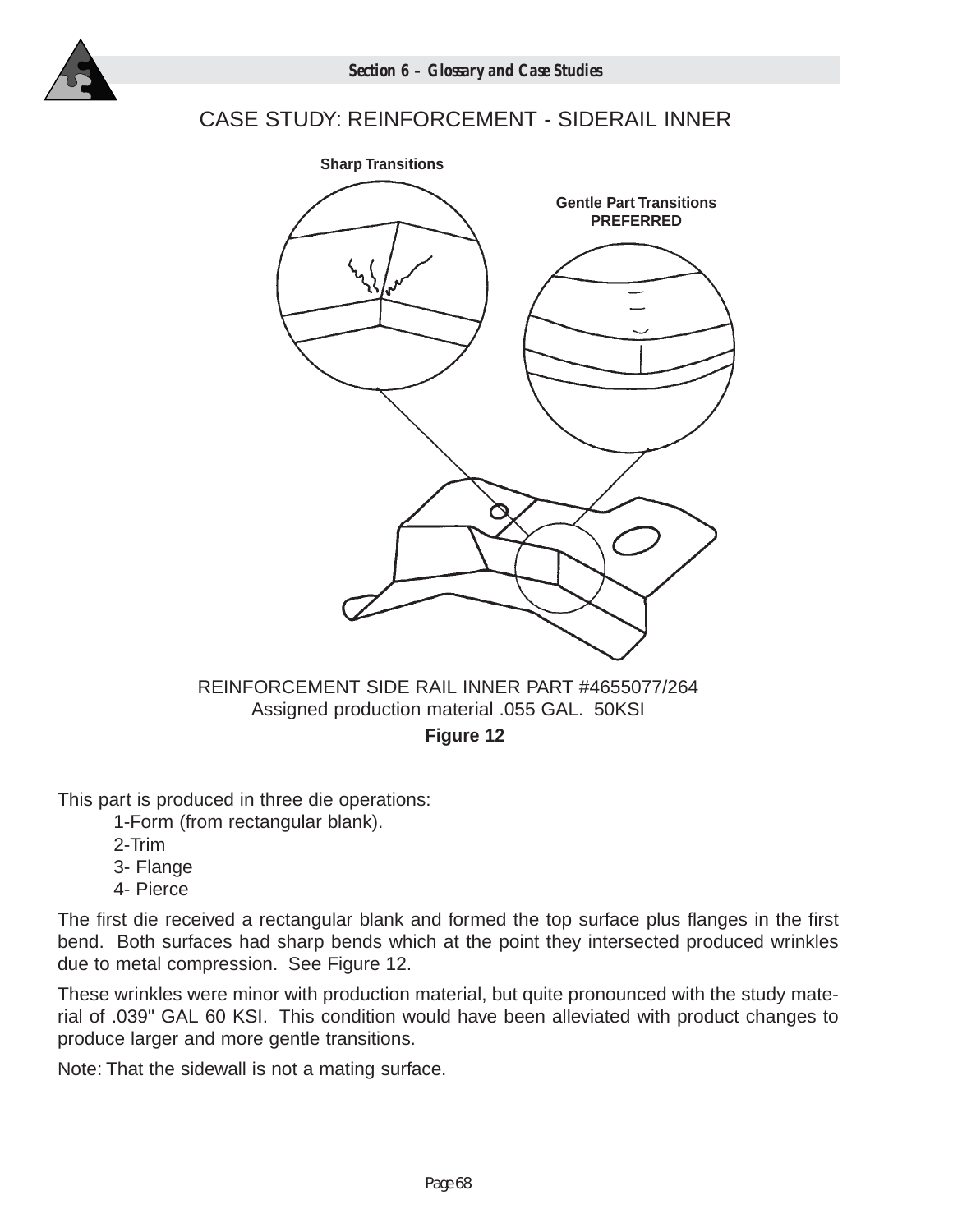

# CASE STUDY: REINFORCEMENT - FRONT STRUT MOUNTING TOWER



## REINFORCEMENT FRONT STRUT MOUNTING TOWER PART #4655088/9 Assigned production material .092 GAL. 40KSI

**Figure 13**

This part is produced in three die operations:

- 1- Blank complete
- 2- First form
- 3- Second form

Parts produced with production material during initial tryout were unacceptable due to severe metal thinning at spherical corner. A concession was obtained to increase the size of the spherical radii and this reduced thinning to less than 10% with all study material.



Some metal compression also was found in the top of the sidewall notches. Adding form in these areas would alleviate the condition.The .082" GAL 50 KSI study material produced acceptable parts with a weight reduction of 12%. Greater weight reduction could be realized successfully on this part with higher strength material.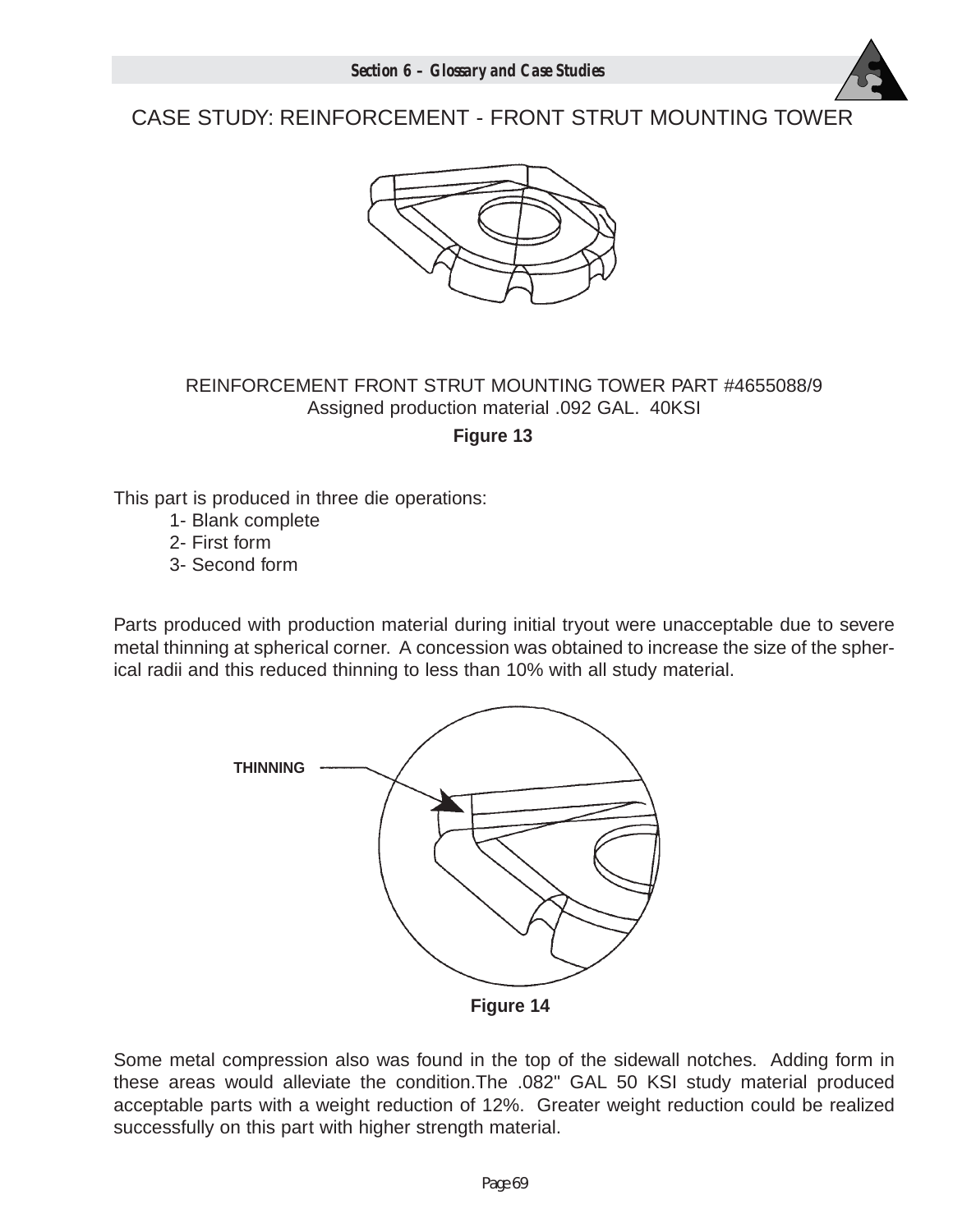

## CASE STUDY: BAR - COMPARTMENT PAN CROSS

## **Background**

This report details the trial run of the Bar-Compartment Pan Cross @ Kickup (#5 Bar), part number 22592862, currently in production for a General Motors program at the Lansing Stamping Plant of the Metal Fabricating Division (MFD). The specified production material is 3.5 mm SAE 1008/1010 mild steel. Four trial runs were conducted by the Auto/Steel Partnership Team to evaluate a material change to 2.00 mm 50 ksi High Strength Steel (HSS). This material was selected to reduce mass without sacrificing the structural integrity of the underbody. The production version of this stamping is currently produced in a three-piece die utilizing an upper pressure pad and a fully developed, finish trimmed blank. The die used in this study was a duplicate of the production die with one exception; the addition of a lower pad with 6 mm travel to lockout the metal near the bottom of the press stroke. This process was intended to stretch the stamping and thereby reduce the sidewall curl and springback of the 50 ksi HSS. The main purpose of the project was to determine if the panel could be made from 40 or 50 KSI HSS, and also to examine the potential benefits of the "post-stretch" die process for HSS applications.



Bar-Compartment Pan Cross @ Kickup (#5 Bar) Part # 22592862

**Figure 14**

## **Procedure**

The following will describe the four trial runs and the analyses of the measured results from each phase. In all cases, two materials, 40 & 50 ksi, and three die processes, single pad-rough blank, single pad-developed blank and two pad-rough blank, were used. The stampings made from rough blanks were laser trimmed to finished size prior to being measured.

## PHASE I: Conducted at the GM Major Tooling Lab-1997

The single pad method, with the lower pad deactivated, produced a panel that was approximately 1 mm short on the sidewalls. Elastic recovery of the HSS was the probable cause of this difference from the die measurements.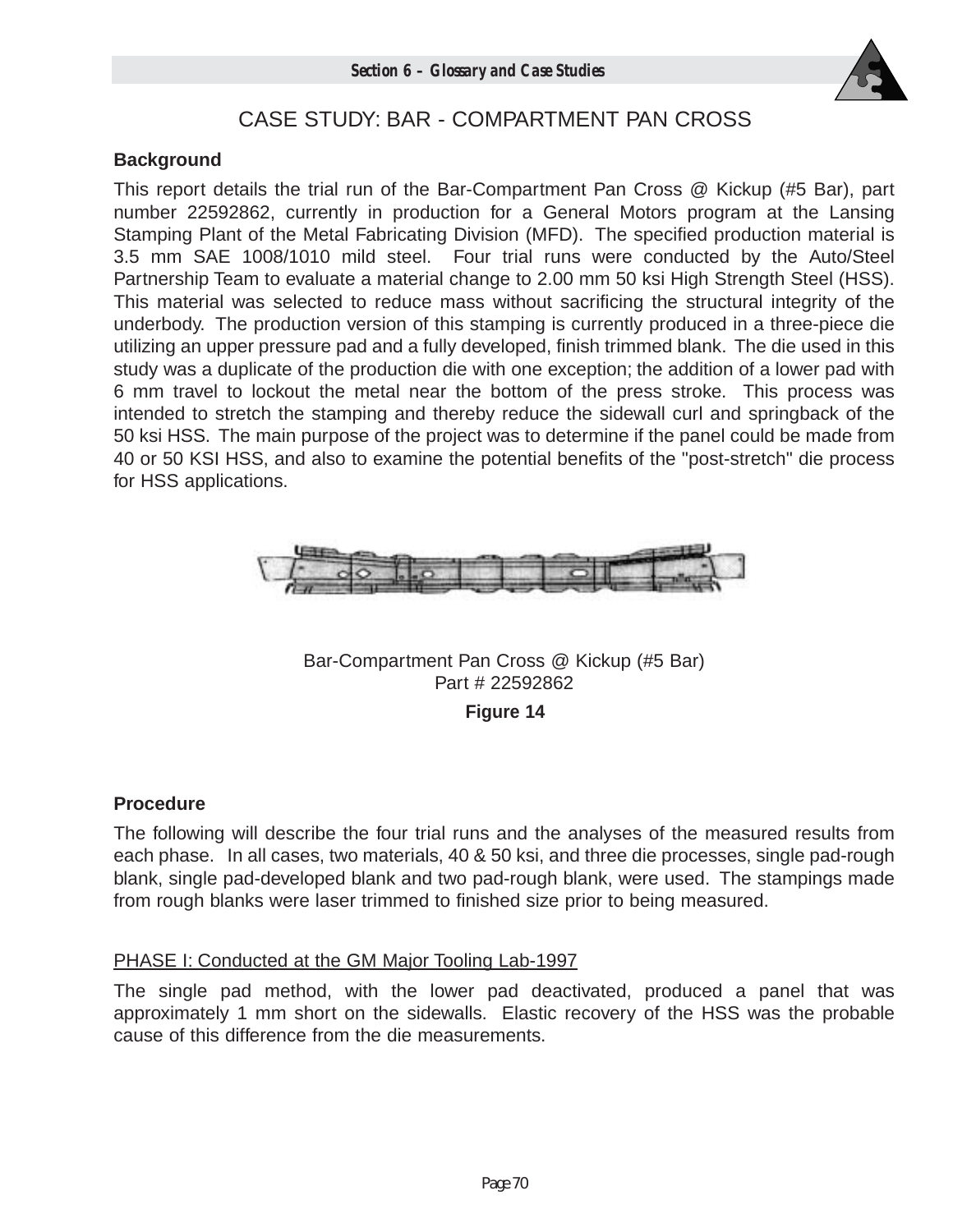

Measured results of the two-pad process indicated that upstroke deformation as great as 6-7 mm occurred as the die opened. Upstroke deformation is caused by the opposing forces of the upper and lower pressure pads on a stamping during the press upstroke, or die separation.

## PHASE II: Conducted at Arrowsmith Tool & Die - January/February 1998

Weld flange surface changes were made in the die to have the part shape conform to the production condition of the mild steel stamping and the required assembly fit-up. Radius changes were made on the hat section from the specified 6 mm to 12 mm. In this two-pad die trial, an attempt was made to stop the mechanical press at bottom dead center and bleed the nitrogen system to simulate a delayed return of the lower pad. Upstroke deformation was still found to be approximately 1.5 mm. Deformation is believed to have occurred due to incomplete bleeding of the residual pressure retained within the cylinders and by not attaining true press position on bottom.

## Phase III-Utilization of a Hydraulic Press at RJ Industries, Fraser, MI, conducted by Arrowsmith, October 1998

Arrangements were made to repeat the Phase II test in a hydraulic press as this type of press can be readily stopped on bottom. The measured results indicated some parts were within tolerance and others were not. This was interpreted as due to incomplete bleeding of the nitrogen from the lower pad.

After total bleeding of the nitrogen system at bottom dead center, acceptable parts were produced. Because it was determined this was not a feasible method for use under production conditions, this was necessary to investigate the use of a lower pad delay system. The DRAC (Delayed Return and Control) nitrogen system and other equivalent systems were considered for this purpose.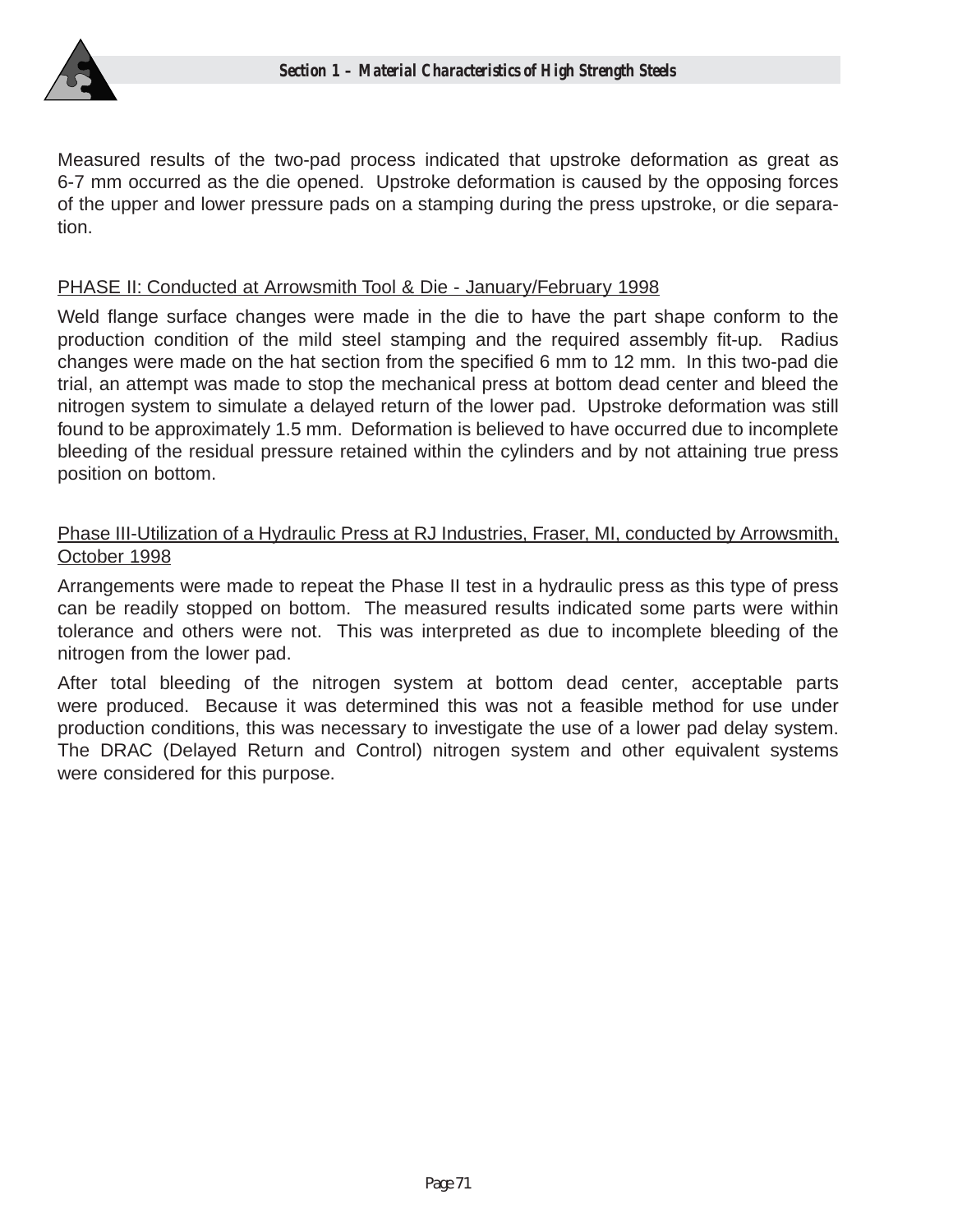

## Phase IV- Pad Delay Device added - Arrowsmith Tool & Die International - August 1999

A cost effective mechanical pad delay device was incorporated into the tool at Arrowsmith. An air driven cam slide was mounted onto the lower pad and moved into position when the upper form steels made contact with the lower pad, approximately 6 mm before bottom. Upper pad extension rods make contact with the air driven slide block. The contact made between the slide block and the upper pad rods lifts the upper pad as the lower pad begins to travel, Figure 15 below. This device is timing-sensitive and is used only as a last resort in a production application.



**Figure 15**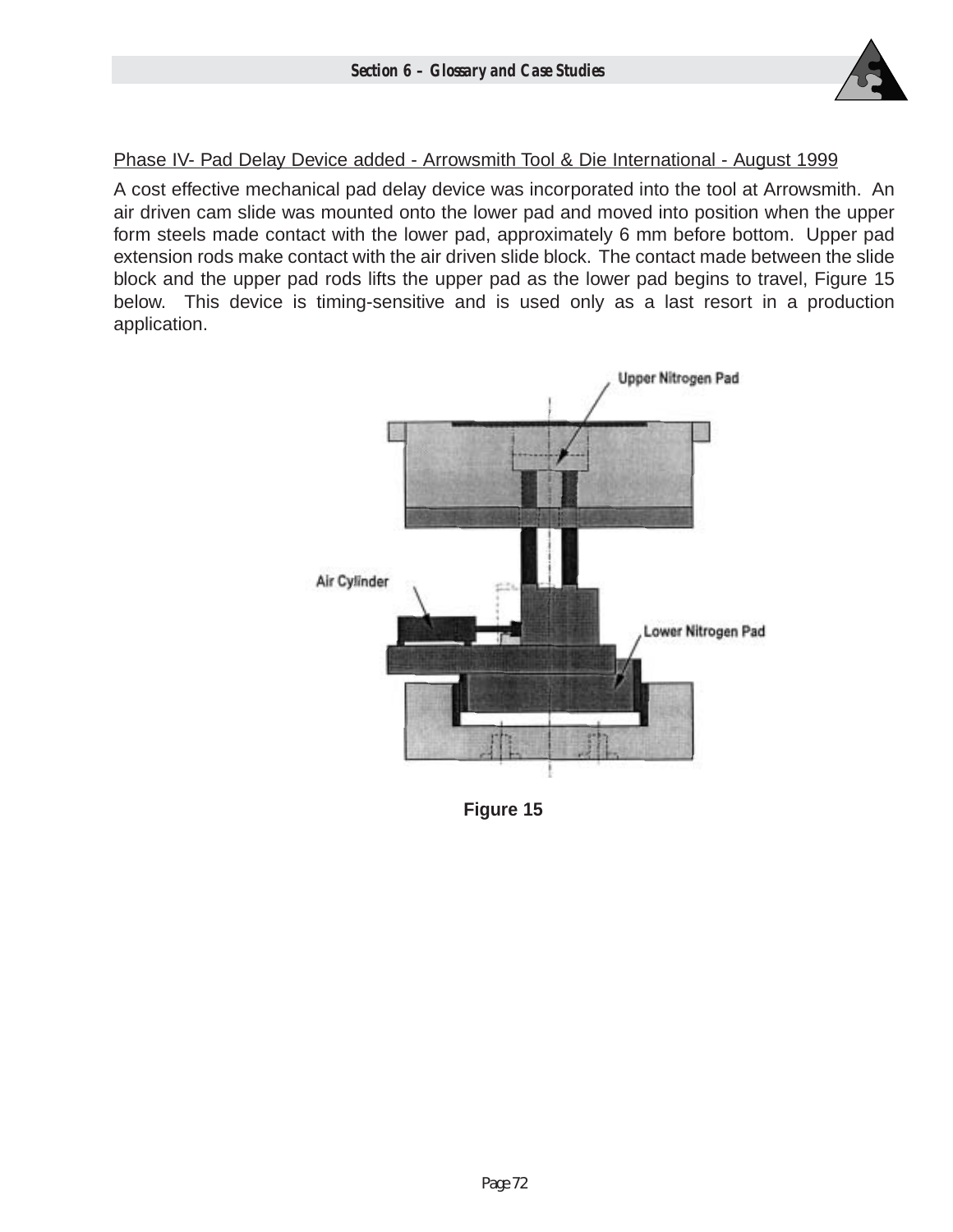#### Test Methods @ 40-50ksi (fig. 16)

P1-N 2 pad die w/rough blank on lock step - lower pad active w/delay on return stroke.

P2-SB 2 pad die w/developed finish blank - lock step not engaged by blank.

- lower pad active w/delay on return stroke.

P3-PD 1 pad die w/rough blank on lock step - lower pad inactive.





## **Summary**

All conclusions are based on the Phase IV trial run at Arrowsmith Tool & Die and the subsequent GKS Inspection Services, Inc. measurement report of November, 1999 and supplement of December19, 1999.

Test method P2-SB 2 (lower pad active) which utilized a short blank that did not engage the lock step, resulted in a stamping with the most springback and the most dimensional variation.

Test methods P1-N (lower pad active) and P3-PD 1 (lower pad inactive) both utilized rough blanks that engaged the lock step of the lower die and were stretched by the closing die action. These two processes showed springback reduction and dimensional improvement in both the 40 and 50KSI material. The measured difference between these processes indicates no dimensional advantage by using the active lower pad to stretch the stamping. A solid lock step on the lower die steels appears to be equally effective. Both processes resulted in a wall opening angle due to springback of 3.30 degrees. Some amount of overbend for springback will still be required in dies with these processes. See National Steel report of July 1997 and GKS reports of November 1997, November 1998 and January 1999, available from the Auto/Steel Partnership.

One of the negative aspects of the post-stretch process is the extra cost of the larger blank and an added trim die operation.